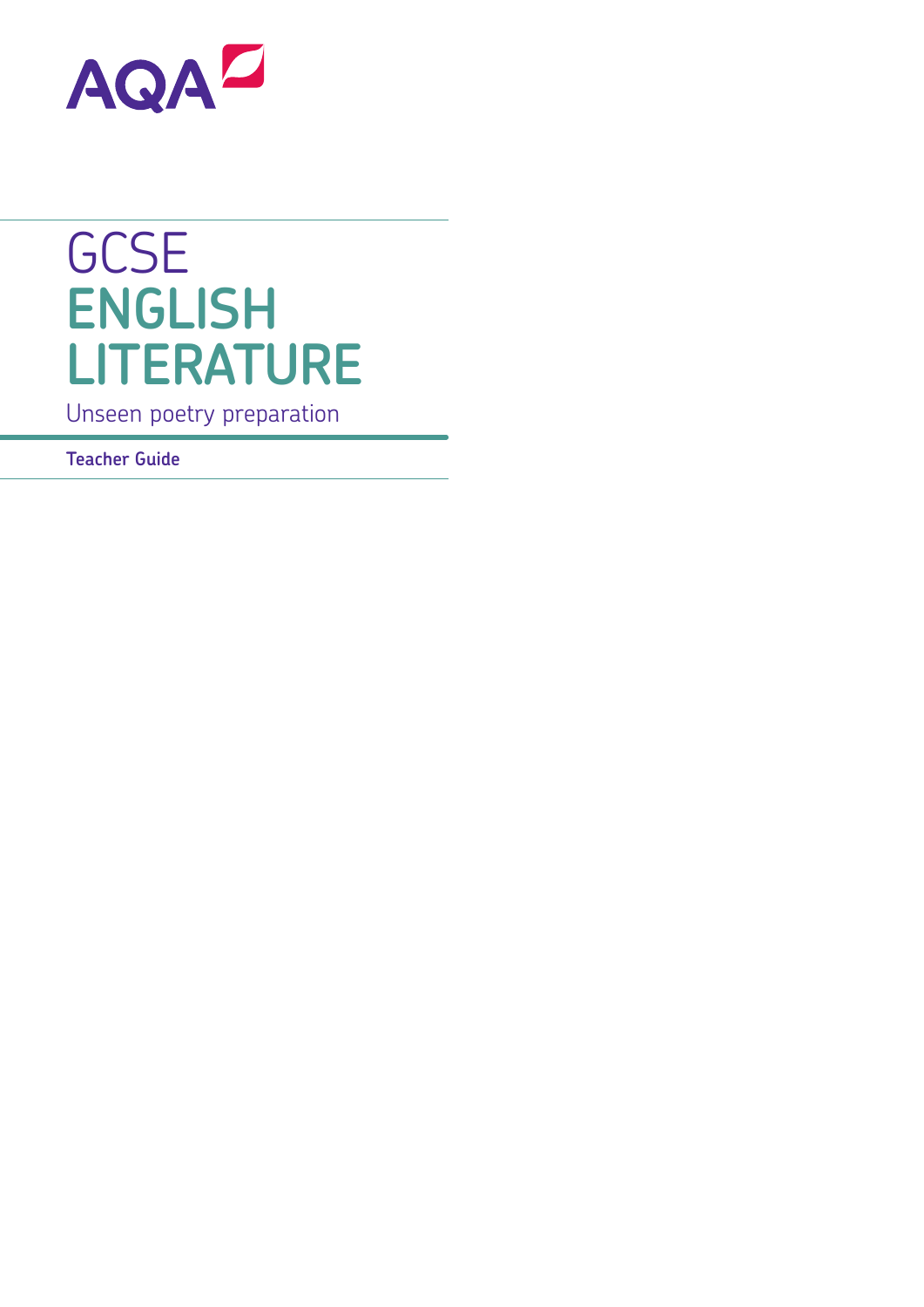# **Contents**

# Introduction 3

| Responding to poetry                | 3 |
|-------------------------------------|---|
| Unpicking the assessment objectives | З |
| Using the teacher guide             |   |

#### Collection of poetry to support preparation for the unseen poem 5

| William Blake: A Poison Tree                | 5  |
|---------------------------------------------|----|
| John Keats: Ode To Autumn                   | 6  |
| Thomas Hardy: The Voice                     | 7  |
| Christina Rossetti: A Birthday              | 7  |
| W. H. Auden: If I Could Tell You            | 8  |
| Wilfred Owen: Anthem for Doomed Youth       | 8  |
| Robert Frost: Mending Wall                  | 9  |
| Dorothy Parker: A Well-Worn Story           | 10 |
| Maya Angelou: Still I Rise                  | 11 |
| Jo Shapcott: The Great Storm                | 12 |
| Wendy Cope: Spared                          | 12 |
| Tony Harrison: The Pen and the Gun          | 13 |
| Sophie Hannah: Your Dad Did What?           | 14 |
| Owen Sheers: Not Yet My Mother              | 14 |
| Brian Patten: In the Orchard After Midnight | 15 |
|                                             |    |

## Lesson plans 4

| Lesson one - exploring approaches          |    |
|--------------------------------------------|----|
| to a first reading                         | 16 |
| Lesson two – titles and meanings           | 18 |
| Lesson three – unlocking implied meanings  | 20 |
| Lesson four – imagery                      | 22 |
| Lesson five – making selections            | 24 |
| Lesson six - exploring structure           | 26 |
| Lesson seven – exploring language choices  | 28 |
| Lesson eight – speakers and voices         | 30 |
| Lesson nine – exploring the senses         | 32 |
| Lesson ten – comparing similar ideas       | 34 |
| Lesson eleven – comparing endings          | 36 |
| Lesson twelve – comparing the              |    |
| presentation of ideas                      | 38 |
| Lesson thirteen – preparing for the unseen |    |
| (part one)                                 | 40 |
| Lesson fourteen – preparing for the unseen |    |
| (part two)                                 | 42 |
|                                            |    |

## Worksheets 4

| Worksheet 1 – Reading strategies         | 44 |
|------------------------------------------|----|
| Worksheet 2 - Titles                     | 45 |
| Worksheet 3 - Storyboarding sheet        | 46 |
| Worksheet 4 – Diamond ranking            | 47 |
| Worksheet 5 - Tree                       | 48 |
| Worksheet 6 - Anger                      | 49 |
| Worksheet 7 - Analysis vocabulary        | 50 |
| Worksheet 8 - Exploring imagery          | 51 |
| Worksheet 9 - Prose copy of Spared       | 52 |
| Worksheet 10 - Positive/negative         |    |
| spidergram                               | 53 |
| Worksheet 11 - Still I Rise vocabulary   | 54 |
| Worksheet 12 - The pen is mightier than  |    |
| the sword                                | 55 |
| Worksheet 13 – Role play questions       | 56 |
| Worksheet 14 – Exploring the senses      | 57 |
| Worksheet 15 - Storm on the Island       | 58 |
| Worksheet 16 - Making links              | 59 |
| Worksheet 17 - The Farmer's Bride        | 60 |
| Worksheet 18 - Comparing endings         | 61 |
| Worksheet 19 - Before You Were Mine      | 62 |
| Worksheet 20 - Comparing key moments     | 63 |
| Worksheet 21 – Exemplar unseen questions | 64 |
| Worksheet 22 - Exemplar unseen questions | 65 |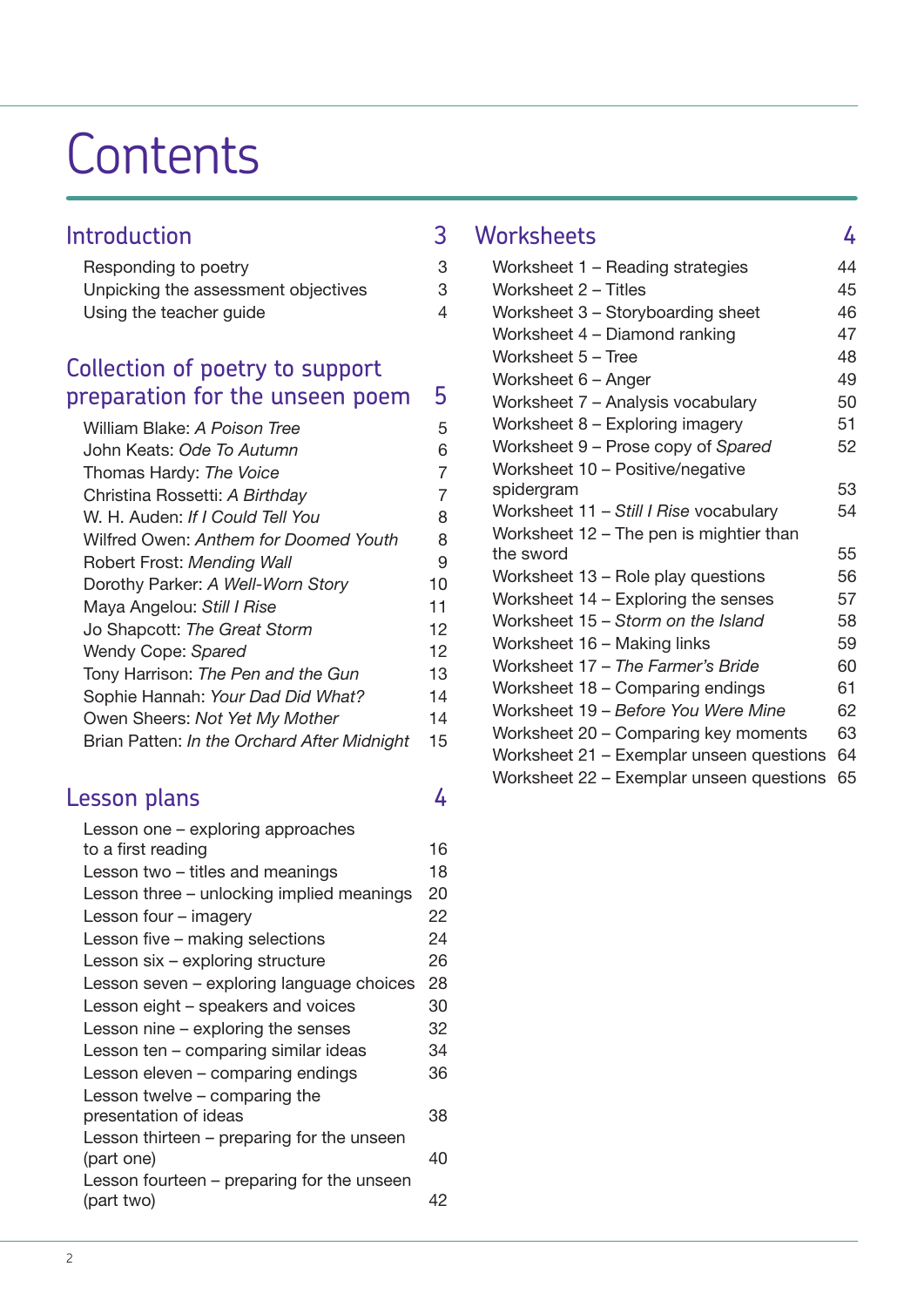# Introduction

#### Responding to poetry

GCSE English Literature assesses the extent to which candidates can develop an informed, personal, critical response to a text, considering some of the ways in which the writer has presented their ideas. Some aspects of the course also assess the ability to make comparisons and links across texts, and the relevance of contextual factors (AO3).

The key skills for unseen poetry are:

- AO1 read, understand and respond to texts, maintaining a critical style and developing an informed personal response, using textual references including quotations to support and illustrate interpretations (12 marks)
- AO2 analyse the language, form and structure used by a writer to create meanings and effects, using relevant subject terminology where appropriate (12 marks)

Students are also asked to identify the similarities and/or differences between the two previously unseen poems (8 marks).

# Unpicking the assessment objectives

#### Assessment objective 1

A 'response' in its broadest sense refers to the candidates' ability to understand what the text might mean – to them, possibly, and to other readers. A response refers to:

What is this text trying to say?

Why might it have been written?

What is it encouraging the reader to think/feel?

What ideas is it presenting/exploring?

In other words…. What do you think it *means*?

The ability to select 'textual references' could mean an apt quotation – an element of the text that provides a really good example of the point the candidate is making. However, it is the skill of precisely unpicking and selecting textual *references*, rather than using *quotations*, that is important.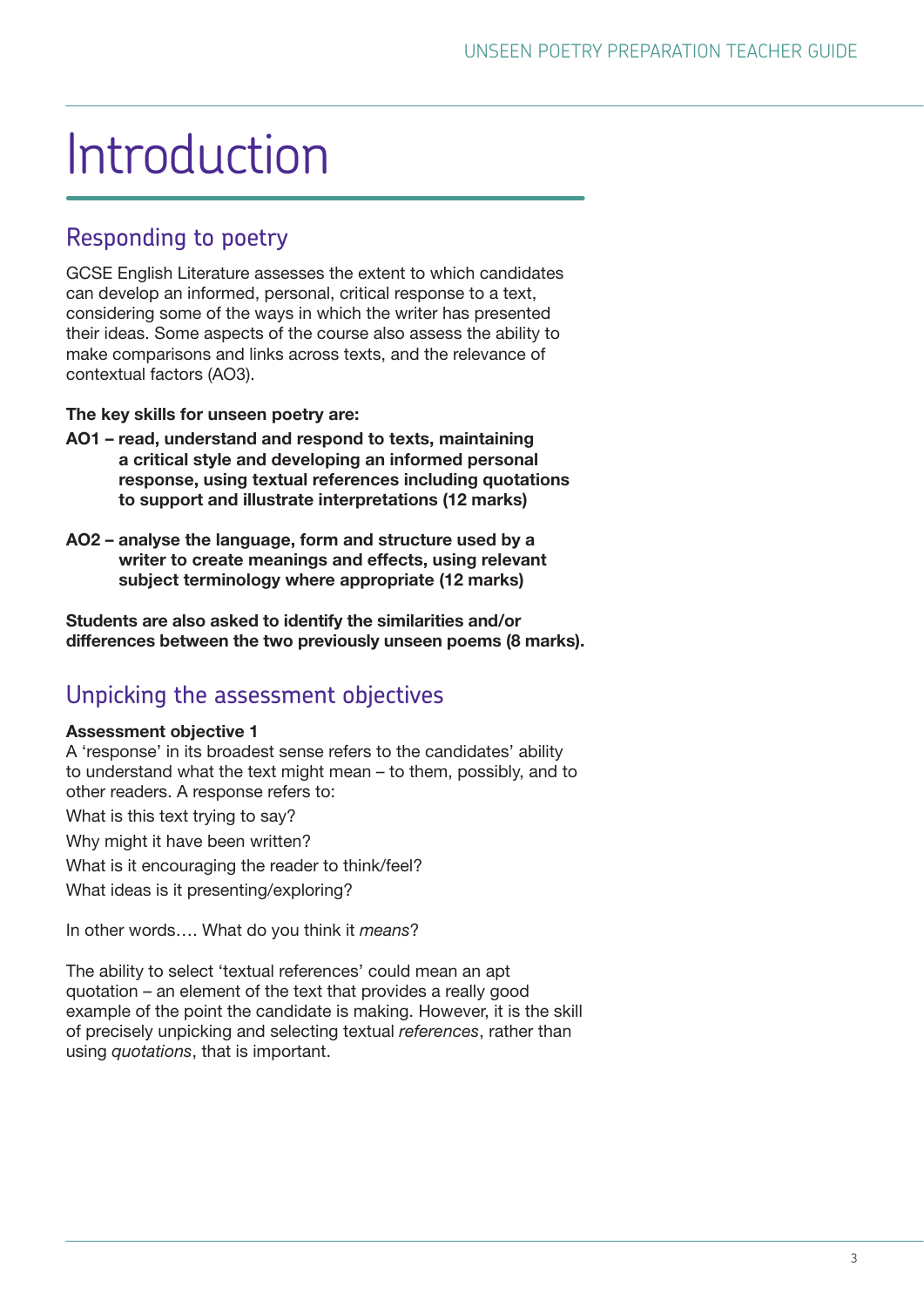#### Assessment objective 2

Explaining writers' use of language/structure/form refers to how the text has been constructed; in other words, the deliberate decisions the writer has made in order to get their meanings across to the reader. This might, in some cases, include aspects of language and structure and form. Candidates working at the highest level of ability would be expected to consider all three aspects of writer's craft; however in most cases, candidates will be selecting the most relevant, appropriate aspect of conscious crafting to analyse. Literary terminology can be considered a shorthand for candidates with which to explain the ways in which a writer has used language. structure and/or form to communicate meaning to the reader.

#### Identifying similarities and/or differences

The selection of the two unseen poems will be driven by the fact that students are invited to identify similarities/differences between them. Therefore, the link(s) between them will be clear. As students work through the two discrete responses, they will be forming ideas which can be used in their response to this short, synoptic task.

#### Using the Teacher Guide

The activities and approaches suggested in this Teacher Guide are designed to provide opportunities for students to develop a skills set that will enable them to respond to unseen poetry. The activities will reference some of the poems and poets in the accompanying Unseen Poetry Anthology, although this does in no way preclude teachers from choosing other poems to support the preparation for unseen poetry. Each lesson plan contains suggested creative and imaginative approaches alongside skills-based activities. Taken holistically, the overall aim is to build confidence in approaching poetry and progression in AO1 and AO2, as well as to introduce the skill of comparison. The lesson plans form a sequence of learning, however this in no way precludes teachers from adapting/altering in order to suit the needs of their groups and students. The lesson plans include some suggestions for creative opportunities as well as some 'deeper learning' activities designed for potentially higherattaining groups.

You might deliver this unit as an introduction to the teaching of poetry as a whole; in other words prior to study of the cluster/s being used for Unit 2 Section B. If so, the skills being developed in this unit can be built upon later in the course.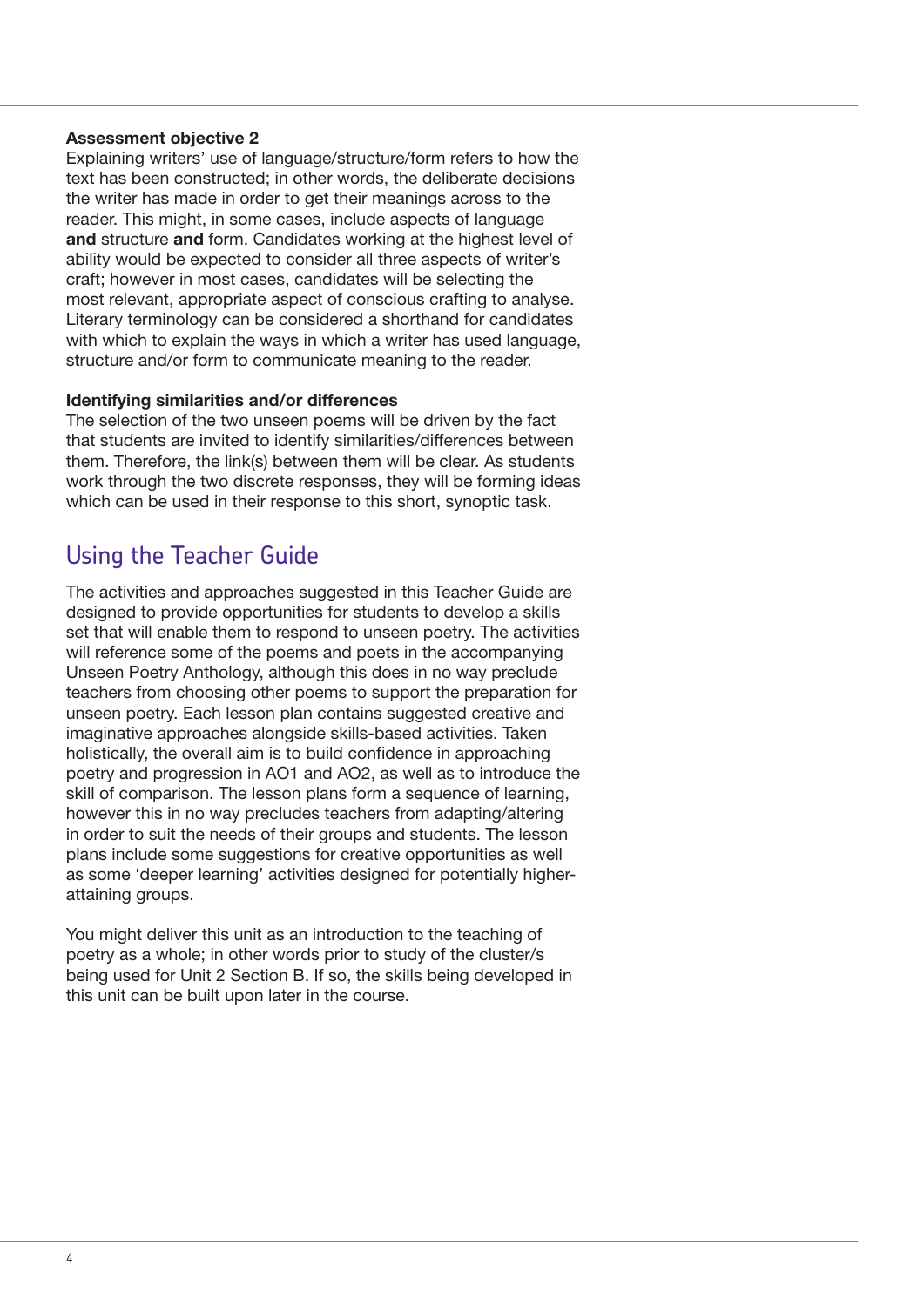# Collection of poetry to support preparation for the unseen poem

# William Blake: *A Poison Tree*

I was angry with my friend: I told my wrath, my wrath did end. I was angry with my foe: I told it not, my wrath did grow.

And I watered it in fears, Night and morning with my tears; And I sunned it with smiles, And with soft deceitful wiles.

And it grew both day and night, Till it bore an apple bright. And my foe beheld it shine. And he knew that it was mine,

And into my garden stole When the night had veiled the pole; In the morning glad I see My foe outstretched beneath the tree.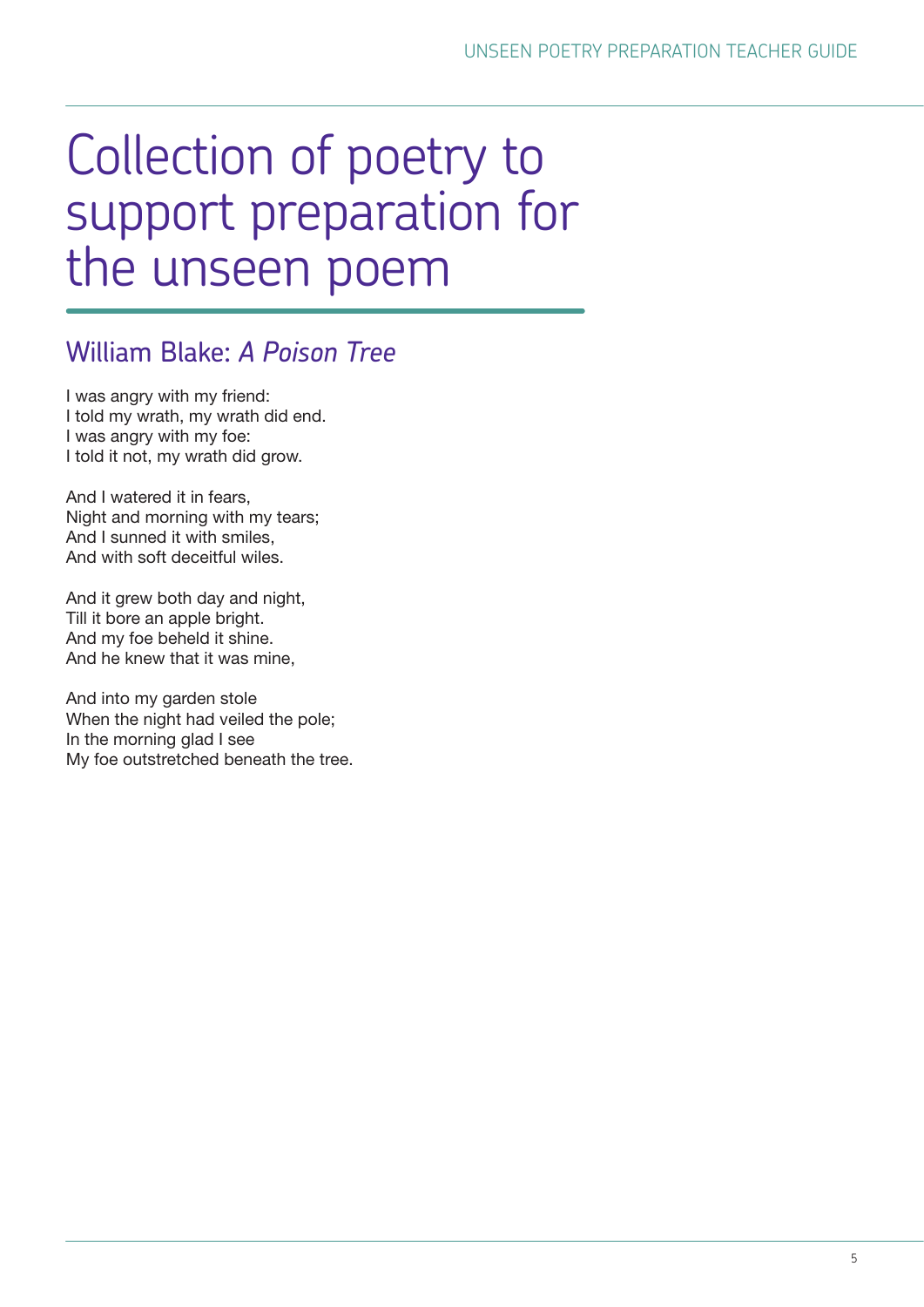#### John Keats: *Ode To Autumn*

Season of mists and mellow fruitfulness, Close bosom-friend of the maturing sun; Conspiring with him how to load and bless With fruit the vines that round the thatch-eaves run; To bend with apples the mossed cottage-trees, And fill all fruit with ripeness to the core; To swell the gourd, and plump the hazel shells With a sweet kernel; to set budding more, And still more, later flowers for the bees, Until they think warm days will never cease, For Summer has o'er-brimmed their clammy cell.

Who hath not seen thee oft amid thy store? Sometimes whoever seeks abroad may find Thee sitting careless on a granary floor. Thy hair soft-lifted by the winnowing wind; Or on a half-reaped furrow sound asleep, Drowsed with the fume of poppies, while thy hook Spares the next swath and all its twined flowers; And sometimes like a gleaner thou dost keep Steady thy laden head across a brook; Or by a cider-press, with patient look, Thou watchest the last oozings, hours by hours.

Where are the songs of Spring? Ay, where are they? Think not of them, thou hast thy music too,— While barred clouds bloom the soft-dying day, And touch the stubble-plains with rosy hue; Then in a wailful choir, the small gnats mourn Among the river sallows, borne aloft Or sinking as the light wind lives or dies; And full-grown lambs loud bleat from hilly bourn; Hedge-crickets sing; and now with treble soft The redbreast whistles from a garden-croft. And gathering swallows twitter in the skies.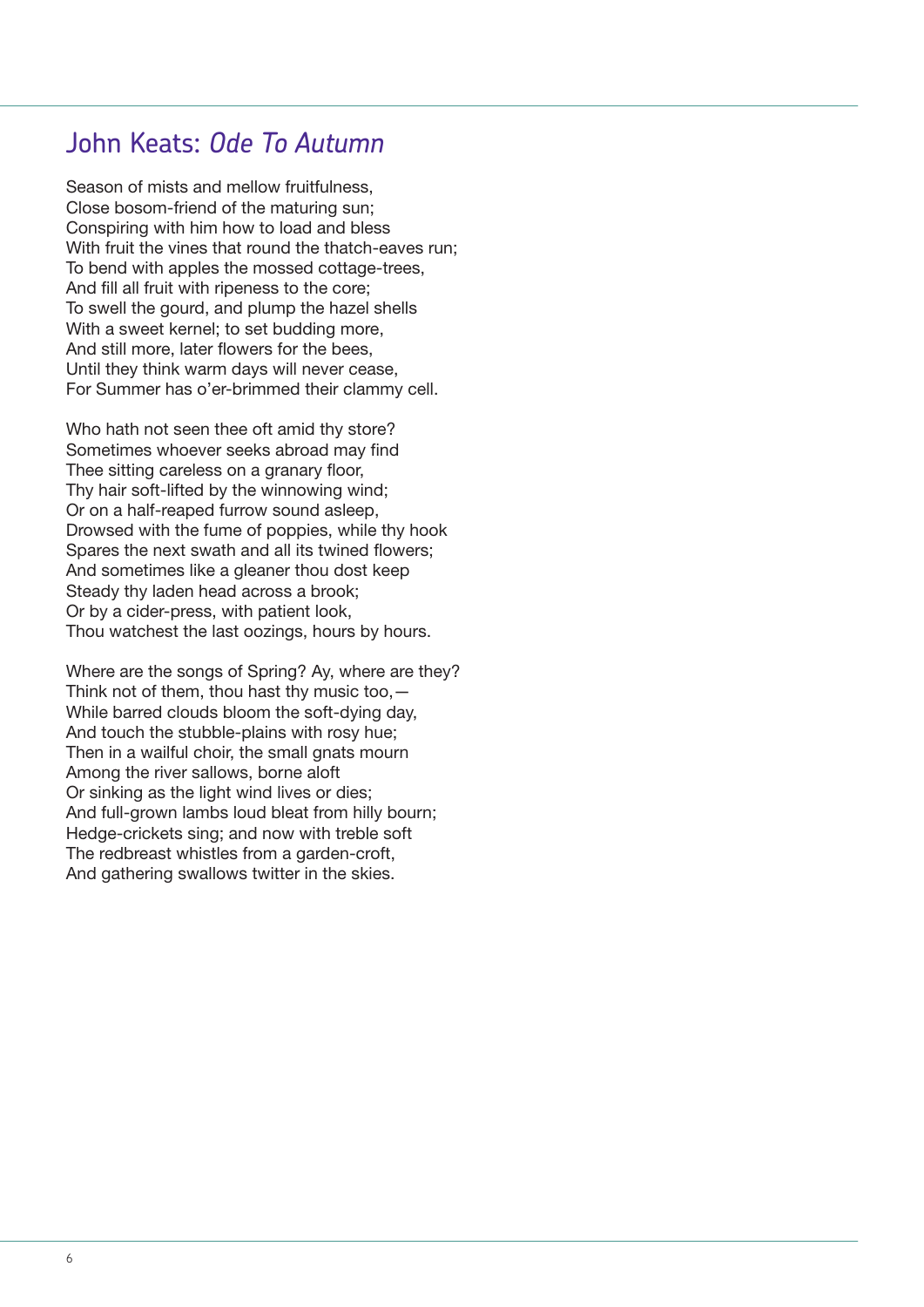## Thomas Hardy: *The Voice*

Woman much missed, how you call to me, call to me, Saying that now you are not as you were When you had changed from the one who was all to me, But as at first, when our day was fair.

Can it be you that I hear? Let me view you, then, Standing as when I drew near to the town Where you would wait for me: yes, as I knew you then, Even to the original air-blue gown!

Or is it only the breeze in its listlessness Traveling across the wet mead to me here, You being ever dissolved to wan wistlessness, Heard no more again far or near?

Thus I; faltering forward, Leaves around me falling, Wind oozing thin through the thorn from norward, And the woman calling

## Christina Rossetti: *A Birthday*

My heart is like a singing bird Whose nest is in a watered shoot: My heart is like an apple-tree Whose boughs are bent with thickset fruit; My heart is like a rainbow shell That paddles in a halcyon sea; My heart is gladder than all these Because my love is come to me.

Raise me a dais of silk and down; Hang it with vair and purple dyes; Carve it in doves and pomegranates, And peacocks with a hundred eyes; Work it in gold and silver grapes. In leaves and silver fleurs-de-lys; Because the birthday of my life Is come, my love is come to me.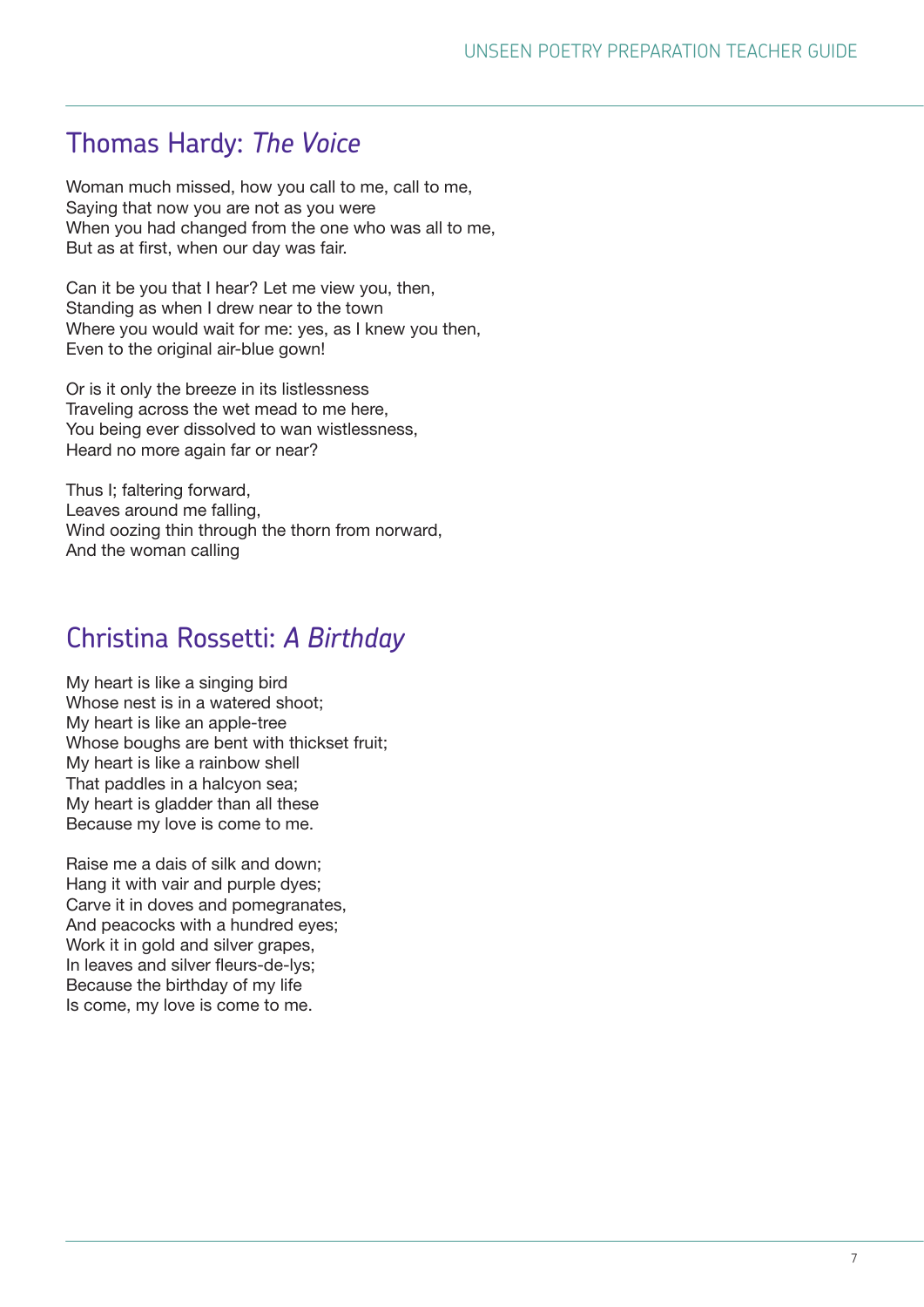# W. H. Auden: *If I Could Tell You*

Time will say nothing but I told you so, Time only knows the price we have to pay; If I could tell you I would let you know.

If we should weep when clowns put on their show, If we should stumble when musicians play, Time will say nothing but I told you so.

There are no fortunes to be told, although, Because I love you more than I can say, If I could tell you I would let you know.

The winds must come from somewhere when they blow, There must be reasons why the leaves decay; Time will say nothing but I told you so.

Perhaps the roses really want to grow, The vision seriously intends to stay; If I could tell you I would let you know.

Suppose all the lions get up and go, And all the brooks and soldiers run away; Will Time say nothing but I told you so? If I could tell you I would let you know.

# Wilfred Owen: *Anthem for Doomed Youth*

What passing-bells for these who die as cattle? Only the monstrous anger of the guns. Only the stuttering rifles' rapid rattle Can patter out their hasty orisons. No mockeries now for them; no prayers nor bells, Nor any voice of mourning save the choirs, — The shrill, demented choirs of wailing shells; And bugles calling for them from sad shires.

What candles may be held to speed them all? Not in the hands of boys, but in their eyes Shall shine the holy glimmers of goodbyes. The pallor of girls' brows shall be their pall; Their flowers the tenderness of patient minds, And each slow dusk a drawing down of blinds.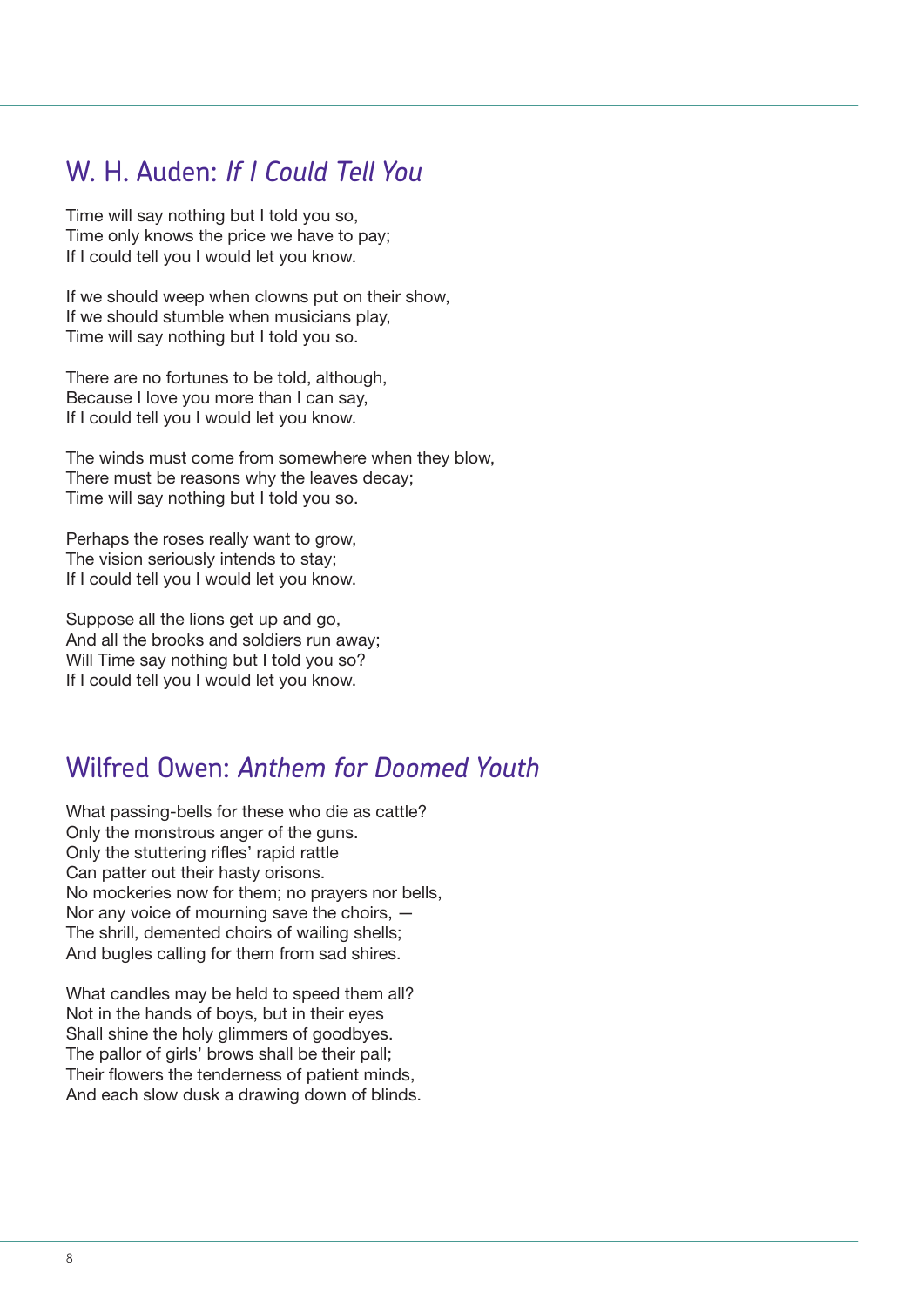## Robert Frost: *Mending Wall*

Something there is that doesn't love a wall, That sends the frozen-ground-swell under it, And spills the upper boulders in the sun; And makes gaps even two can pass abreast. The work of hunters is another thing: I have come after them and made repair Where they have left not one stone on a stone, But they would have the rabbit out of hiding, To please the yelping dogs. The gaps I mean, No one has seen them made or heard them made, But at spring mending-time we find them there. I let my neighbour know beyond the hill; And on a day we meet to walk the line And set the wall between us once again. We keep the wall between us as we go. To each the boulders that have fallen to each. And some are loaves and some so nearly balls We have to use a spell to make them balance: "Stay where you are until our backs are turned!" We wear our fingers rough with handling them. Oh, just another kind of out-door game, One on a side. It comes to little more: There where it is we do not need the wall: He is all pine and I am apple orchard. My apple trees will never get across And eat the cones under his pines, I tell him. He only says, "Good fences make good neighbours." Spring is the mischief in me, and I wonder If I could put a notion in his head: "Why do they make good neighbours? Isn't it Where there are cows? But here there are no cows. Before I built a wall I'd ask to know What I was walling in or walling out, And to whom I was like to give offence. Something there is that doesn't love a wall, That wants it down." I could say "Elves" to him, But it's not elves exactly, and I'd rather He said it for himself. I see him there Bringing a stone grasped firmly by the top In each hand, like an old-stone savage armed. He moves in darkness as it seems to me, Not of woods only and the shade of trees. He will not go behind his father's saying. And he likes having thought of it so well He says again, "Good fences make good neighbours."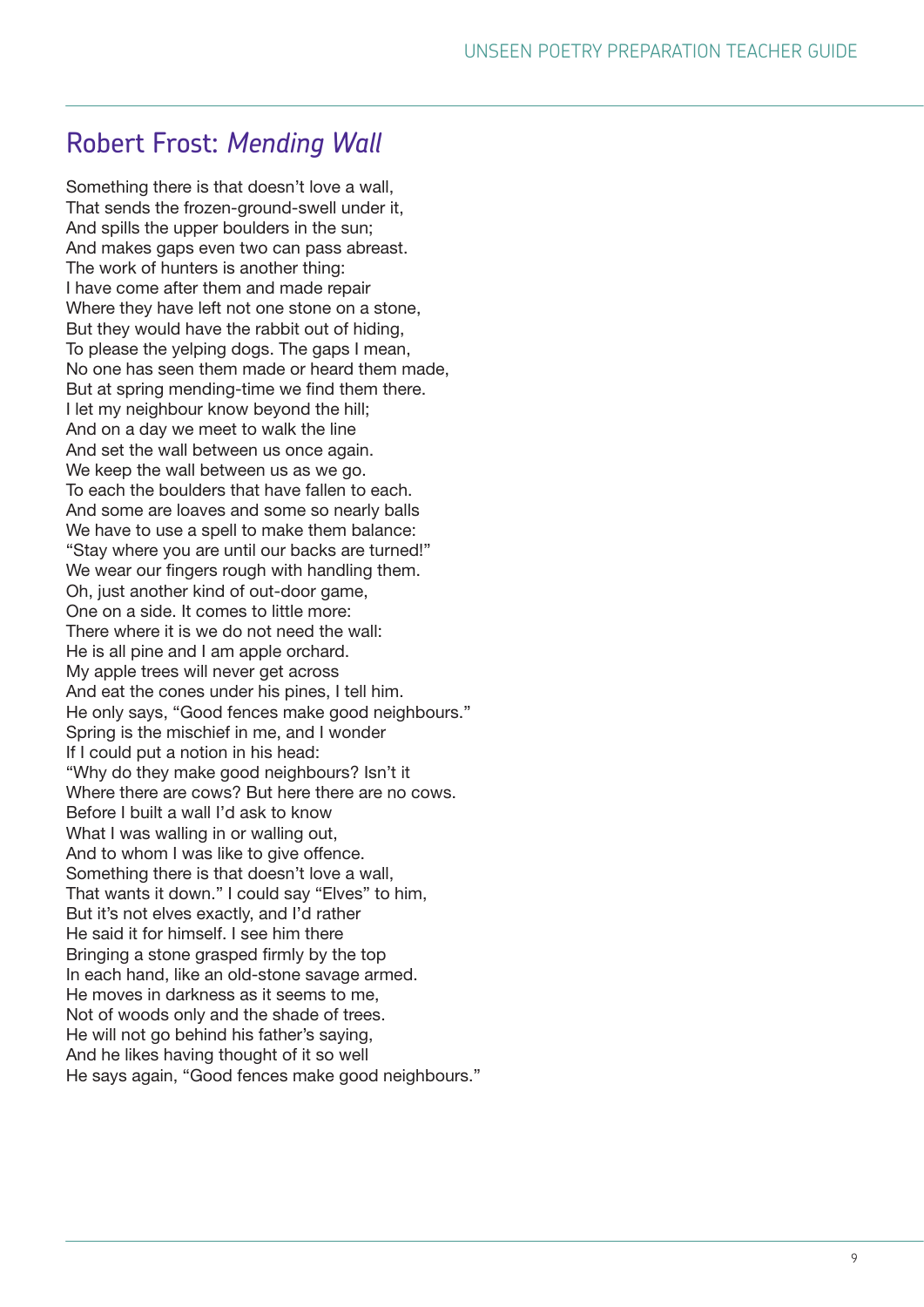# Dorothy Parker: *A Well-Worn Story*

In April, in April, My one love came along, And I ran the slope of my high hill To follow a thread of song.

His eyes were hard as porphyry With looking on cruel lands; His voice went slipping over me Like terrible silver hands.

Together we trod the secret lane And walked the muttering town. I wore my heart like a wet, red stain On the breast of a velvet gown.

In April, in April, My love went whistling by, And I stumbled here to my high hill Along the way of a lie.

Now what should I do in this place But sit and count the chimes, And splash cold water on my face And spoil a page with rhymes?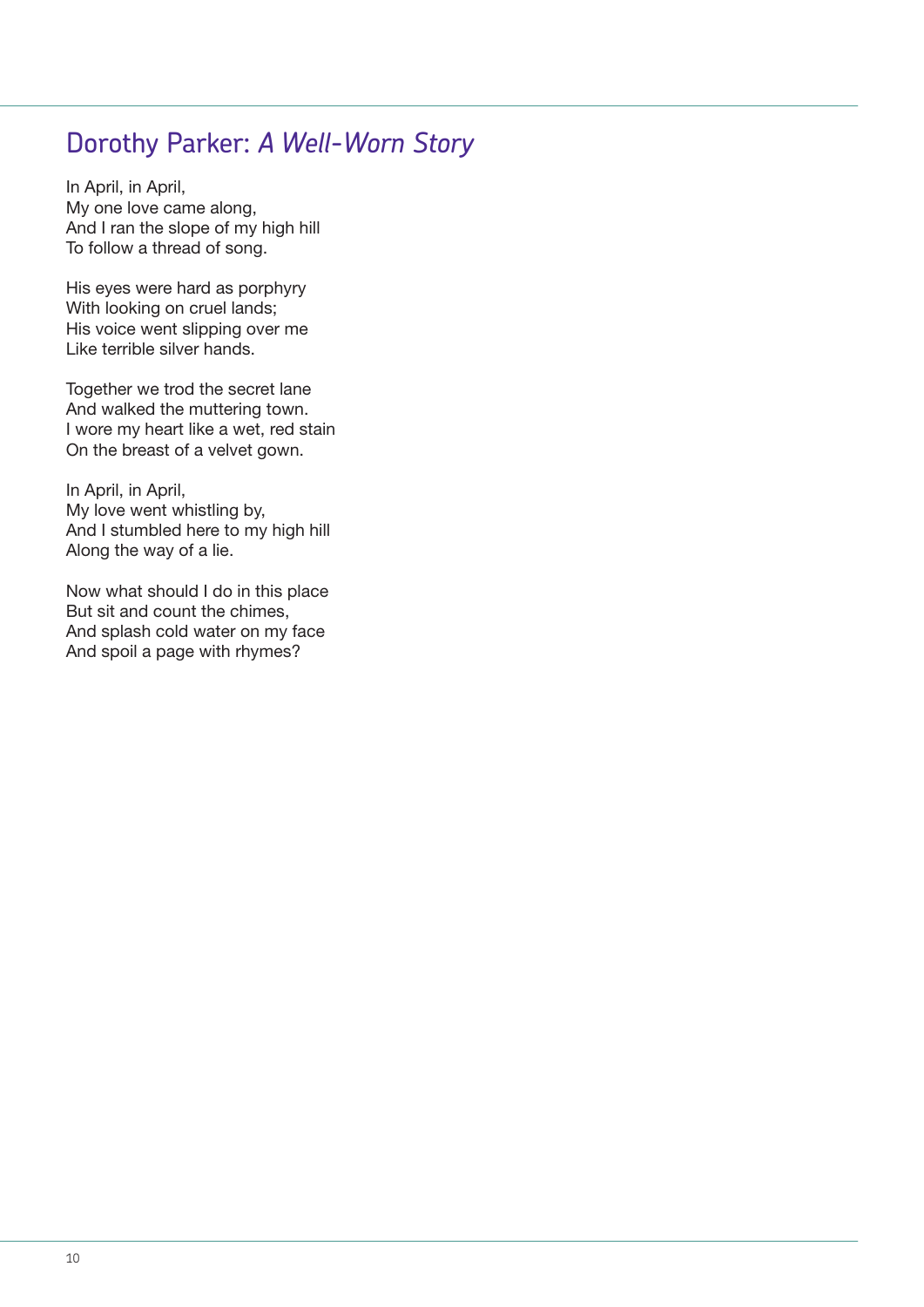## Maya Angelou: *Still I Rise*

You may write me down in history With your bitter, twisted lies, You may trod me in the very dirt But still, like dust, I'll rise.

Does my sassiness upset you? Why are you beset with gloom? 'Cause I walk like I've got oil wells Pumping in my living room.

Just like moons and like suns, With the certainty of tides, Just like hopes springing high, Still I'll rise.

Did you want to see me broken? Bowed head and lowered eyes? Shoulders falling down like teardrops. Weakened by my soulful cries.

Does my haughtiness offend you? Don't you take it awful hard 'Cause I laugh like I've got gold mines Diggin' in my own back yard.

You may shoot me with your words, You may cut me with your eyes, You may kill me with your hatefulness, But still, like air, I'll rise.

Does my sexiness upset you? Does it come as a surprise That I dance like I've got diamonds At the meeting of my thighs?

Out of the huts of history's shame I rise

Up from a past that's rooted in pain I rise

I'm a black ocean, leaping and wide,

Welling and swelling I bear in the tide. Leaving behind nights of terror and fear I rise

Into a daybreak that's wondrously clear I rise

Bringing the gifts that my ancestors gave,

I am the dream and the hope of the slave.

I rise

I rise

I rise.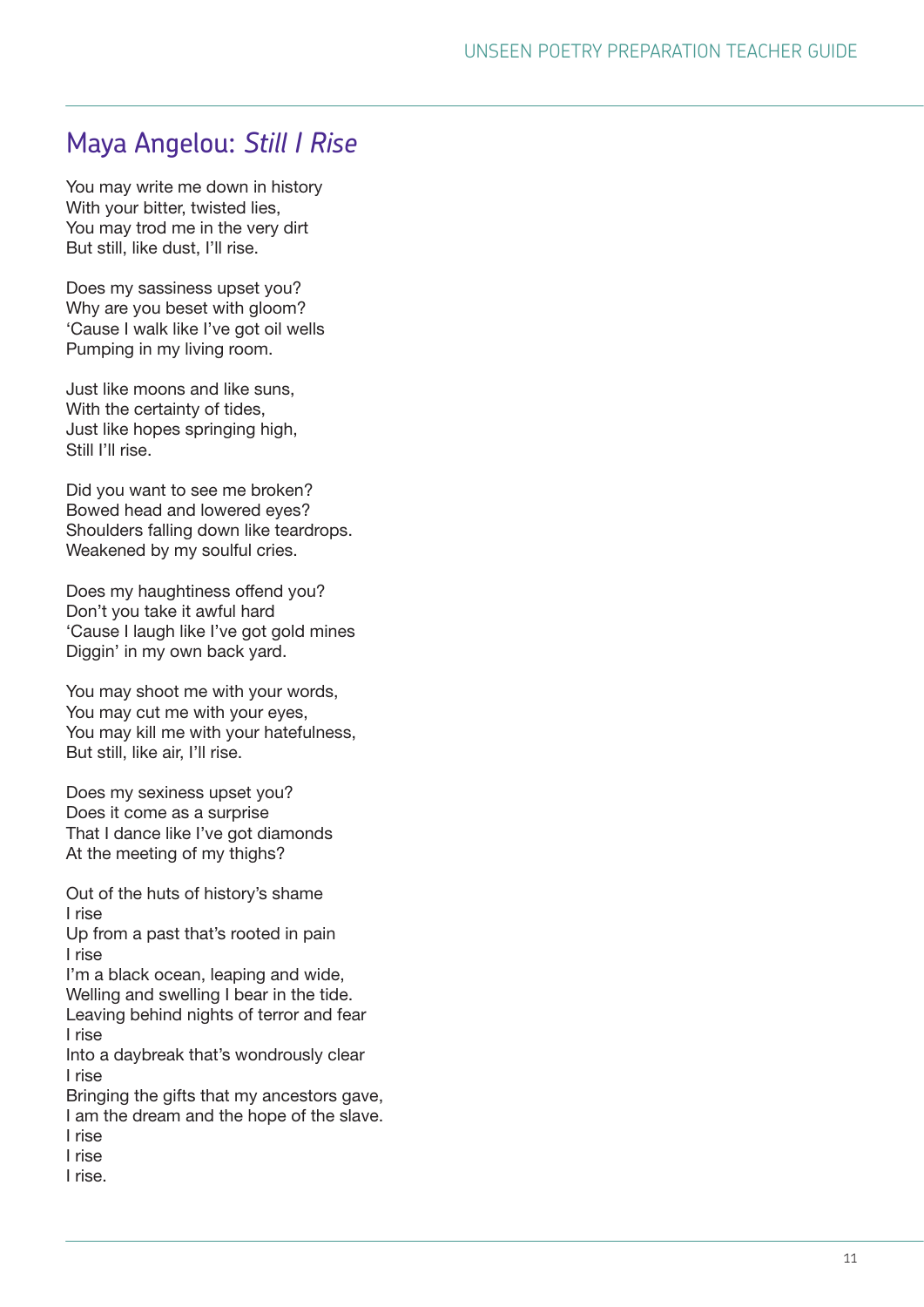# Jo Shapcott: *The Great Storm*

We rode it all night. We were not ourselves then.

Through the window everything was horizontal. In cars and ships and woods, folk died. Small trees scattered like matchsticks and a whole shed flew by. The world roared. A branch broke into the kitchen, strewed twigs into the banging cupboard. filled broken crocks with leaves. I heard a tricycle roll up and down the attic as the firmament streamed through smashed tiles.

I loved you but I loved the wind more, wanted to be as horizontal as the tree tops, to cling to the planet by my last fingernail, singing into the rush, into the dark. I didn't know then I would watch my beloveds peel off the earth each side of me, flying among tiles, bins, caravans, car doors and chimney pots, watch them turn themselves into flotsam and disappear as wholly as the pier the next morning, a Friday, mid-October. Gone, split, vamoosed like the fifteen million trees.

## Wendy Cope: *Spared*

*'That Love is all there is, Is all we know of Love…'* – Emily Dickinson

It wasn't you, it wasn't me, Up there, two thousand feet above A New York street. We're safe and free, A little while, to live and love,

Imagining what might have been – The phone call from the blazing tower, A last farewell on the machine, While someone sleeps another hour,

Or worse, perhaps, to say goodbye And listen to each other's pain, Send helpless love across the sky, Knowing we'll never meet again,

Or jump together, hand in hand, To certain death. Spared all of this For now, how well I understand That love is all, is all there is.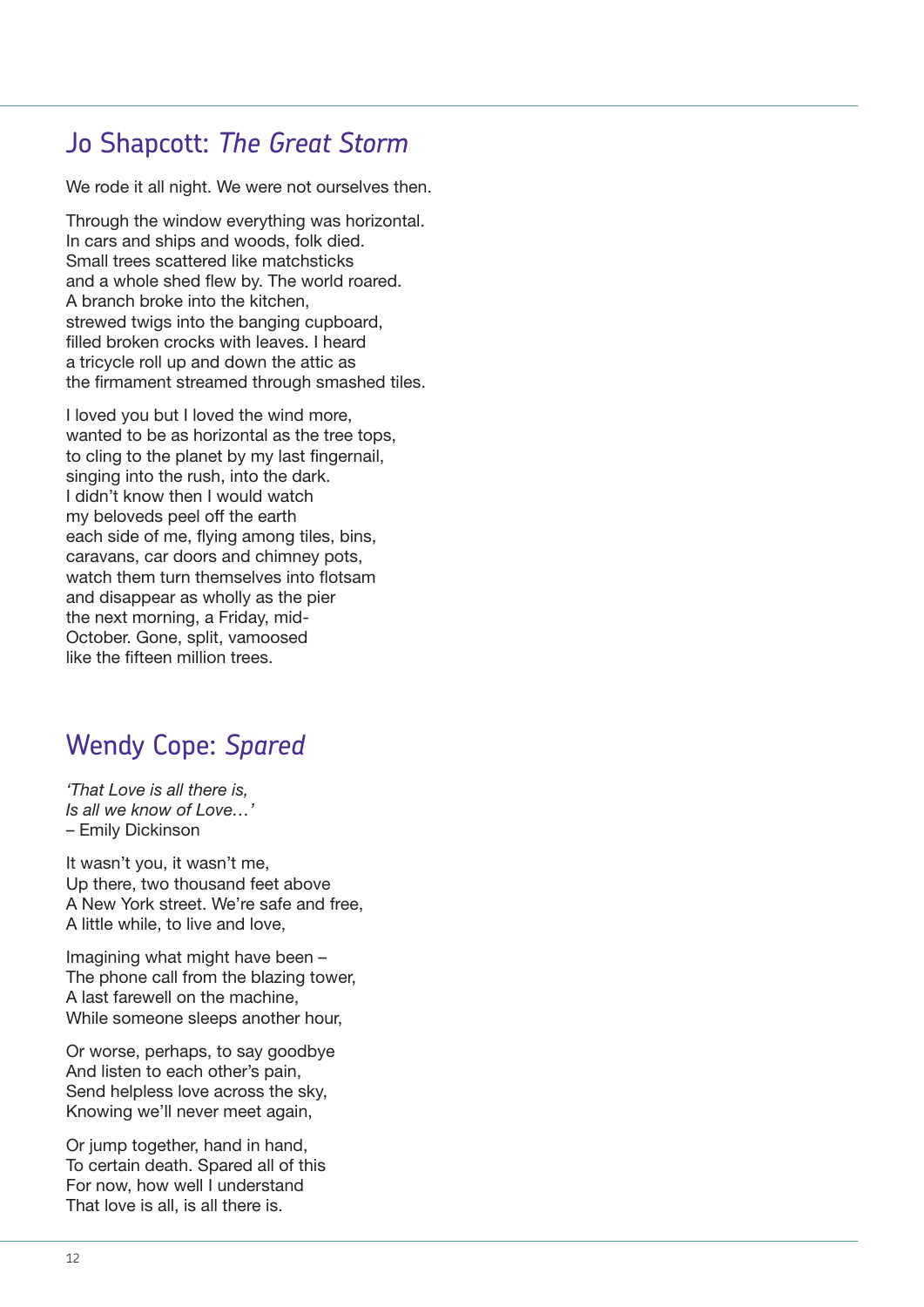## Tony Harrison: *The Pen and the Gun*

There's never a time I use this fountain pen without I'm haunted by a pigeon's pain.

This pen scrats out the panic that it felt. It took almost two days dying. All my fault.

My friend Pinhead got an airgun once and what we did with it still makes me wince.

His mam bought him it when his dad died. She thought it'd help him not to miss his dad.

It was the thing that Pinhead wanted most. He had the first few goes, and always missed

the pigeon on his chimney, nowhere near, so wide the bird stayed basking, unaware.

Then I tried and got, beginner's luck, a hit, of sorts, with my first ever shot.

It fell in the gutter out of reach and sight but for its claws that scraped against the slate

and scratched all day, all night, and not until teatime the next day were those claws still.

I was young enough to cry. Never again did I show any interest in a gun

I grew to think the pen far mightier than though the scraped claw sound still haunts me from back then.

This pen scratching like its slowly blunting claw has haunted me for fifty years or more.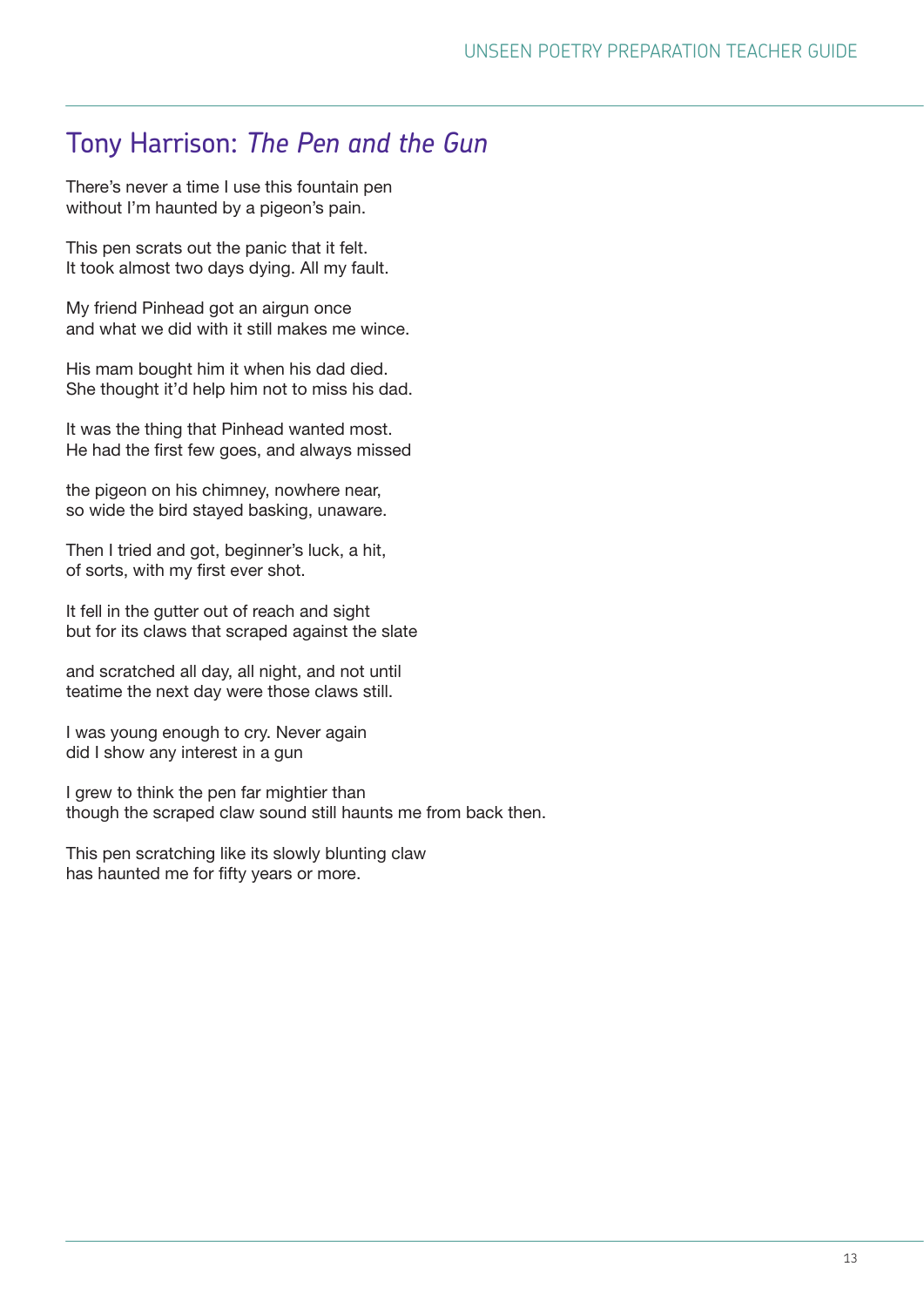# Sophie Hannah: *Your Dad Did What?*

Where they have been, if they have been away, or what they've done at home, if they have not you make them write about the holiday. One writes My Dad did. What? Your Dad did what?

That's not a sentence. Never mind the bell. We stay behind until the work is done. You count their words (you who can count and spell); all the assignments are complete bar one

and though this boy seems bright, that one is his. He says he's finished, doesn't want to add anything, hands it in just as it is. No change. My Dad did. What? What did his Dad?

You find the 'E' you gave him as you sort through reams of what this girl did, what that lad did, and read the line again, just one 'e' short: This holiday was horrible. My Dad did.

# Owen Sheers: *Not Yet My Mother*

Yesterday I found a photo of you at seventeen, holding a horse and smiling, not yet my mother.

The tight riding hat hid your hair. and your legs were still the long shins of a boy's. You held the horse by the halter, your hand a fist under its huge jaw.

The blown trees were still in the background and the sky was grained by the old film stock, but what caught me was your face, which was mine.

And I thought, just for a second, that you were me. But then I saw the woman's jacket, nipped at the waist, the ballooned jodhpurs, and of course the date, scratched in the corner.

All of which told me again, that this was you at seventeen, holding a horse and smiling, not yet my mother, although I was clearly already your child.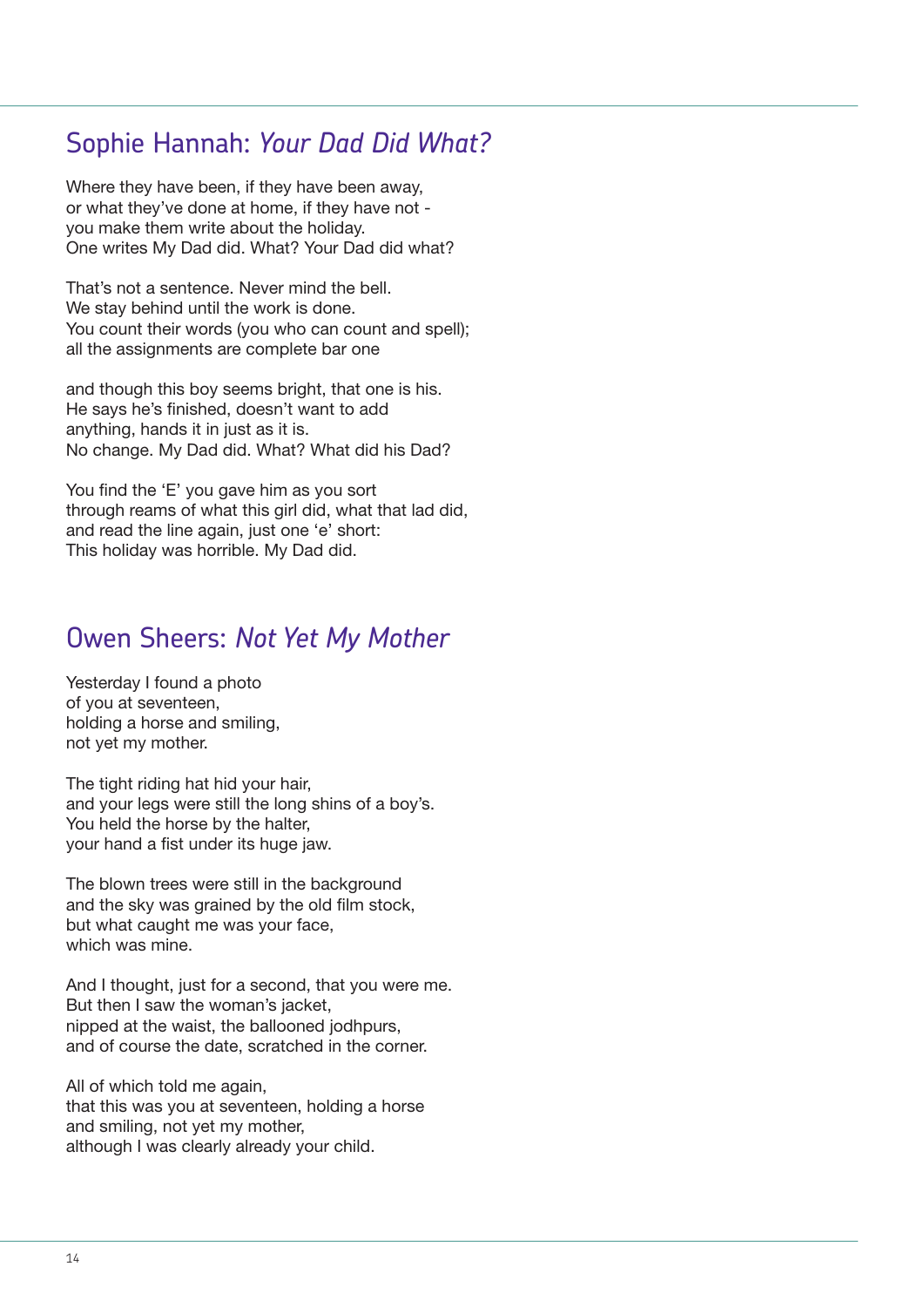# Brian Patten: *In the Orchard After Midnight*

February's over – in the orchard after midnight, Muffled up against the cold, whiskey on the table, Head back, staring skywards – I raise a glass to him – two months dead now –

The grass white, crunchy as sugar, His ghost, moth quiet, Steps out of nowhere and is beside me.

Blue shirt open at neck, fawn slacks, sandals-No coat needed against this worldly frost-He smiles, takes a chair opposite,

Falls through it, grimaces, nods OK, tries again. "Not used to this being dead stuff," he says. Sits finally, breath smelling of ice and apples.

Underfoot, violets turn mauve in the moonlight, Tendrils of river mist drift through him. Somewhere an owl takes out its oboe.

I pour him one ghost glass after another – We down the bottle – who cares if we get smashed now? Celia's up in London– can't see us.

"The stars are bubbling away nicely," he says. "It's God's soup, spilt out across the heavens," I reply. We exchange banter, his ghost and I, the best of mates still.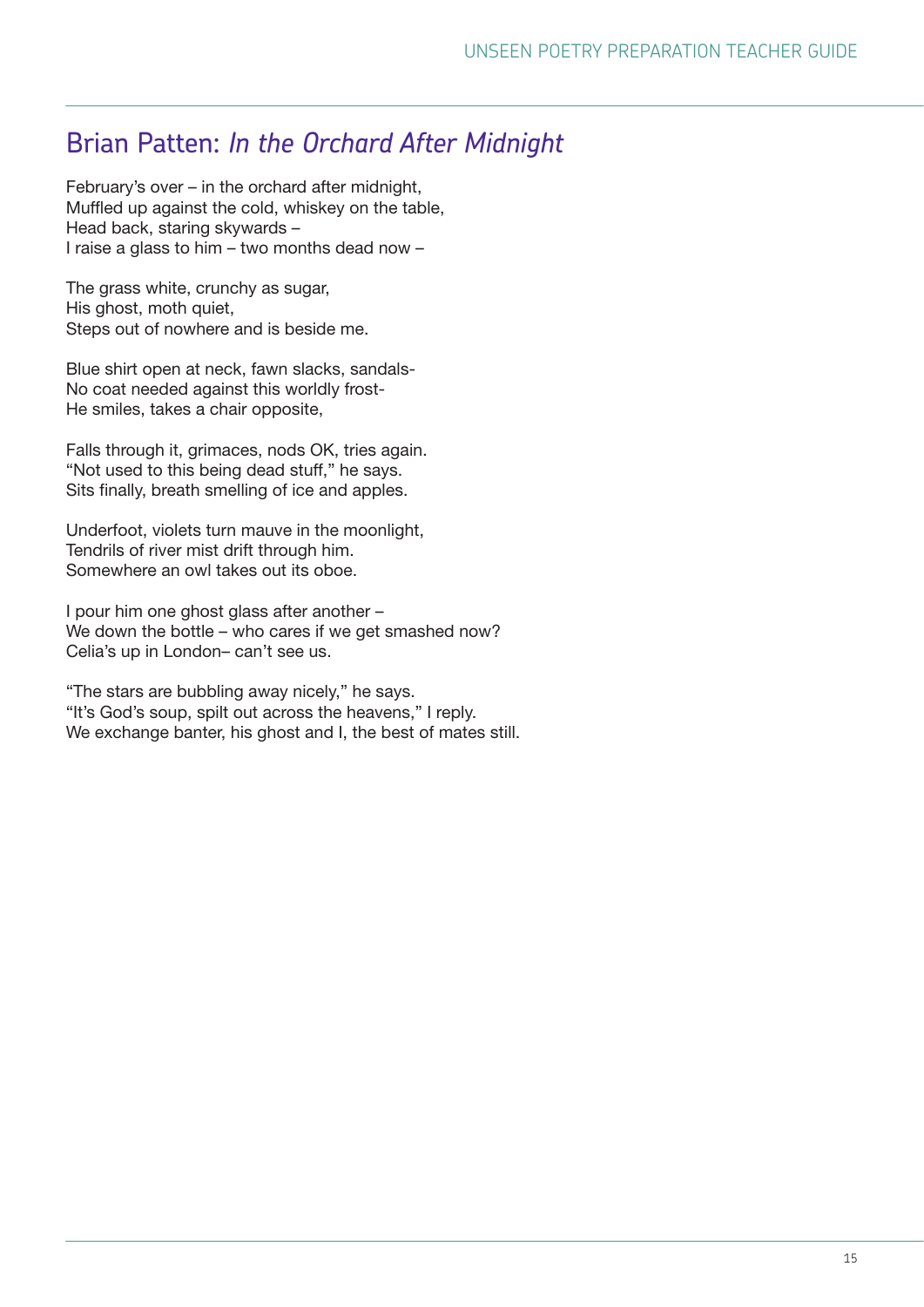# Lesson plans

# Lesson one – exploring approaches to a first reading

**The big question:** is there one way of approaching a poem for the first time?



#### **Objective**

To allow students to explore a range of ways of approaching a poem for the first time.

## Start to learning

Give students the Unseen Preparation Anthology to look at. Allow around ten minutes for them to quickly skim and scan the poems. Ask students to discuss in pairs what we might "notice" when we look at a poem for the first time.

Display a copy of *If I Could Tell You* by W. H. Auden for ten seconds before blanking it from the screen. Ask students to scan the poem in the ten seconds, and then make a note of one thing which they 'noticed' about the poem. Use sticky notes for this activity.

Repeat this activity twice more. Students should now have three things written on their sticky note.

## Develop the learning

Give students a hard copy of the poem and display the following list, either on whiteboard or using WS1 – Reading strategies:

- highlight verbs
- circle punctuation
- pick out three neon lines/ vivid words/phrases
- consider meaning of title
- think about first and last lines
- highlight emotion words
- find examples of imagery
- highlight alliteration, assonance, onomatopoeia
- highlight structural features.

Direct students to read the poem through three or four times, undertaking one task from the list on each reading. Annotate on their copy of the poem if useful.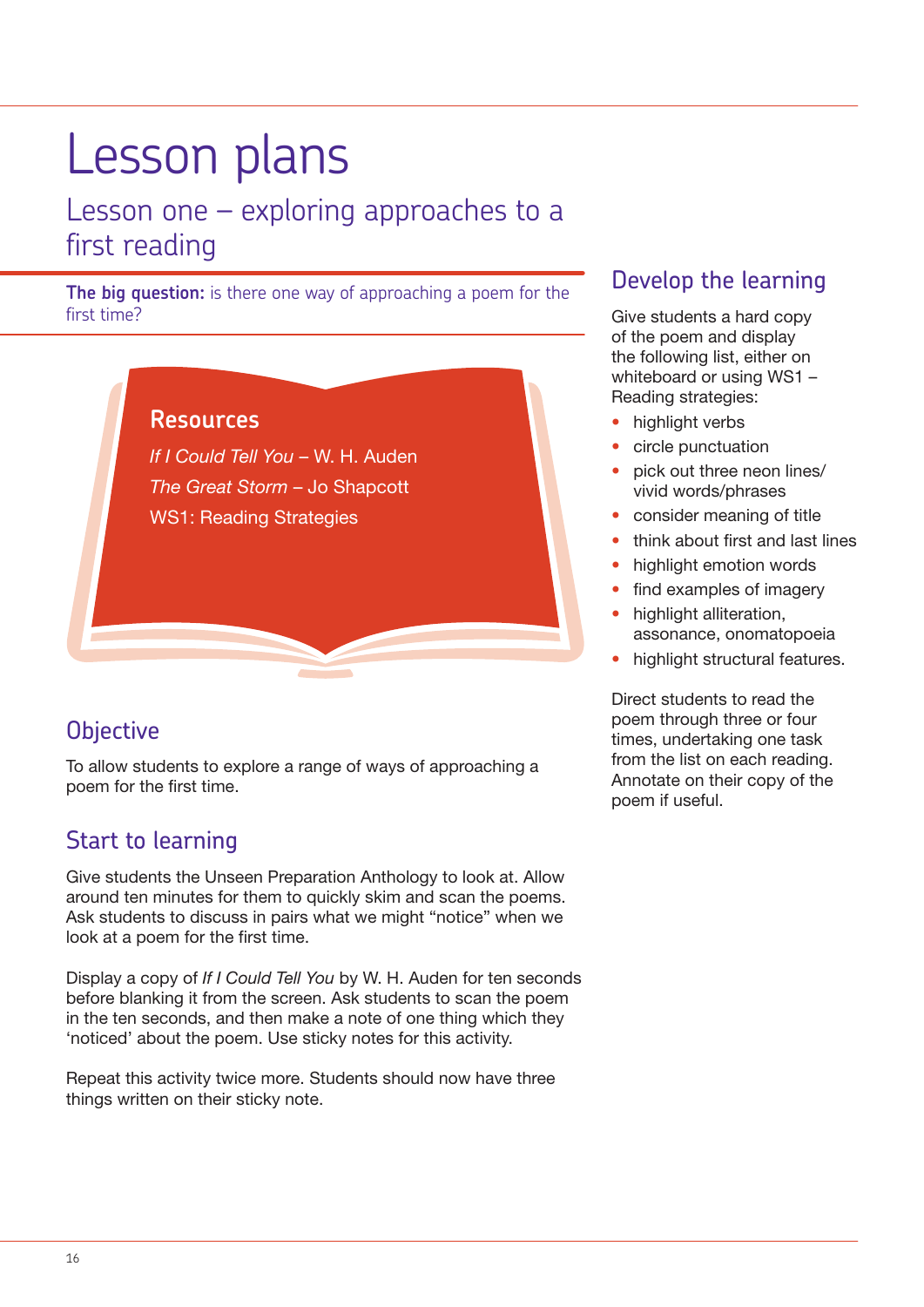#### Taking it further

Put students into small groups. Place a copy of *The Great Storm* at the front of the room. Ask one member of the group to come up and look at the poem for 10-30 seconds only, then return to their group and write down what they remember from the poem. Repeat until all members of the group have participated.

Students take sticky notes and sheets from last exercise to display on flip-chart/noticeboard.

#### Deeper learning

Ask students to select one aspect of either *If I Could Tell You* or *The Great Storm* that they 'noticed'. Write a short paragraph explaining why the writer might have used that particular feature, thinking about the impact that it has on the overall meaning of the poem?

#### Reviewing learning

Pairs discuss what they have learned about the way they approach an unseen poem. Draw attention to the variety of responses.

## **Key learning point**

Students write a sentence explaining what they have learned from this lesson: they may consider…

- there are a variety of ways to approach a first reading of a new poem
- there is no 'right' or 'wrong' way of approaching a new poem
- it is important to notice what is interesting to you.
- NB: Students should aim to have used all the strategies from the above list, plus any others the teacher thinks relevant, by the end of this unit. The list can be revisited in subsequent lessons.

Lesson **one**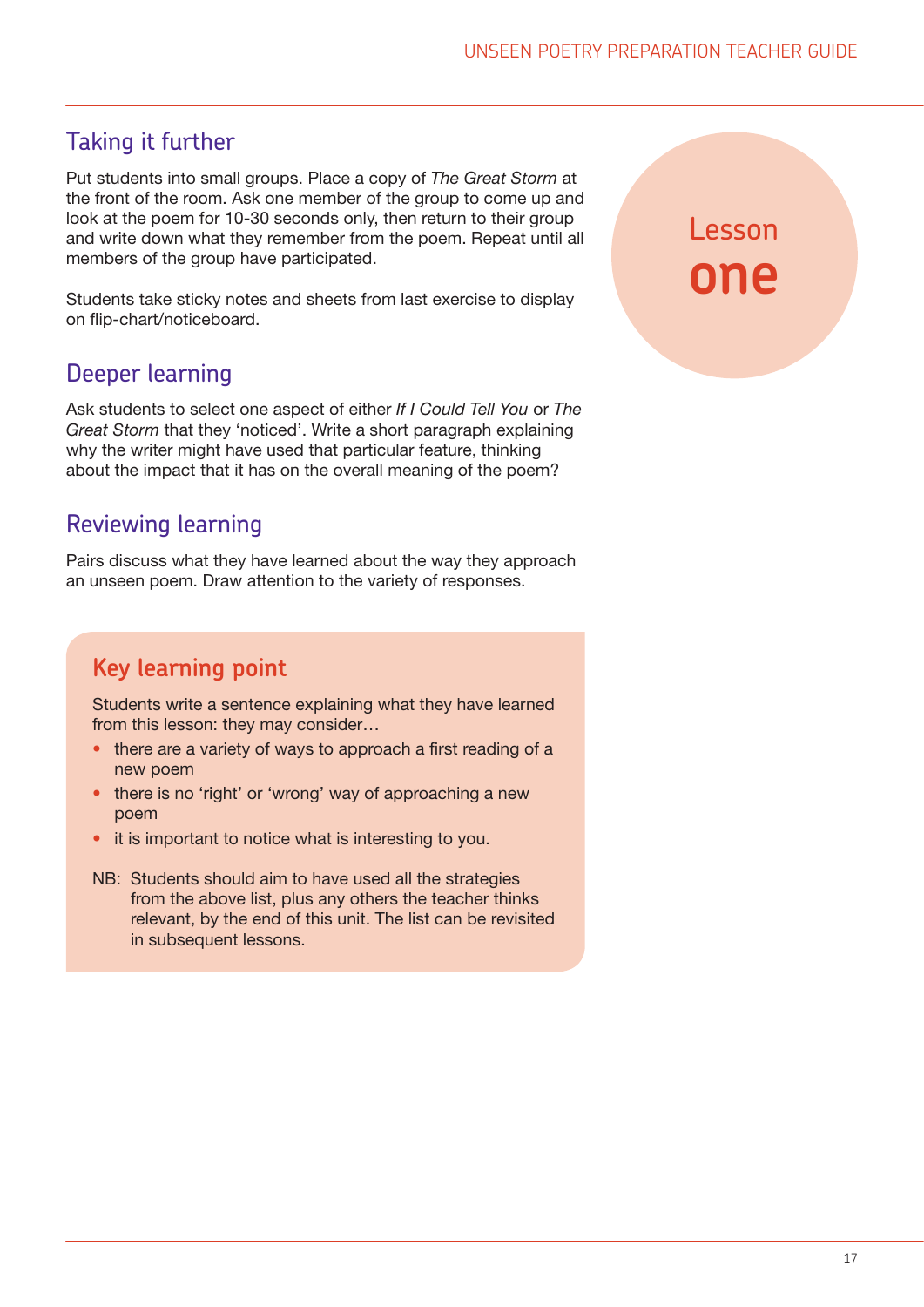# Lesson two – titles and meanings

**The big question:** does the title of a poem matter?

#### **Resources**

WS2 – Titles WS3 – Storyboard WS4 – Diamond Ranking Exercise *Your Dad Did What?* – Sophie Hannah *Mending Wall* – Robert Frost

#### **Objective**

To recognise the significance of the title of a poem

## Start to learning

Revisit sticky notes from Lesson one and remind students about the variety of ways of "reading" a poem. Ask pairs to quickly remind each other of one strategy that they remember or used in the previous lesson.

Display or distribute WS2. Working individually, select two or three titles and quickly predict what the titles they have chosen might encourage the reader to think the poem could be about.

#### Develop the learning

Choose one of the titles they selected. Read the poem, thinking about what connections could be made between the title and the ideas/ feelings/attitudes they see in the poem. Write a paragraph of no more than thirty words, aiming to explain why they think the writer might have written the poem.

#### Creative opportunity

Give students the following writing task:

*It is the start of the new school year – the Autumn term – and I want you to spend 10 minutes writing about what you did during your holiday – "Where have you been if you have been away or what you've done at home if you haven't been away."*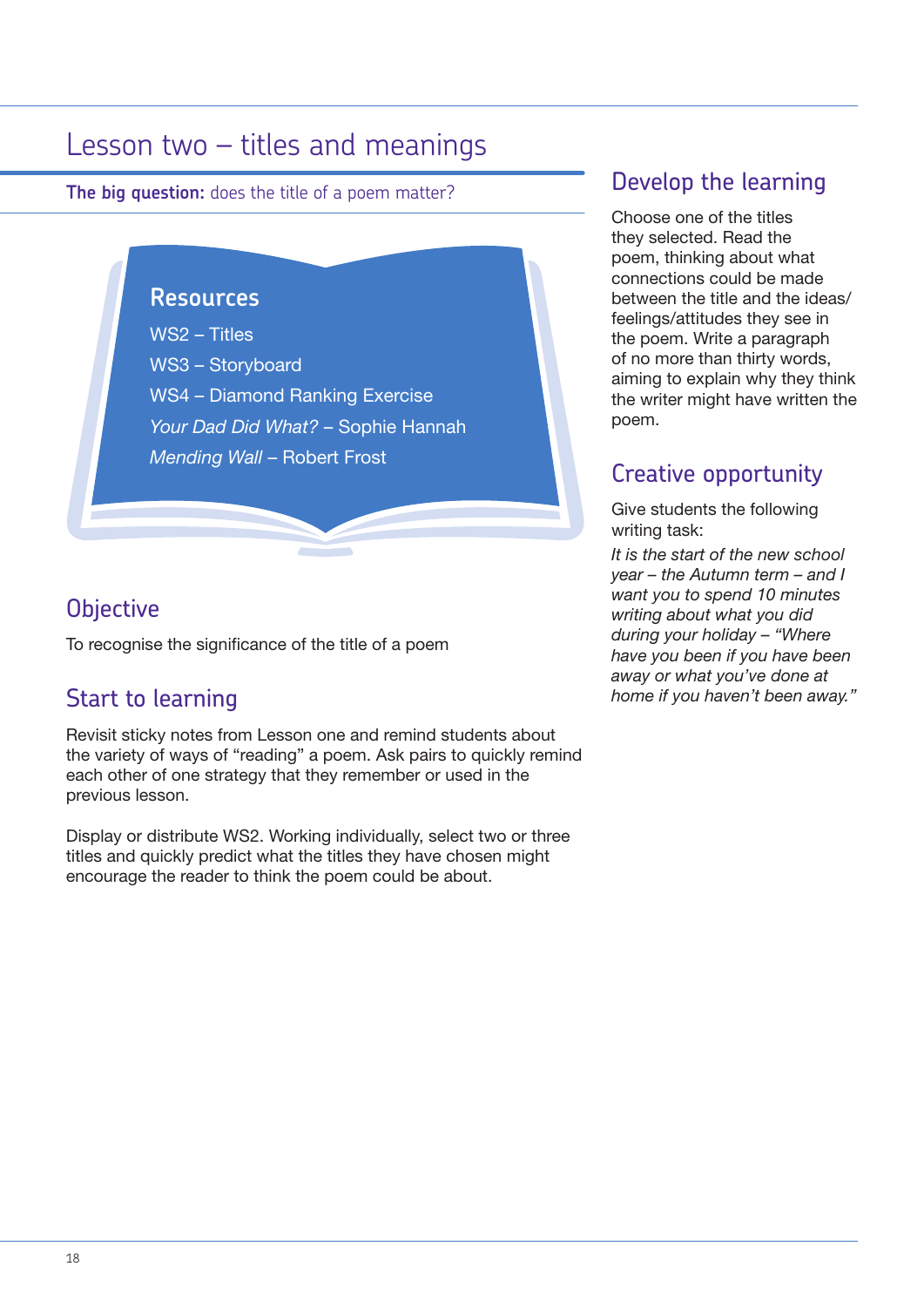#### Taking it further

Display the title *Your Dad Did What?*. Ask students to discuss in pairs what this poem might be about, based on the title alone.

Give students copies of *Your Dad Did What?* by Sophie Hannah to read, either individually or in pairs/small groups. You might want to ask students to create a storyboard of the poem using WS3.

This activity could be extended to a discussion of what might have happened to the boy's father. Using one piece of evidence, ask students to justify their ideas.

Using WS4, ask students to consider some of the ideas about poetry. When they have selected their primary reason from the Diamond Nine, ask them to explain how Sophie Hannah demonstrates this idea with this particular poem.

#### Deeper learning

Read *Mending Wall* by Robert Frost. Ask students to consider how the title of this poem links to the overall meaning. Is there a metaphorical connection, perhaps, between the narrative of the poem and the title?

#### Reviewing learning

Discuss their hypotheses based on the title *Your Dad Did What?*. What specific aspects of the poem link to the title? Why do we think Sophie Hannah might have entitled her poem *Your Dad Did What?*

# **Key learning point**

Students write a sentence explaining what they have learned from this lesson: they may consider…

- the particular significance of the title to the themes and ideas
- why the title is interesting
- the use of the title: to emphasise a point, to reflect, to add another layer of meaning such as irony.

# Lesson **two**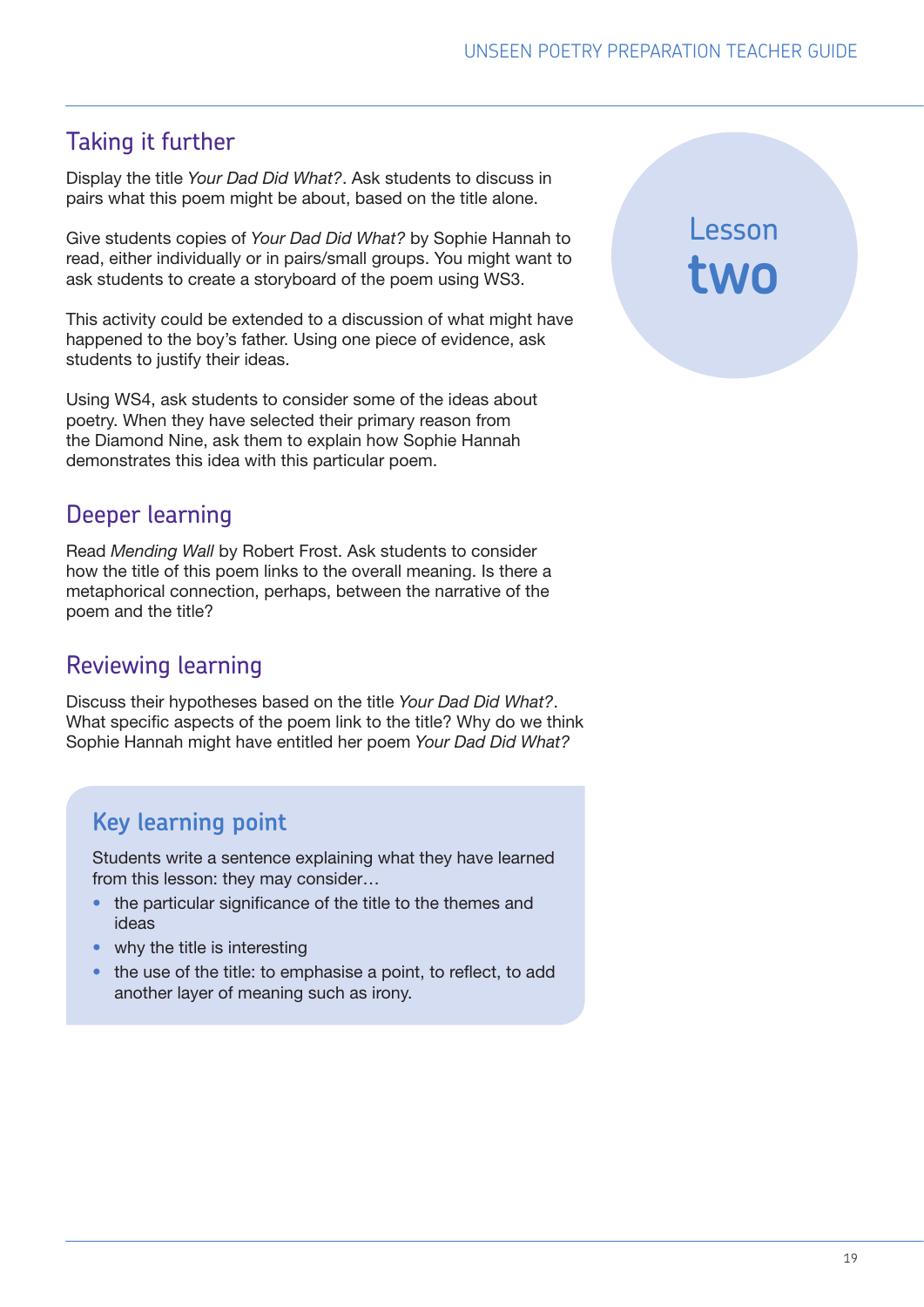# Lesson three – unlocking implied meanings

**The big question:** is the writer in charge of the meaning of a poem?



#### Develop the learning

Using WS5, ask students to think of as many ways as they can to describe a tree. Ask students to consider the following questions:

What is a tree for? What does a tree need? What does a tree provide?

Now, can connections be made between ideas about anger?

#### **Objective**

To develop the ability to connect literal to implied meaning.

# Start to learning

Read *A Poison Tree* by William Blake. Ask students to quickly write down a summary of the literal, surface content of the poem: 'this poem is about a man who plants a tree…'

Students should quickly point out that this is not what the poem is 'about'.

## Creative opportunity

Ask students to imagine they are the speaker. Working in pairs, either write down or explain to each other the story of the poem. Focus on the feelings and the overall message of the poem. What do they think the point being made might be?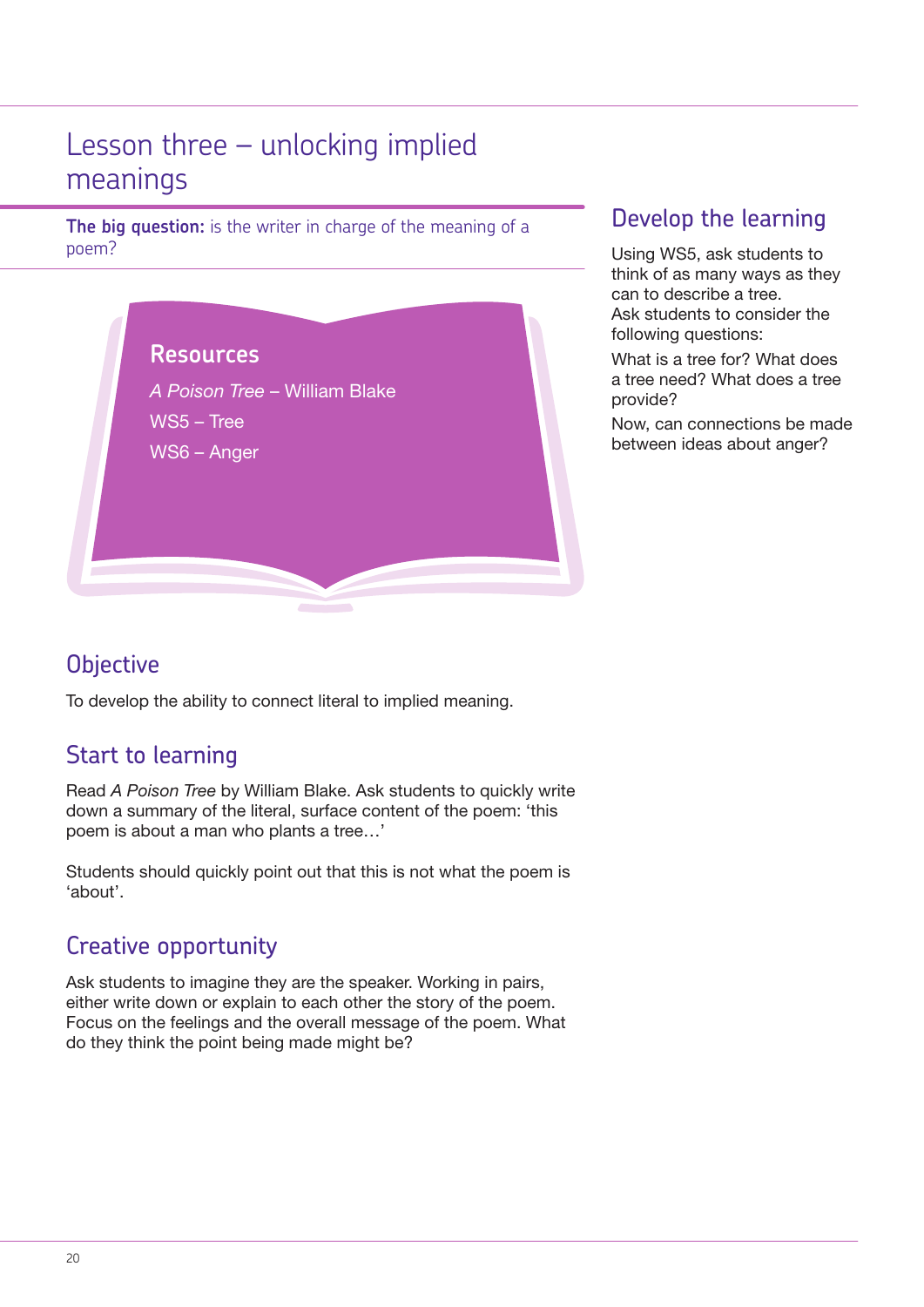# Taking it further

What might happen if you dwell on a negative emotion rather than dealing with it? Discuss this idea with the class. Using WS6, students could be asked to think of as many synonyms for 'anger' as they can, in order to deepen their exploration of the ideas being expressed.

# Deeper learning

*A Poison Tree* is from *Songs of Experience*, a collection which tends to focus on ideas about humanity after the fall of man. Which of the seven deadly sins might Blake be using *A Poison Tree* to explore? Students might want to also read *London* which is also from the same collection.

# Reviewing learning

Go back to their ideas about a tree. Why might Blake have used the image of a tree to develop his ideas about anger?

# **Key learning point**

Students write a sentence explaining what they have learned from this lesson: they may consider…

- if it is important to look for an implied meaning
- how the surface meaning links to the implied meaning
- in what way does the content of the poem supports/ reinforces the themes being explored.

# Lesson **three**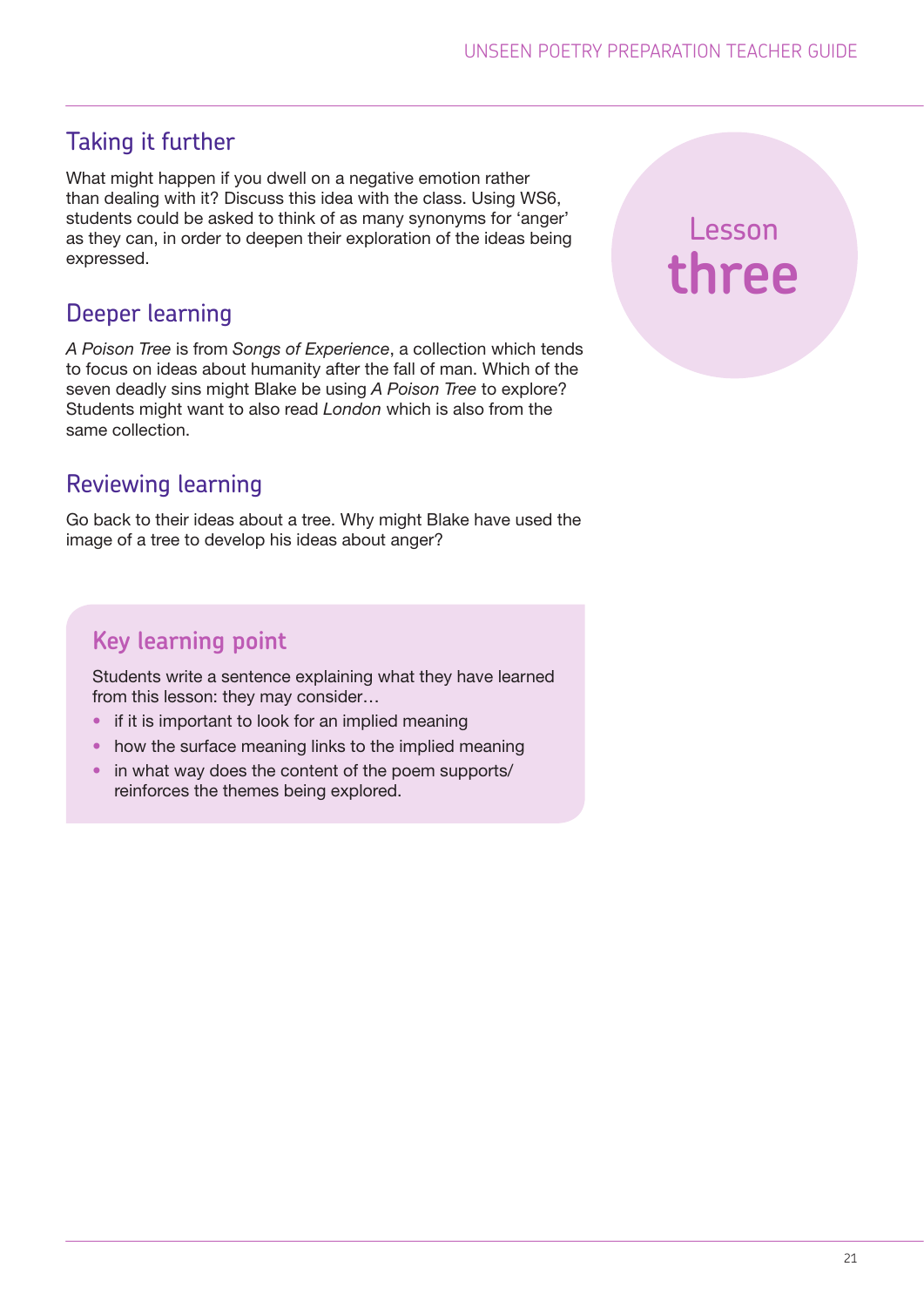# Lesson four – imagery

**The big question:** why use images when you could just say what you mean?

#### **Resources**

*A Birthday* – Christina Rossetti *If I Could Tell You* – W. H. Auden *The Great Storm* – Jo Shapcott *Ode to Autumn* – John Keats *Not Yet My Mother* – Owen Sheers

#### **Objective**

To explore the language of metaphor.

#### Start to learning

Working together, ask students to think about the image 'watered shoot'. How much can they say about this image? What happens to a shoot when it is watered? Why does a shoot need water? What does watering a shoot suggest about the person doing the watering?

#### Develop the learning

Give students a copy of *A Birthday* by Christina Rossetti and ask them to highlight all the positive images. What connects these images? Aim to guide students towards the idea that the majority of the images focus on the idea of nature/growth.

Ask students to look at the first and last line of the poem; together, these summarise the overall point being made. Working either on their own or in pairs, write for five minutes about the image 'watered shoot', aiming to link it to the overall meaning of the poem.

(NB: 'timed LAL' is a strategy aimed at encouraging students to write at speed about a detail, linking the detail to the overall meaning. Used as a regular part of a teaching sequence, the aim is to encourage students to access higher attainment bands by focusing in detail on one particular aspect of a text. Limit the time to five minutes and ask students to do a word count on completion. The 'winning' students can then have their work read out/visualised by the teacher for the class to assess the extent to which it meets the AOs being addressed.)

#### Creative opportunity

Ask students to write similes which suggest strong love/joyful feelings, beginning with 'my heart is like…'

#### Taking it further

Ask students to look at the unseen poems and find some more examples of nature being used as a key image. You might draw particular attention to:

*If I Could Tell You* by W. H. Auden *The Great Storm* by Jo Shapcott *Ode to Autumn* by John Keats *Not Yet My Mother* by Owen Sheers

(*Nothing Gold Can Stay* by Robert Frost also uses nature as a central image.)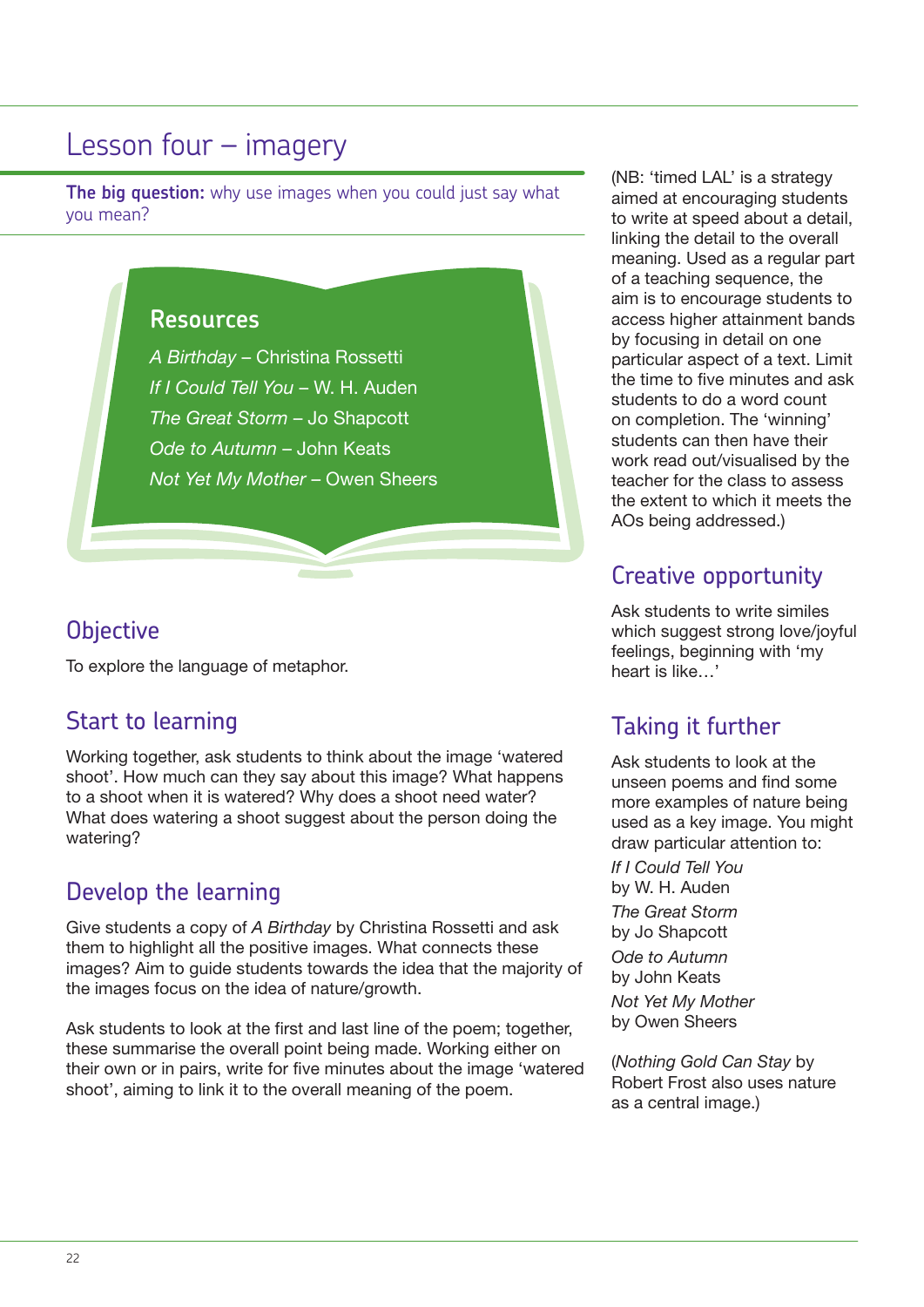Find a word/phrase/line from two or three of these poems which seems to be saying something about nature. This might be about things growing/dying, or the weather, or the seasons. Ask students to think about the way nature is being used in the examples they have selected. Is there a common theme or idea here? For example:

- the idea of cycles change, repetition of patterns
- growth and rebirth
- nurture
- beauty
- death.

Either individually or in pairs, ask students to think of four or five statements about nature: they might suggest 'nature always repeats itself' or 'nature is always changing' or 'nature is about growth and decay'.

# Deeper learning

Ask students to think about why it might be that nature is a common image in poetry. In what ways can ideas about nature connect with ideas about people/humanity/life?

# Reviewing learning

Each student selects one of their statements from the 'Taking it further' activity and writes it on a sticky note. Collate these on the board. The teacher then selects a note at random to read to the class, asking for an example from one of the poems they have looked at which could be used to support the statement. Alternatively, circulate the sticky notes around the room for students to each have one to respond to by finding a piece of supporting evidence.

# **Key learning point**

Students write a sentence explaining what they have learned from this lesson: they may consider…

- why poets might choose to use imagery in their poems
- how thinking carefully about the images in the poem helps the reader too.

# Lesson **four**

# Creative opportunity

Students close their eyes and visualise an Autumn scene. Alternatively, present a series of images related to Autumn on the whiteboard. Allow two minutes to think of what they might see, smell, hear; think about objects, colours, animals, locations.

Quickly write a list of the ideas they imagined.

Now do the same for 'Spring'.

Choose three words which summarise the differences between Autumn and Spring.

Read *Ode to Autumn*, making a list/highlighting the colours, fruits, vegetables, plants, creatures, sounds that are listed in the poem. Compare this with the two lists the students devised themselves.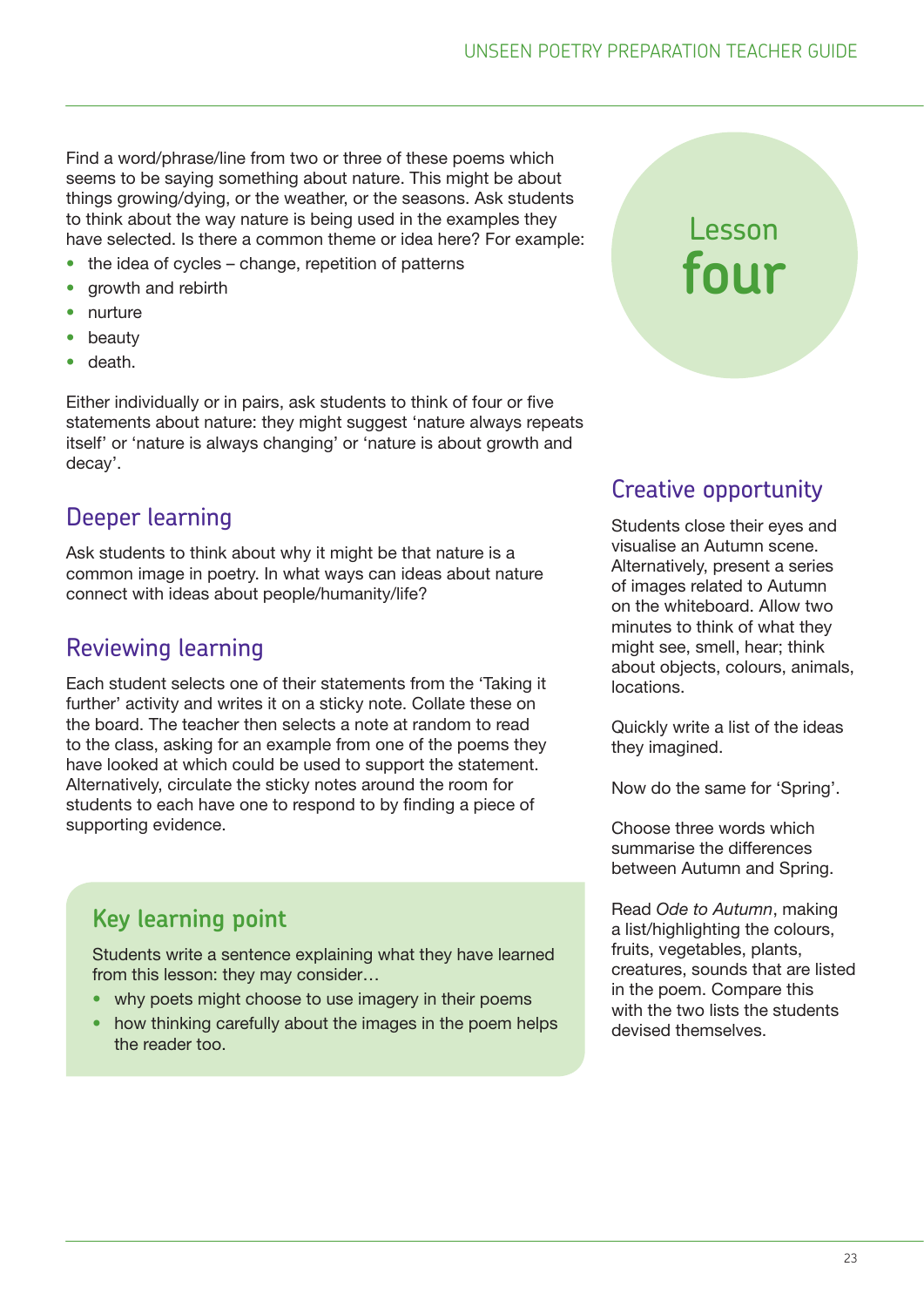# Lesson five – making selections

**The big question:** how much of a poem should you write about?

#### **Resources**

*Not Yet My Mother* – Owen Sheers WS7 – Analysis vocabulary WS8 – Exploring imagery

## Develop the learning

Taking the idea of photographs further, ask students to think about the properties of a photograph; how it captures/ freezes/holds a moment in time. Can students link this idea of 'capture/possession' to how a parent might feel about a child, or how a child might feel about a parent?

## **Objective**

To select 'neon' moments to link to themes, ideas and feelings.

## Start to Learning

Read *Not Yet My Mother* by Owen Sheers. It might be useful to reference some other poems here: Carol Ann Duffy's *Before You Were Mine* (WS19) is an obvious choice. Ask students to think of one word or phrase that they would use to summarise this poem. You might want to ask students to think of an alternative title, perhaps.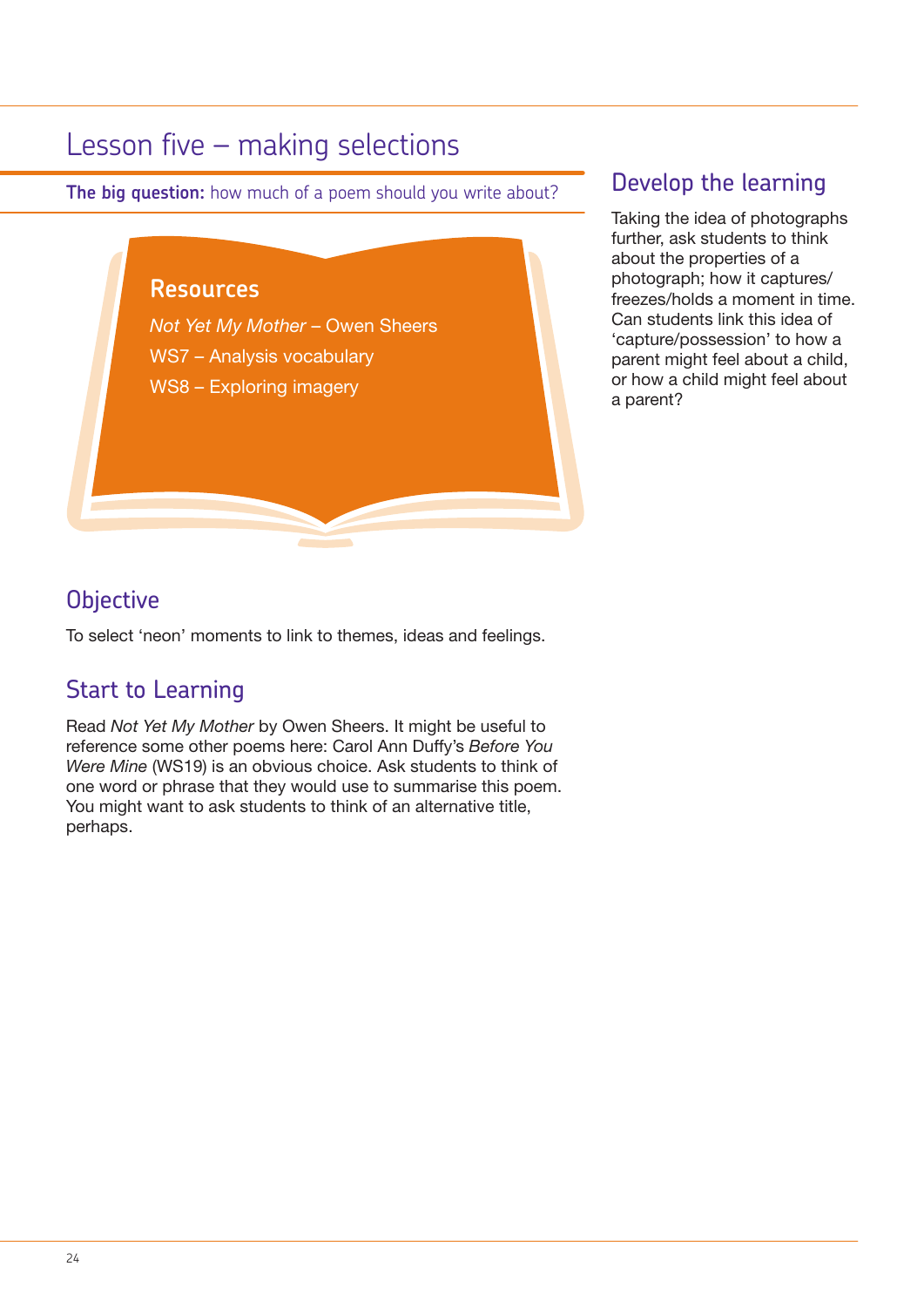## Taking it further

Once they have explored the main ideas of the poem, ask students to select two or three moments from the poem to think about in a little more detail. This might be a particular line, or a particular word, or even an aspect of structure, such as the repeated lines in the first and last stanza, or the impact and meaning of the first word: 'Yesterday'. Ask students to write a paragraph in timed conditions (of around five minutes), suggesting what their selected moment adds to the overall meaning of the poem. WS7 provides some exploratory vocabulary which can be used to encourage students to consider ideas and start to explore alternatives.

#### Deeper learning

Using WS8, work in pairs to dig a little deeper into the possible meanings and connotations of the phrase 'your hand a fist under its huge jaw'. What might the word 'fist' suggest about the speaker's mother? What could the 'huge jaw' relate to? One member of the pair could be asked to think of a positive connotation of 'fist' and 'iaw', and the other member of the pair to think of a negative connotation of each.

#### Reviewing learning

In pairs, students discuss which connotation is more likely given the overall feelings/tone of the poem. Discuss these conclusions with the class.

# **Key learning point**

Students write a sentence explaining what they have learned from this lesson: they may consider…

- what choosing their own significant elements to focus on enables them to do
- how thinking about how an image links to the overall meaning of the poem helps an overall understanding of the themes and idea.

# Lesson **five**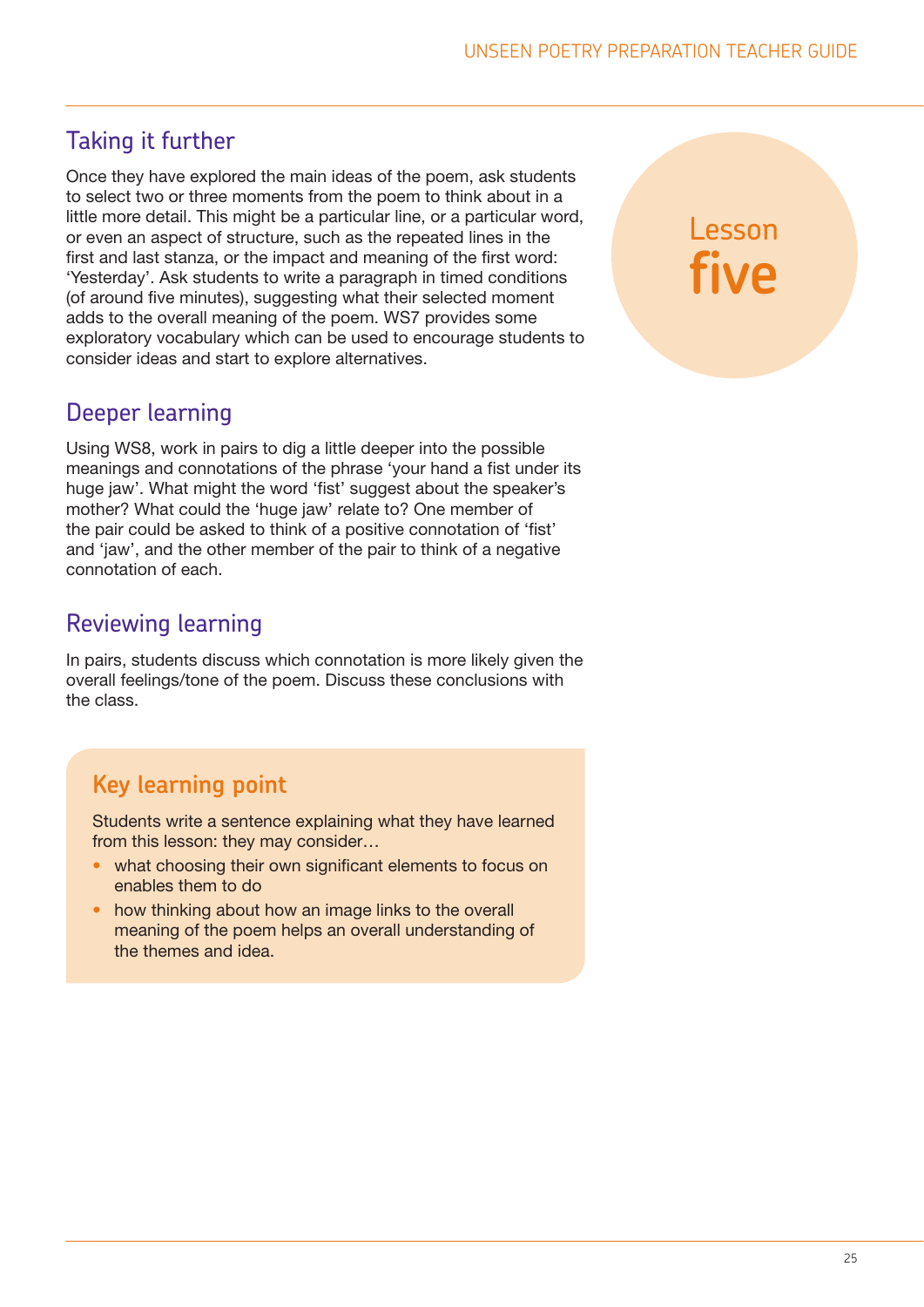# Lesson six – exploring structure

**The big question:** does it matter where things are in a poem?

#### **Resources**

*Spared* – Wendy Cope *Anthem for Doomed Youth* – Wilfred Owen WS9 – Prose copy of *Spared*

#### **Objective**

To link structure to meaning.

#### Start to learning

Put the word 'structure' on the board and ask pairs to discuss for one minute what this word might mean in terms of a poem. Can they think of some examples of choices a poet makes in terms of 'structure'?

Working in pairs, ask students to go through the collection of fifteen poems quickly (in no more than ten minutes), making a list of as many structural elements and features that they notice. This list might include:

- beginnings/endings
- **repetition**
- use of white space
- pace created by punctuation
- enjambment
- caesura
- rhythm.

#### Develop the learning

Read the prose version of *Spared* by Wendy Cope provided on WS9. Tell students that the poem is constructed in four four-line stanzas (not including the epigraph). Ask students to see if they can work out where the line and stanza breaks might come. Students could be encouraged to read the poem aloud in order to 'hear' where the natural pauses might be.

When students have made their decisions, distribute the original version of the poem. Ask students to see if they notice any particular structural features being used by the poet. They might mention:

- the caesura in lines three and fourteen
- the hyphen in line five
- the enjambment in the last stanza
- the repetition in the last line.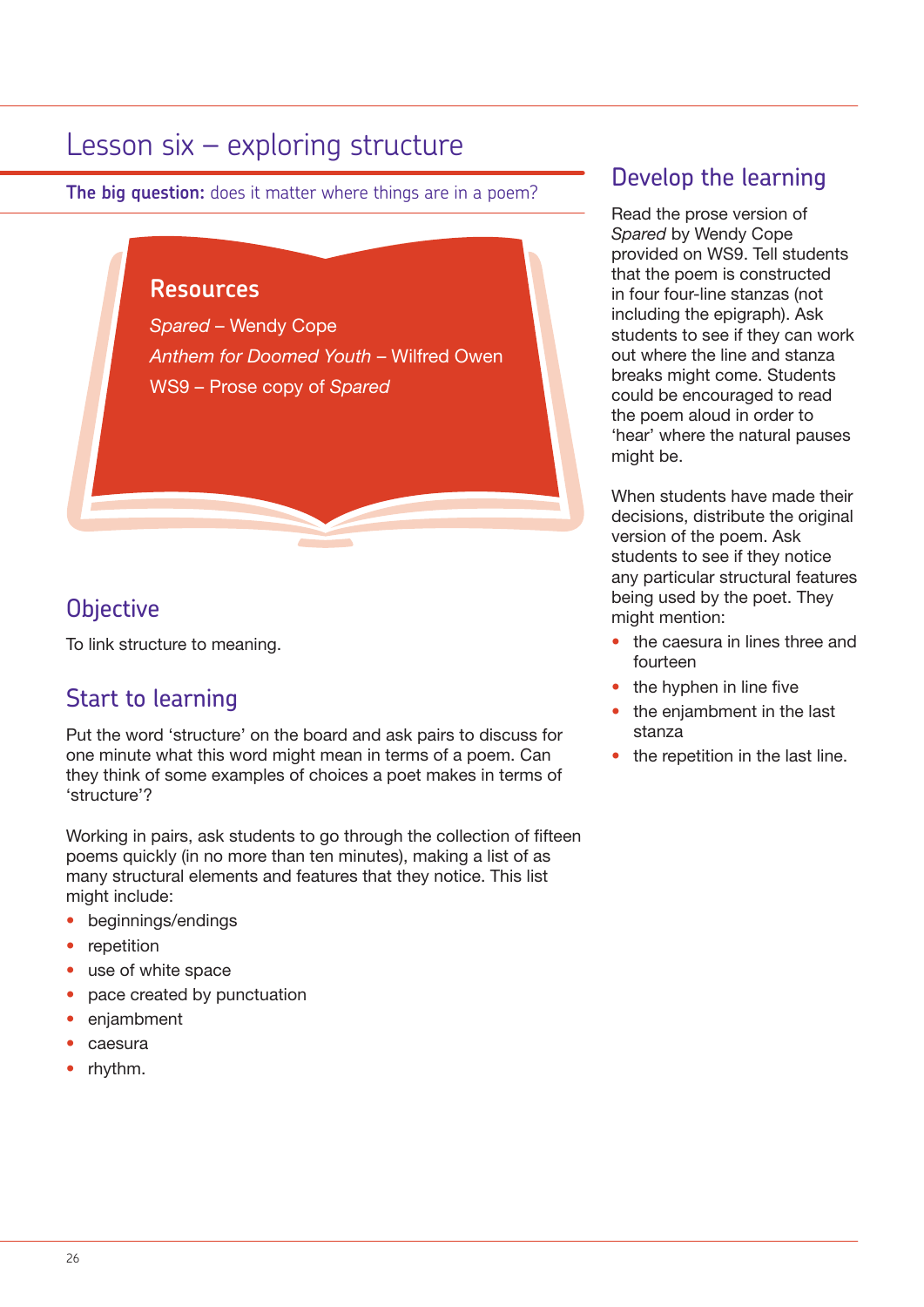# Taking it further

Select one or two of these structural features to explore in a little more detail. What might be the purpose for the caesura in this particular places? Why might the poet have used repetition in the last line? Try to ensure that students link their point to an idea about what the poem is about.

Draw attention to the two moments in the poem where the poet employs a full stop. What might be the particular significance of these two moments in particular? Can students suggest a reason for Cope's decision to emphasise these specific moments through her choice of punctuation?

# Deeper learning

Ask students to consider any form/structural features they notice in *Anthem for Doomed Youth*. The following might be possible areas to explore:

- use of form
- repetition
- punctuation
- sound patterning (rhyme, assonance, consonance).

## Reviewing learning

Is punctuation important in poems? What does it add? Ask students to discuss what might be different about *Spared* if different decisions had been made by the poet regarding the placing of the punctuation.

## **Key learning point**

Students write a sentence explaining what they have learned from this lesson: they may consider…

- what noticing the way the poem has been put together enables them to understand
- the different ways poets use the structure of their poem
- what the deliberate use of punctuation and positioning allows the poet to achieve.

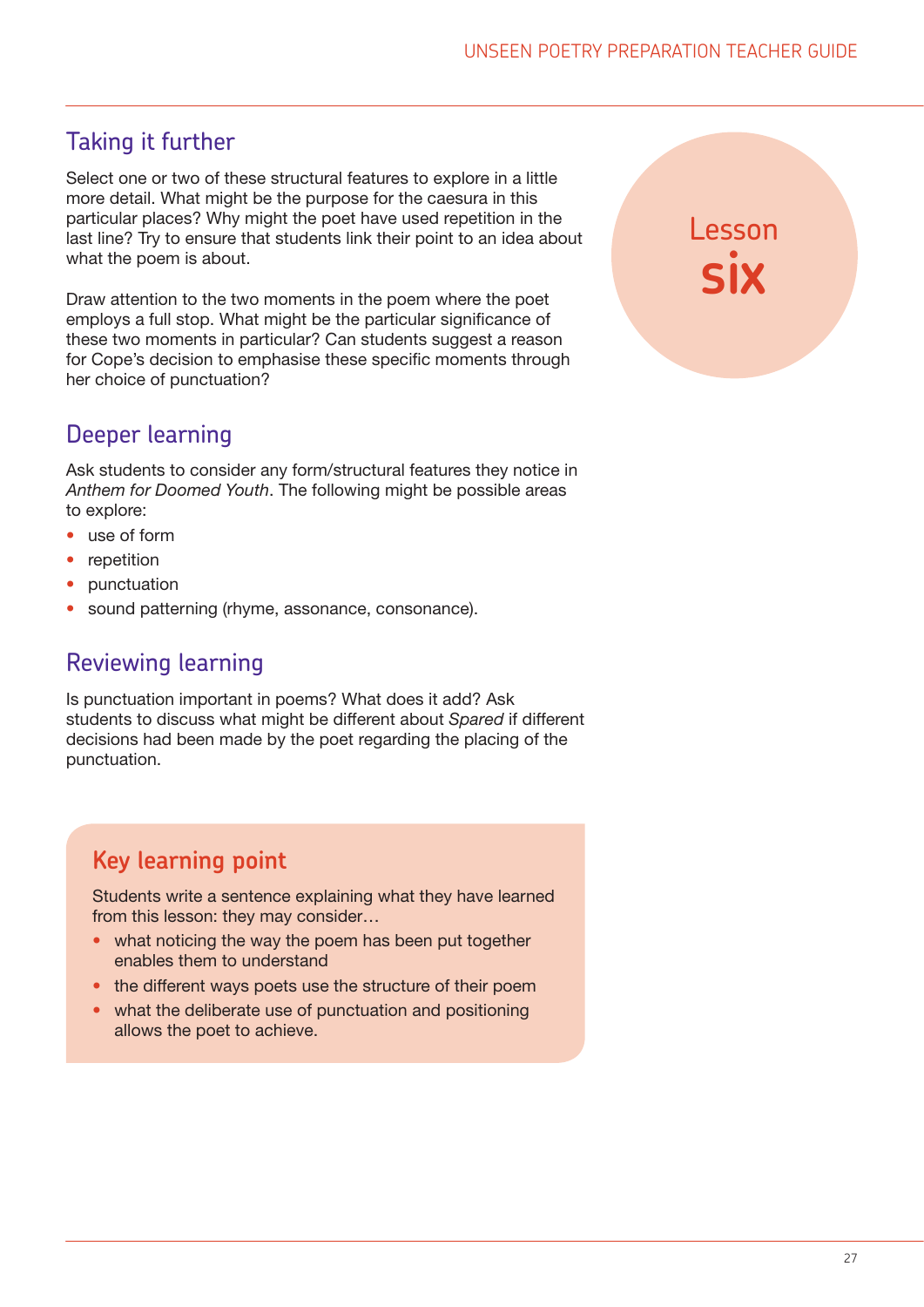# Lesson seven – exploring language choices

**The big question:** how much can one word say?



#### Develop the learning

Ask students to look at the verb choices; they might want to highlight or underline all the active verbs in the poem. Draw attention to: 'ran/trod/walked/ stumbled/sit/splash/spoil'. Is there a 'journey' here? Is there a contrast between the tone of the start of the poem and the end? Is there a contrast between 'before' and 'after'? How might the way the verb choices develop, link to the story of the poem – the contrast between the beginning and the end of the romance?

## **Objective**

To develop the ability to link specific word choices to overall meaning.

# Start to learning

What do we mean by the two words: 'positive' and 'negative'? What kind of feelings might a 'positive' poem attempt to convey? What about a 'negative' poem? Using WS10, ask students for suggestions of moods we might expect to experience.

Read *A Well-Worn Story* by Dorothy Parker. Discuss whether the tone of this poem is positive or negative. It is likely that the majority will identify that it is negative. Ask for some examples of specific words that might have led them to think that the tone is negative rather than positive. Alternatively, students could highlight the positive and negative vocabulary as they listen to the poem.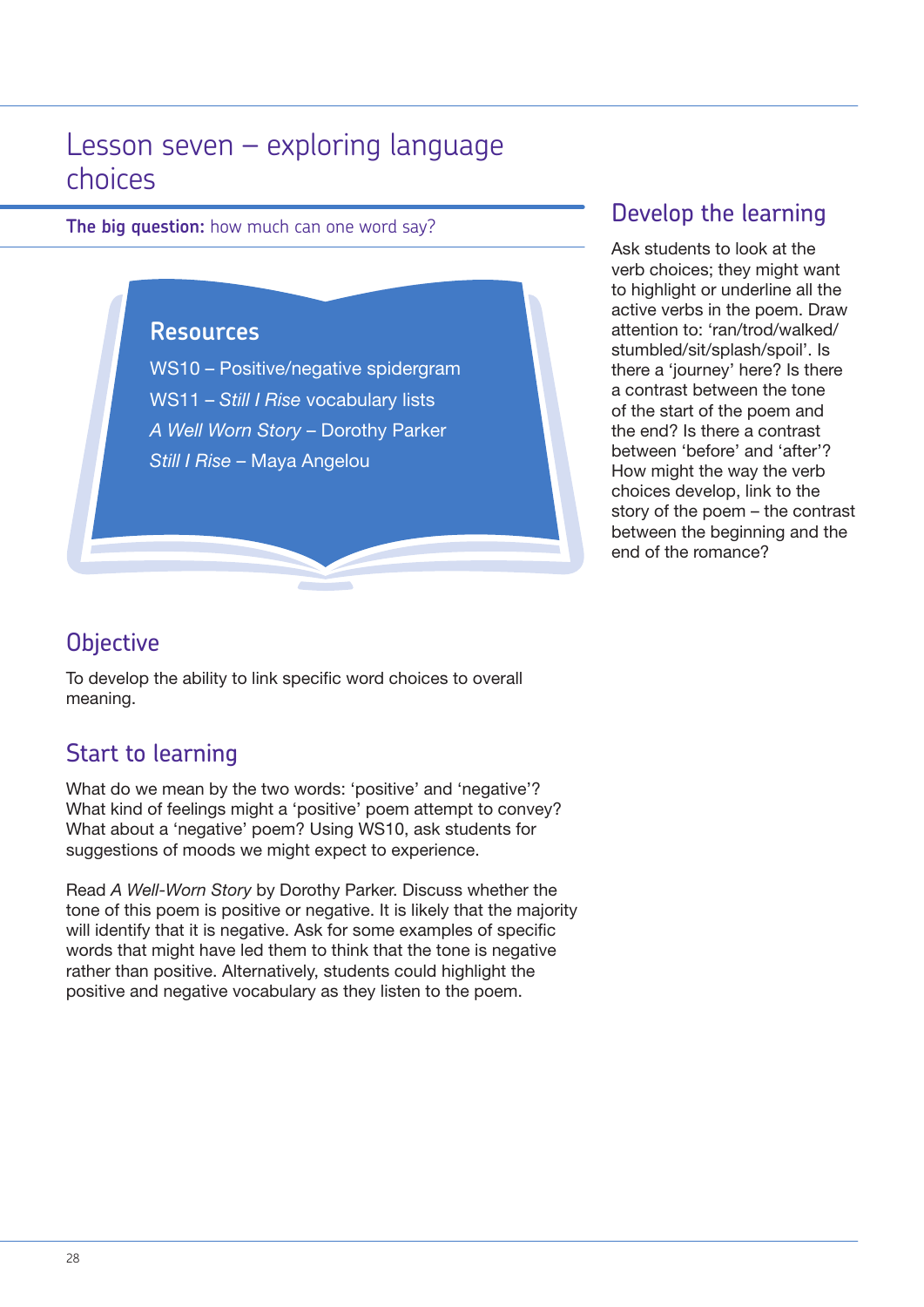# Taking it further

Students might also notice that Parker is using some sound patterning as contrast in this poem. For example, can students identify the alliteration, particularly of 's' and 't'? Students should be starting to identify that the overall meaning of the poem is being highlighted by some techniques. Once this is established, work either individually or in pairs to write a paragraph explaining:

- what this poem is about
- the mood/tone of the poem
- the words and sounds the poet has used, and how these link to the meaning.

# Deeper learning

Ask students to consider again the sound patterning being created by the alliterative use of 's' and 't'. Can this be linked to the oxymoronic phrase 'terrible silver', perhaps?

# Creative opportunity

Using WS11, ask pairs to choose either Box 1 or Box 2. Allow five minutes for a short piece of writing (of any genre) which aims to include as many of the vocabulary choices as possible in that time whilst retaining cohesion.

Read *Still I Rise*.

# Reviewing learning

Write a sentence explaining how the writers of either *A Well-Worn Story* or *Still I Rise* create a specific mood in their poem.

# **Key learning point**

Students write a sentence explaining what they have learned from this lesson: they may consider…

- why it is important to consider the meaning and effects of particular word choices
- what thinking carefully about particular word choices enables them to do.

# Lesson **seven**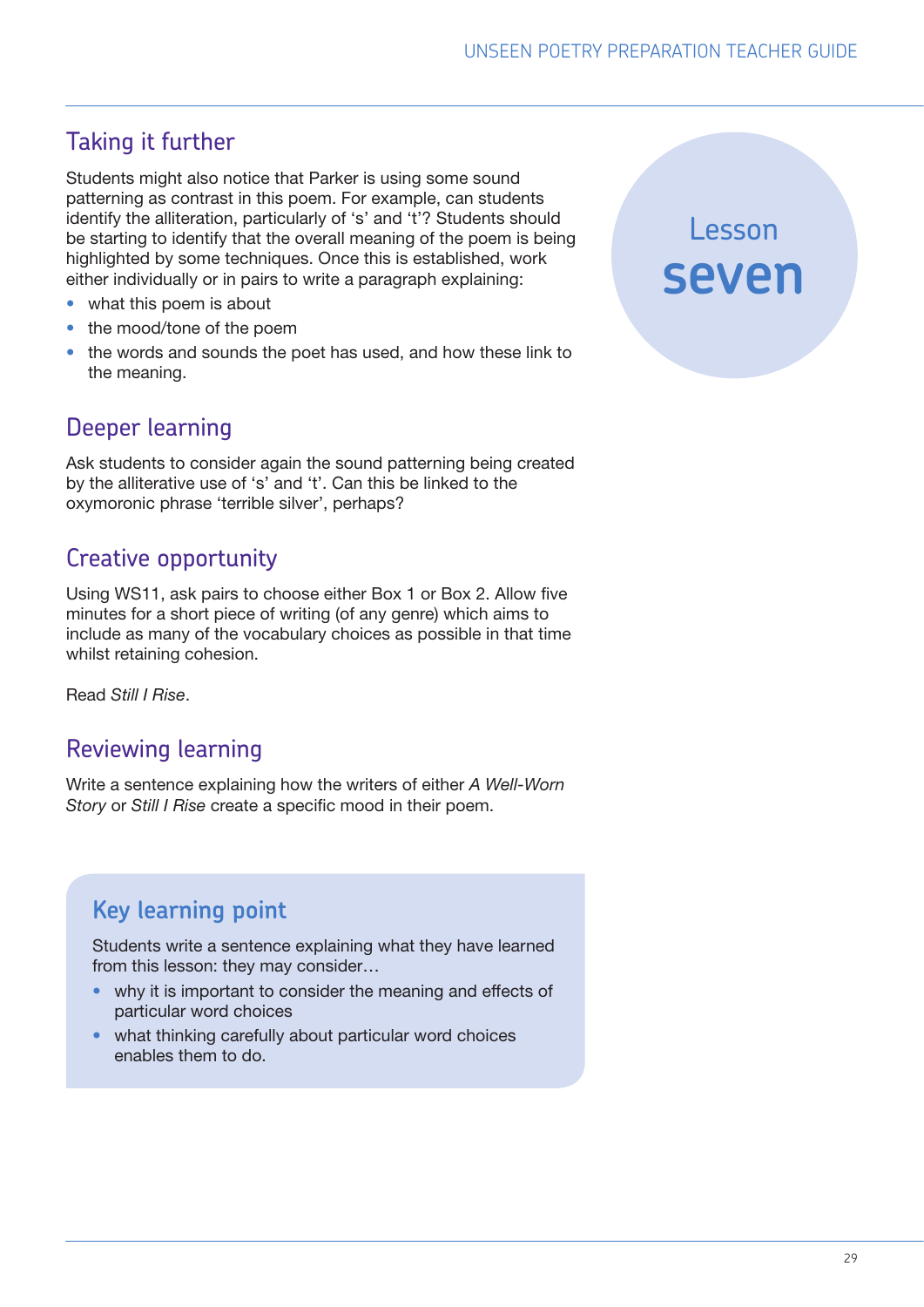# Lesson eight – speakers and voices

**The big question:** is the poet the same as the speaker?

#### **Resources**

WS12 – The pen is mightier than the sword WS13 – Role play questions to poet *Digging* – Seamus Heaney *The Pen and the Gun - Tony Harrison The Voice* – Thomas Hardy

## Develop the learning

Read *Digging* by Seamus Heaney. Ask students to think about the ideas and feelings in this poem. You might want to approach this using a hotseating activity; either teacher, or student, in role as the speaker. Can we summarise the speaker's attitudes and feelings in one sentence, perhaps? Alternatively, use WS13 as stimulus for a role-play activity.

#### **Objective**

To explore the idea of poetic 'voice'.

# Start to learning

Ask students to consider the adage: 'the pen is mightier than the sword' on WS. What do they think this might mean? Use WS12 to write down some ideas, either individually or in pairs/small groups.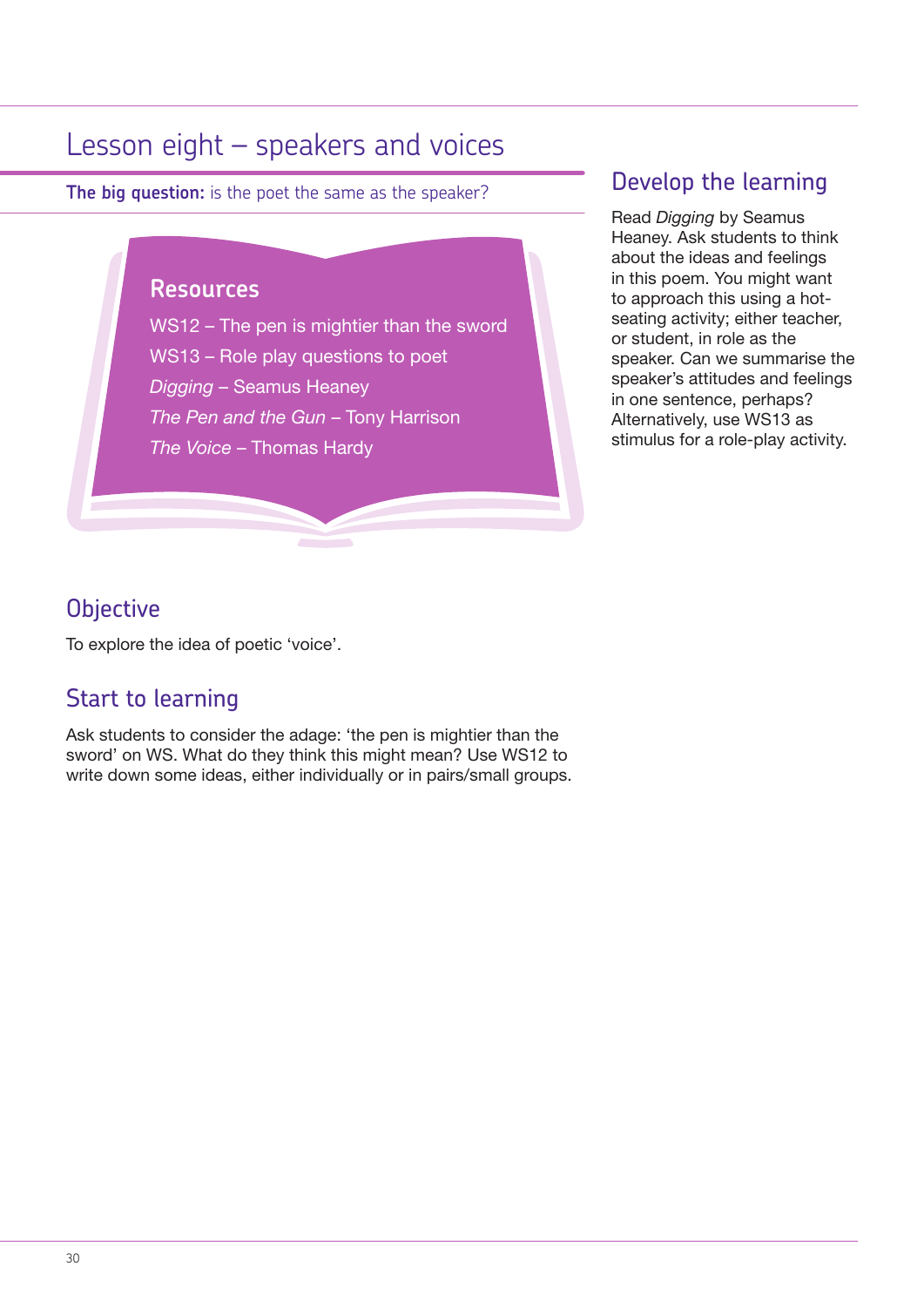## Taking it further

Read *The Pen and the Gun* by Tony Harrison. Students can then think about the ways in which similar ideas are being explored in this poem. Again, students can explore the ideas presented by using a role play/hot-seating activity, which may then enable them to develop some ideas about the language being used and how this might give the reader some interesting insights into who the speaker is and the kinds of things they might be feeling.

## Creative opportunity

Working in pairs, one member of the pair to write a letter to an absent partner, the other member of the pair to record a verbal message. Students may decide the reason for the absence but must not refer to this explicitly in either the written or verbal letter.

Compare their two versions. Which was the hardest to create? Why? Which has the most impact?

Read *The Voice* by Thomas Hardy and discuss what they think is the reason for the absence being presented here. Can they suggest any aspects of the poem that might support their theory?

#### Deeper learning

In both *Digging* and *The Pen and the Gun*, the speakers use particular memories in order to explore wider ideas. What connects the ideas being explored by both of these poets? Why might they have chosen to recount seemingly 'personal' anecdotes?

#### Reviewing learning

What is the difference between 'speaker' and 'poet'? In these particular poems, is the speaker the same as the poet? What might lead us to this conclusion?

## **Key learning point**

Students write a sentence explaining what they have learned from this lesson: they may consider…

• the importance of considering the 'voice' of the poem.

# Lesson **eight**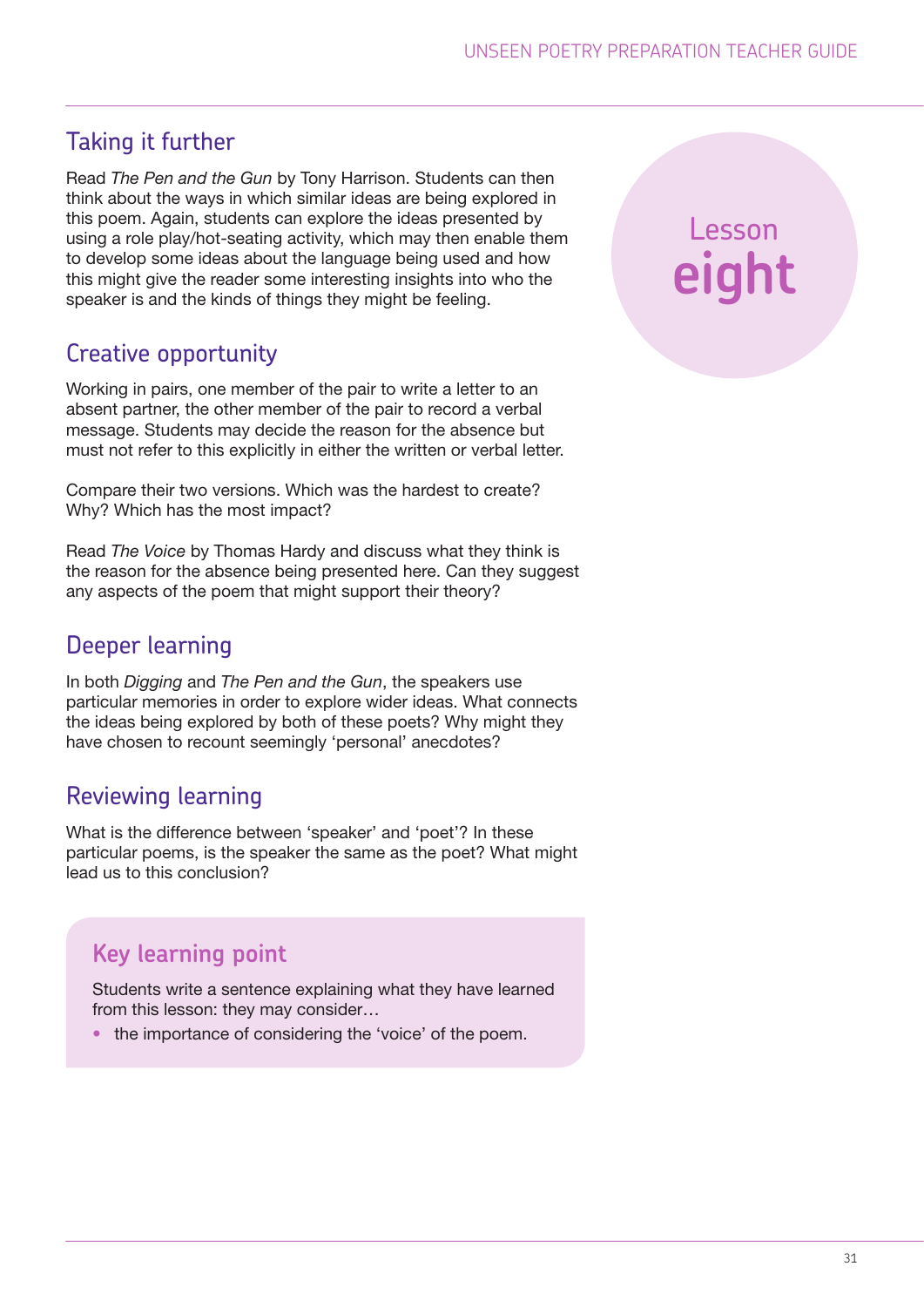# Lesson nine – exploring the senses

The big question: how do we experience the world around us?



#### Develop the learning

Read *In the Orchard After Midnight* by Brian Patten. Using WS14, see how many references to the senses they can find. NB: these can be as oblique as they like, and the same part of the poem might be used for more than one sense if necessary. For example, 'crunchy as sugar' might be used for sound as well as touch.

#### **Objective**

To explore the way poets use the senses to present their ideas.

# Start to learning

Using either WS14 or their books, ask students to make a list of the five senses.

If a poet wanted to create a mood associated with coldness/winter /nighttime, what kind of sensory descriptions might help them? Discuss this either as a whole class or in pairs.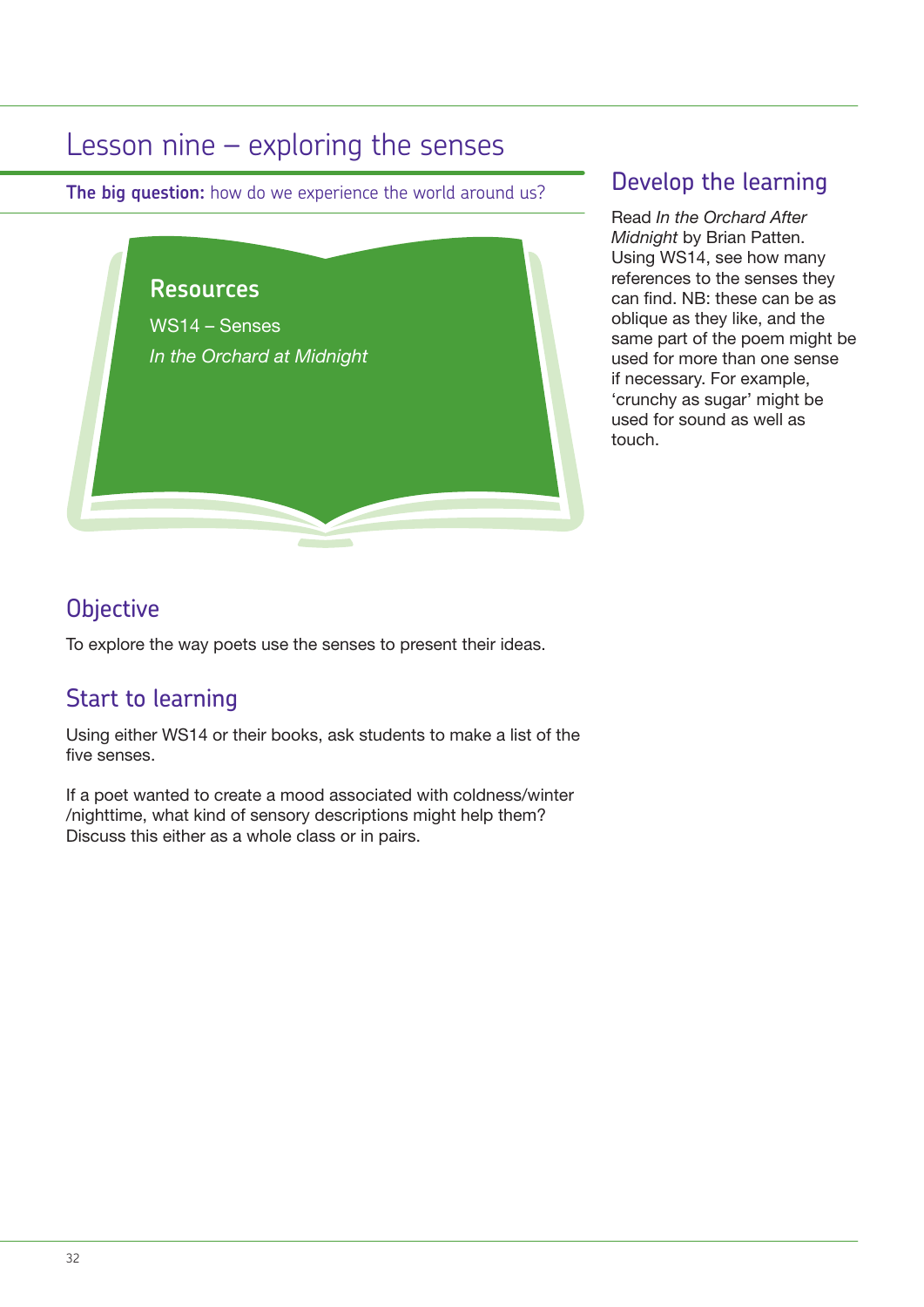## Taking it further

Allow students five minutes to write a timed 'LAL' paragraph (see Lesson Four) on how Patten uses the senses to create a mood in his poem. Encourage students to select one particular example to explore in as much detail as they can, explaining the effects of their particular choice and how this might link to the feelings and ideas in the poem.

## Deeper learning

Although the topic is about mourning a friend, there is arguably a tone of gentle humour being created by the poet. Ask students to suggest ways in which the poet is creating a humourous tone and the possible reasons for/effects of this tone.

#### Reviewing learning

Why do we think poets use the senses? What might this enable the reader to be able to do? Ask pairs to write a sentence on a sticky note explaining why they think the senses are so important in poetry. Place these around the room for students to read and select their favourite.

## **Key learning point**

Students write a sentence explaining what they have learned from this lesson: they may consider…

- why poets might include reference to the senses in their poems
- how a focus on the senses enables a deeper understanding of the themes and ideas.

# Lesson **nine**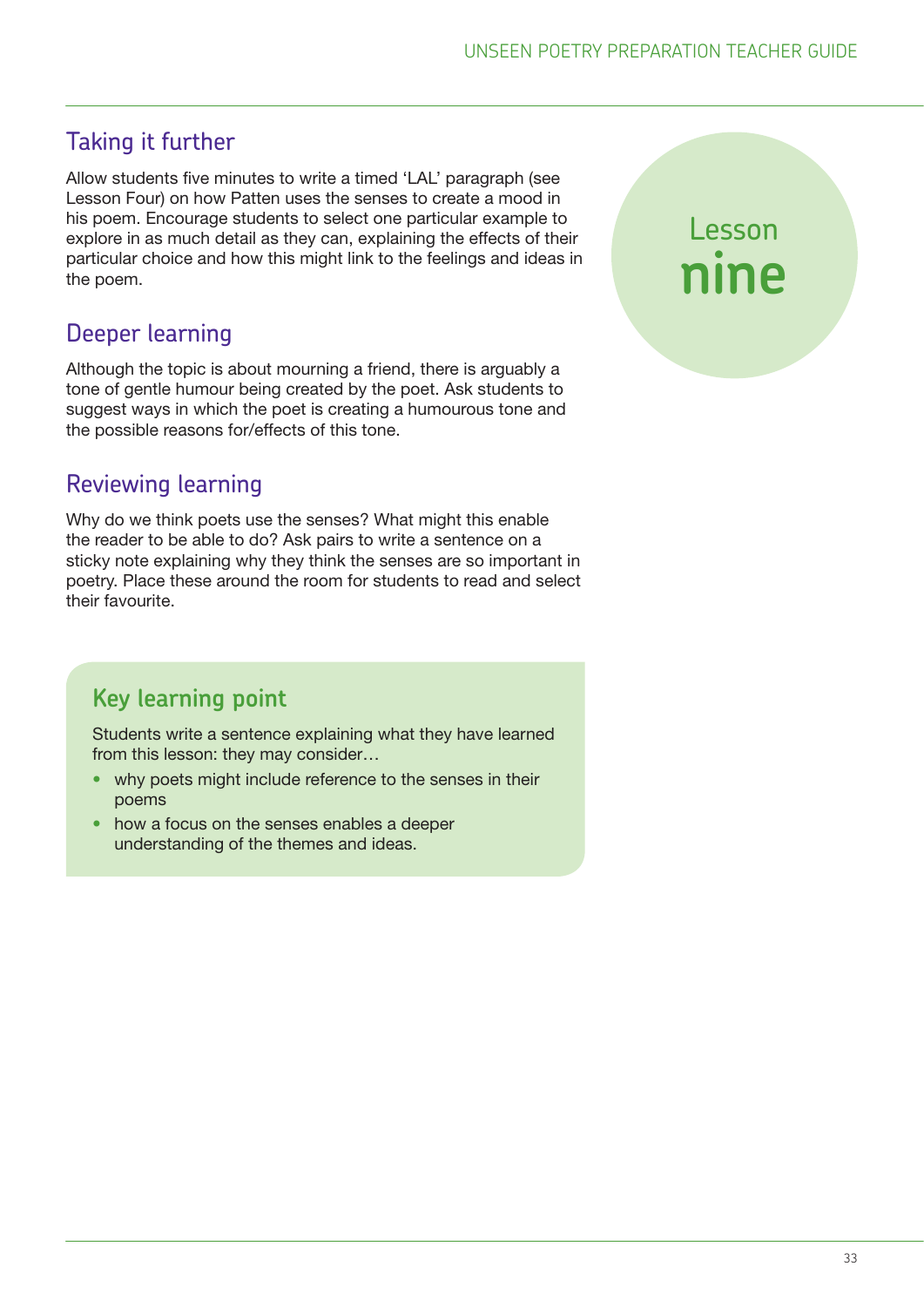# Lesson ten – comparing similar ideas

**The big question:** how do you choose what to compare?

#### **Resources**

*The Great Storm* by Jo Shapcott WS15 – *Storm on the Island* by Seamus Heaney WS16 – Making links

## Develop the learning

Give students a copy of WS15 *Storm on the Island* and highlight/make a list of all the words and phrases which could be linked with 'sound/noise'.

Using a copy of *The Great Storm,* students then see how many references to 'sound/ noise' they can identify in this poem.

#### **Objective**

To make interesting connections between parts of poems.

## Start to learning

Ask students to refer back to the notes they made on the ways poets use the senses.

If a poet were going to describe 'storm', what kinds of sensory words might they use?

Ask students to make a list of the most likely senses and some of the words they associate with the idea of 'storm'.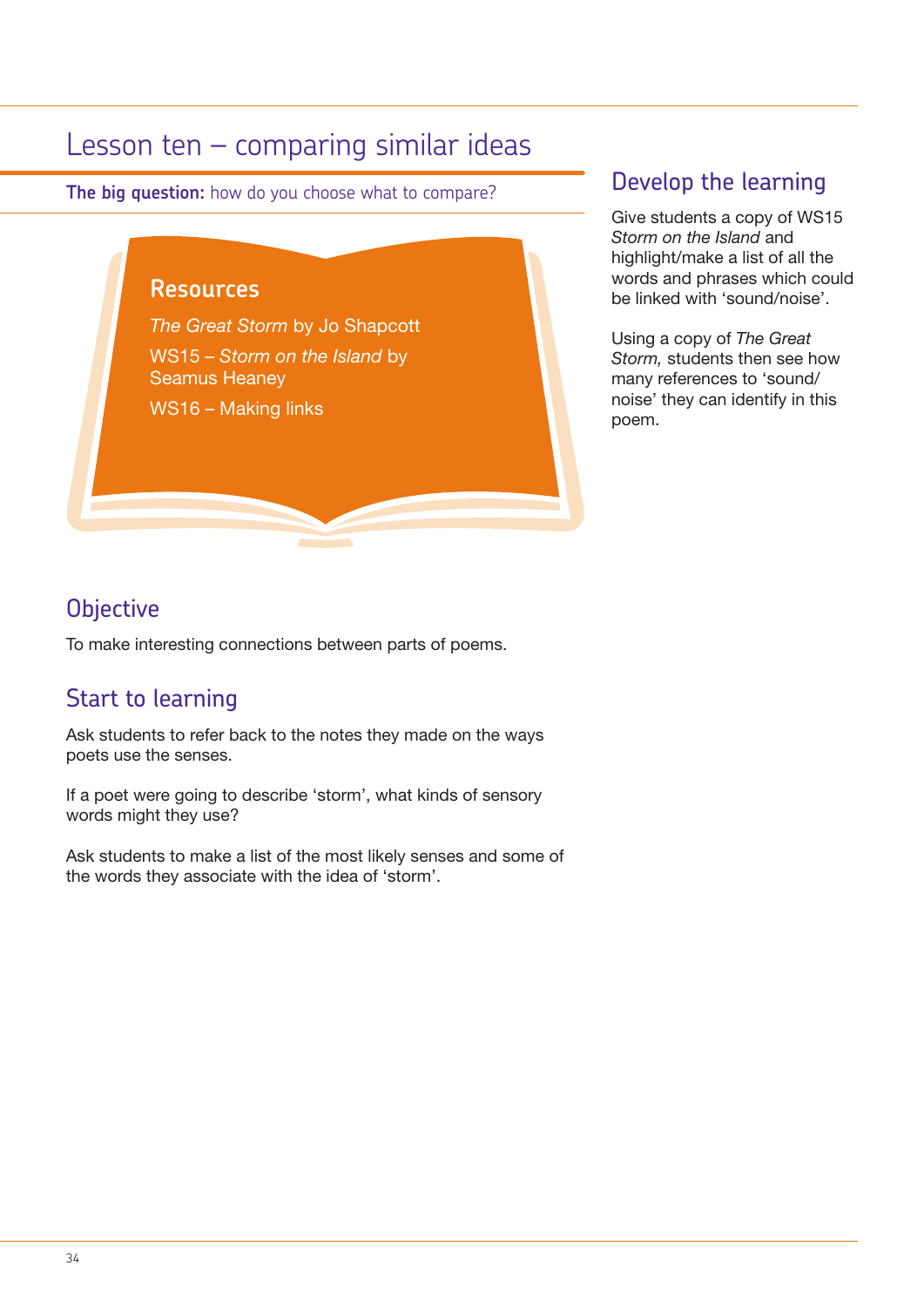#### Taking it further

Using WS16, ask students to spend five minutes thinking of as many points of similarity between the two phrases as they can. These might include:

reference to savagery abnormality (tame cat turned savage/shed flew by) use of similes use of alliteration.

Once some ideas have been gathered, students can then use their ideas and evidence to write a short comparison of the ways both poets describe the destructive force of a storm.

#### Deeper learning

Both of these poems are using metaphorical language to describe a storm. Ask students to look at both poems together and select for themselves two different phrases/lines/short extracts to compare. This could be undertaken as a group activity with different groups sharing their ideas after they have selected and compared a variety of different sections of the poems.

#### Reviewing learning

Do you have to cover the whole of both poems when you are making comparisons? Ask students to select one word from each poem which they feel shows a strong connection between the two.

# **Key learning point**

Students write a sentence explaining what they have learned from this lesson: they may consider…

- whether it is more important to write about as much of each poem as possible or to make useful selections of material to compare
- some of the ways poets can use similar methods to communicate similar ideas.

# Lesson **ten**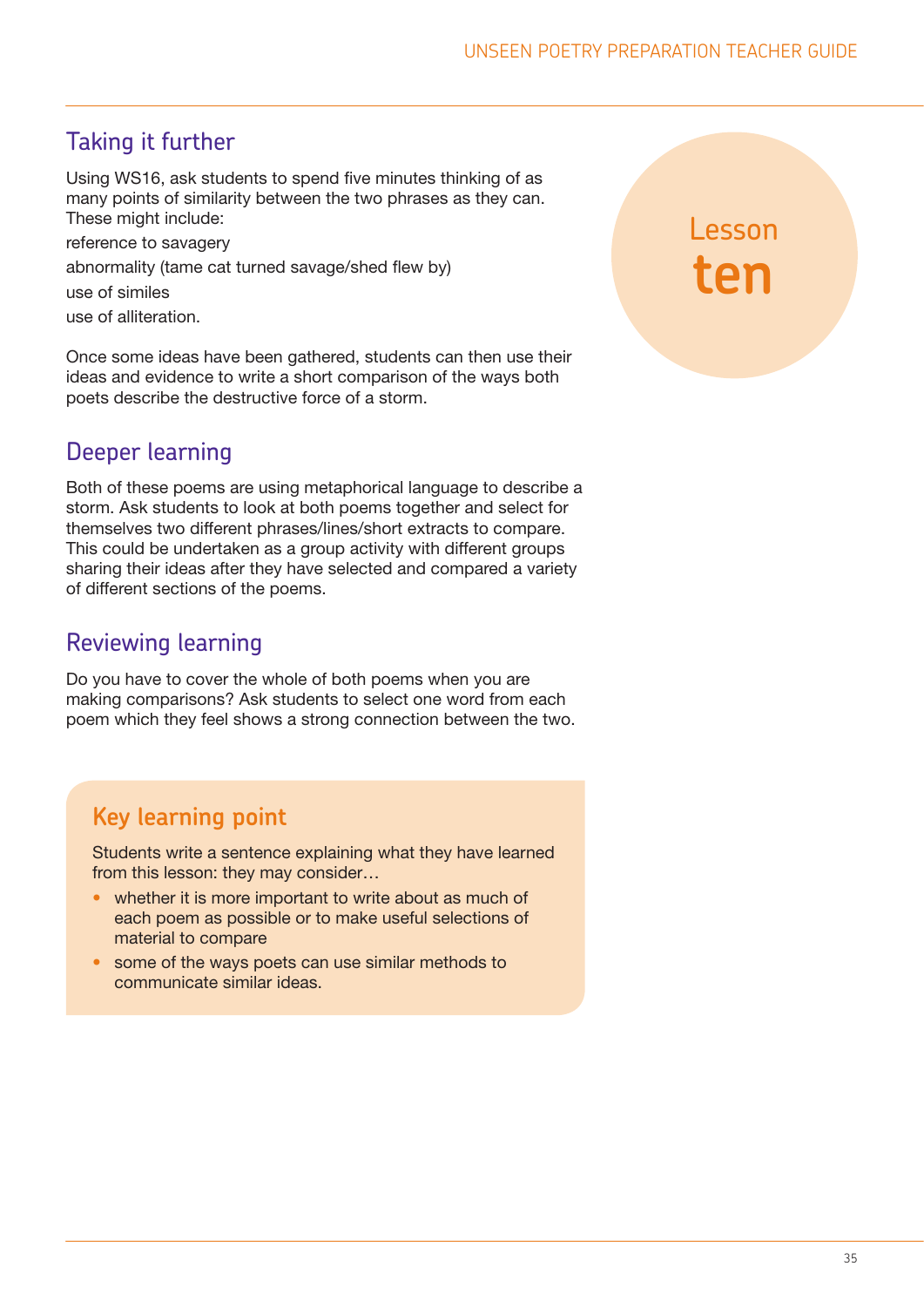# Lesson eleven – comparing endings

**The big question:** why are the endings of poems important?

#### **Resources**

*Spared* by Wendy Cope *A Birthday* by Christina Rossetti *The Voice* by Thomas Hardy WS17 – *The Farmer's Bride* by Charlotte Mew

WS18 – Comparing endings

#### Develop the learning

Using copies of *Spared* by Wendy Cope and *A Birthday* by Christina Rossetti, ask students to look at the final two lines of each poem. Their task is to write a paragraph describing the similarities between the endings of the two poems, making reference to both tone/ mood and structural features.

#### **Objective**

To consider and comment on the choices poets make about the endings of their poems.

#### Start to learning

Ask students to look through the Unseen Resource and select the endings of three poems to comment on. At this stage they can make their selection based upon any criteria they think is relevant.

Once selections have been made, discuss and collate the ways students made their selections and draw together the variety of factors which might have informed their choices. These might include:

- use of particular techniques such as: punctuation, repetition, alliteration
- use of particular word choices
- use/effect of particular structural features.

Ask students to select two endings that they feel have something in common, or a connection. Invite students to share their reasons and collate the range of similarities that students have selected.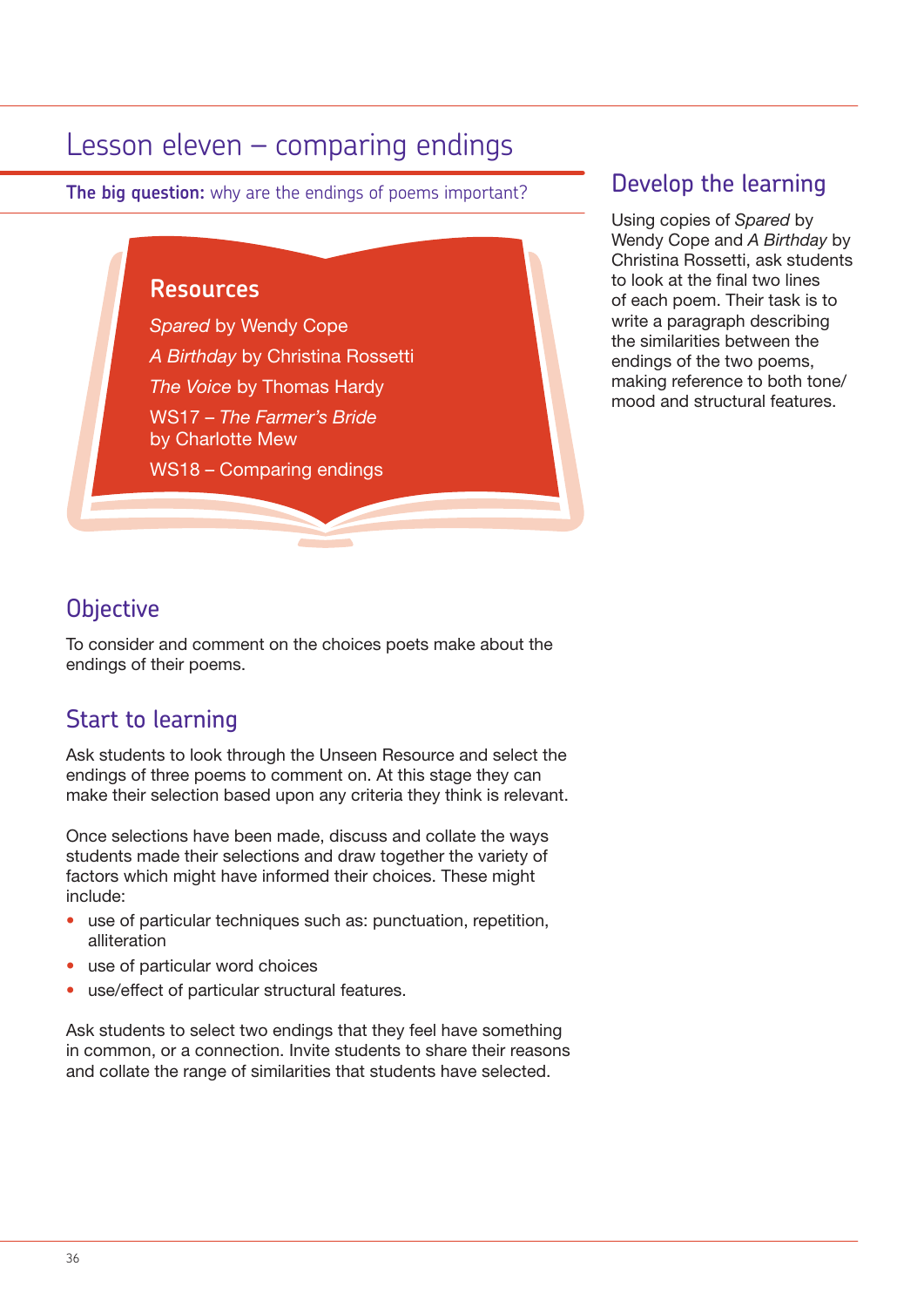#### Taking it further

Give students copies of *The Voice* by Thomas Hardy and WS17, *The Farmer's Bride* by Charlotte Mew. Read the two poems with the students.

Ask students to summarise in one sentence the main connection between these two poems, focusing on ideas/feelings.

Give students WS18: Comparing Endings. Working in pairs, annotate the worksheet to suggest as many connections between the two endings as they can find. Allow five minutes for this.

Swap their worksheet with another pair. Look at each other's annotations and see how many new ideas they can add to each other's work.

Draw their ideas together into a short piece of LAL writing (see Lesson four) about the similarities and differences between the endings of these two poems.

## Deeper learning

Focus in on the use of punctuation. If both of these poems are about a speaker who is consumed with longing for their partner, how does the punctuation help to suggest this? What effect does it have on the mood, the pace and the rhythm of each ending? What does it suggest about the speakers' state of mind?

#### Reviewing learning

Ask students to discuss/respond to the following question:

from the endings to these two poems, which speaker appears to be more emotionally distressed? How do you know?

# **Key learning point**

Students write a sentence explaining what they have learned from this lesson: they may consider…

- why endings are important to consider when comparing poems
- what the reader can learn about the ideas/feelings from considering the ways the poet has chosen to end their poem.

# Lesson **eleven**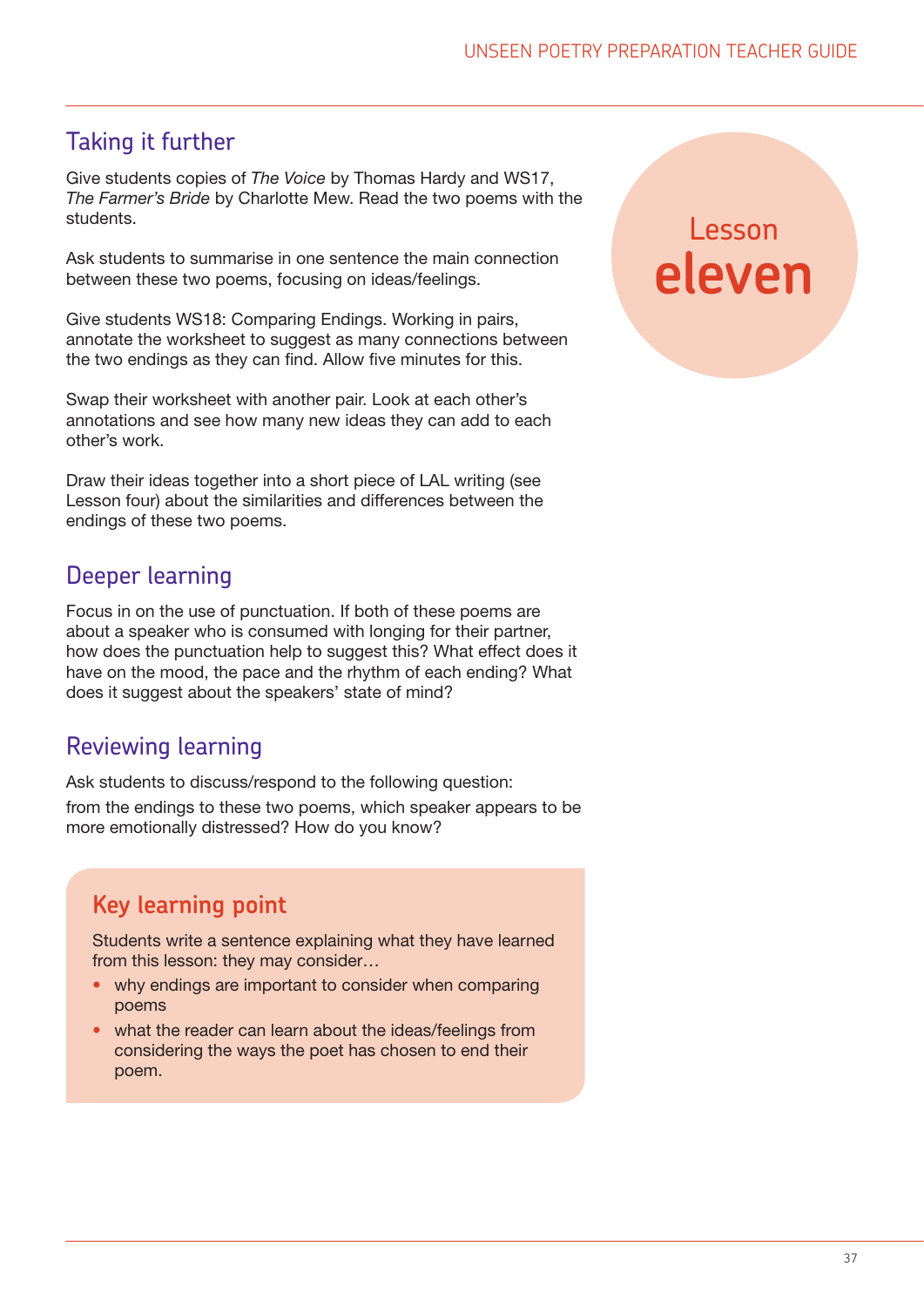# Lesson twelve – comparing the presentation of ideas

**The big question:** how do you write about similarities and differences in the ways poets have presented their ideas?



# **Objective**

To analyse the ways a similar idea is presented in two poems.

# Start to learning

Give students copies of *Before You Were Mine* and *Not Yet My Mother*. Identify the two main ways in the poems are very similar: both about the speaker's mother

both use a photograph as the main method.

# Develop the learning

Students work individually/in pairs to make a list of as many 'both' statements as they can. These could include:

- both are about the speaker's mother
- both use a photograph as the main method
- both photographs were taken when the mother was young
- both photographs were taken before the speaker was born
- both are addressed directly to the mother
- both describe the mother using youthful, happy, lively language
- both contain the idea of possession
- both use the titles of the poems to reinforce the idea of possession.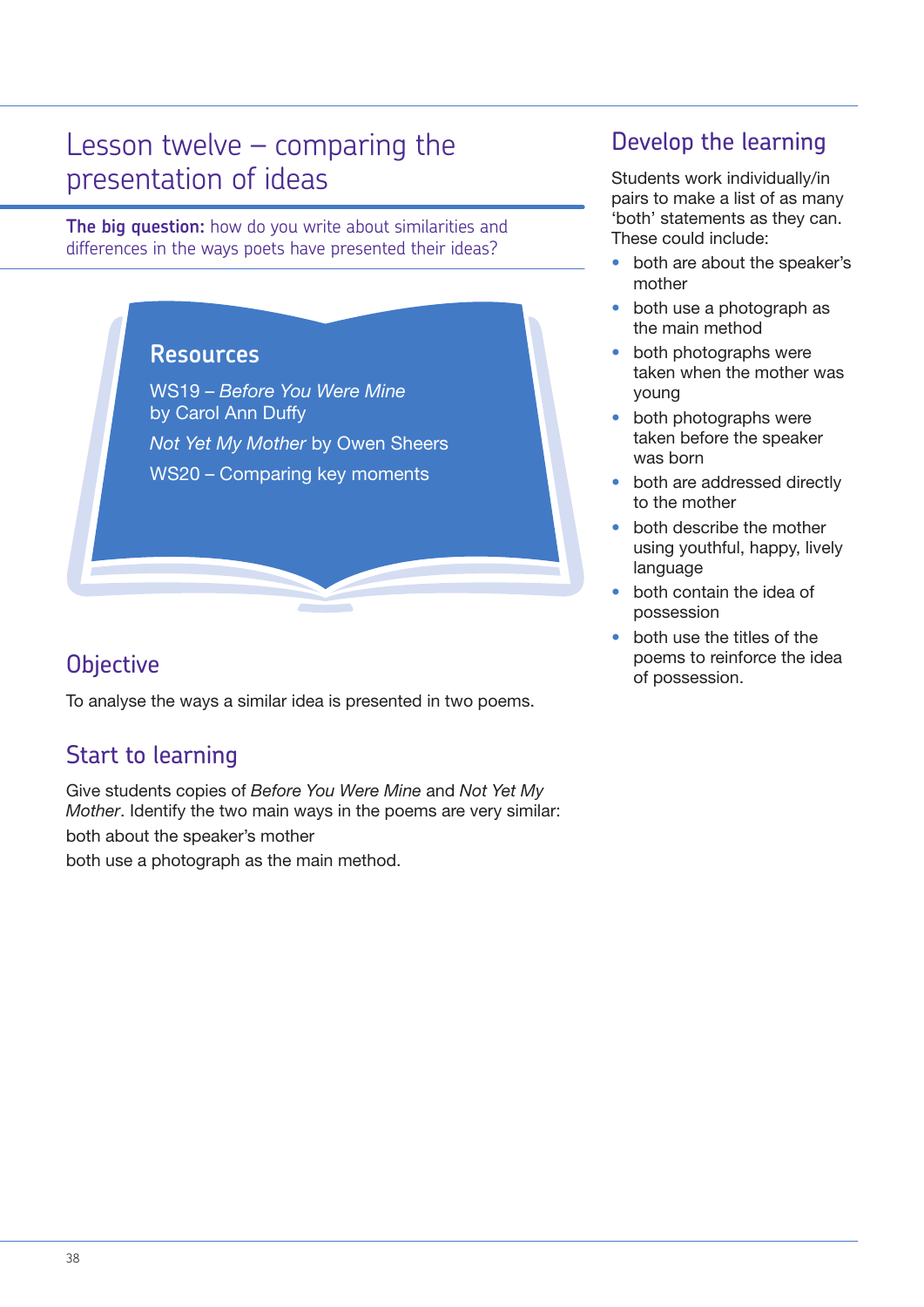#### Taking it further

Using WS20, ask students to look in detail at these two key moments from both poems and annotate the similarities and differences between them. Draw out the use of 'caught', 'mine' and 'possessive'.

#### Deeper learning

The tone of *Before You Were Mine* could be said to be more possessive than *Not Yet My Mother*. Ask students to identify words and phrases from *Before You Were Mine* that suggest that the tone is more possessive than *Not Yet My Mother*.

#### Reviewing learning

Using the formula 'both/both/however, ask students to write one paragraph explaining two similarities and one difference between the two poems.

#### **Key learning point**

Students write a sentence explaining what they have learned from this lesson: they may consider…

- it is important to identify the key connection between the poems in terms of idea
- it is important to consider ideas/feelings/attitudes
- the similarities may be more easy to spot than the differences
- when you have established the connecting idea, it is easier to write about the ways the ideas are presented.

# Lesson **twelve**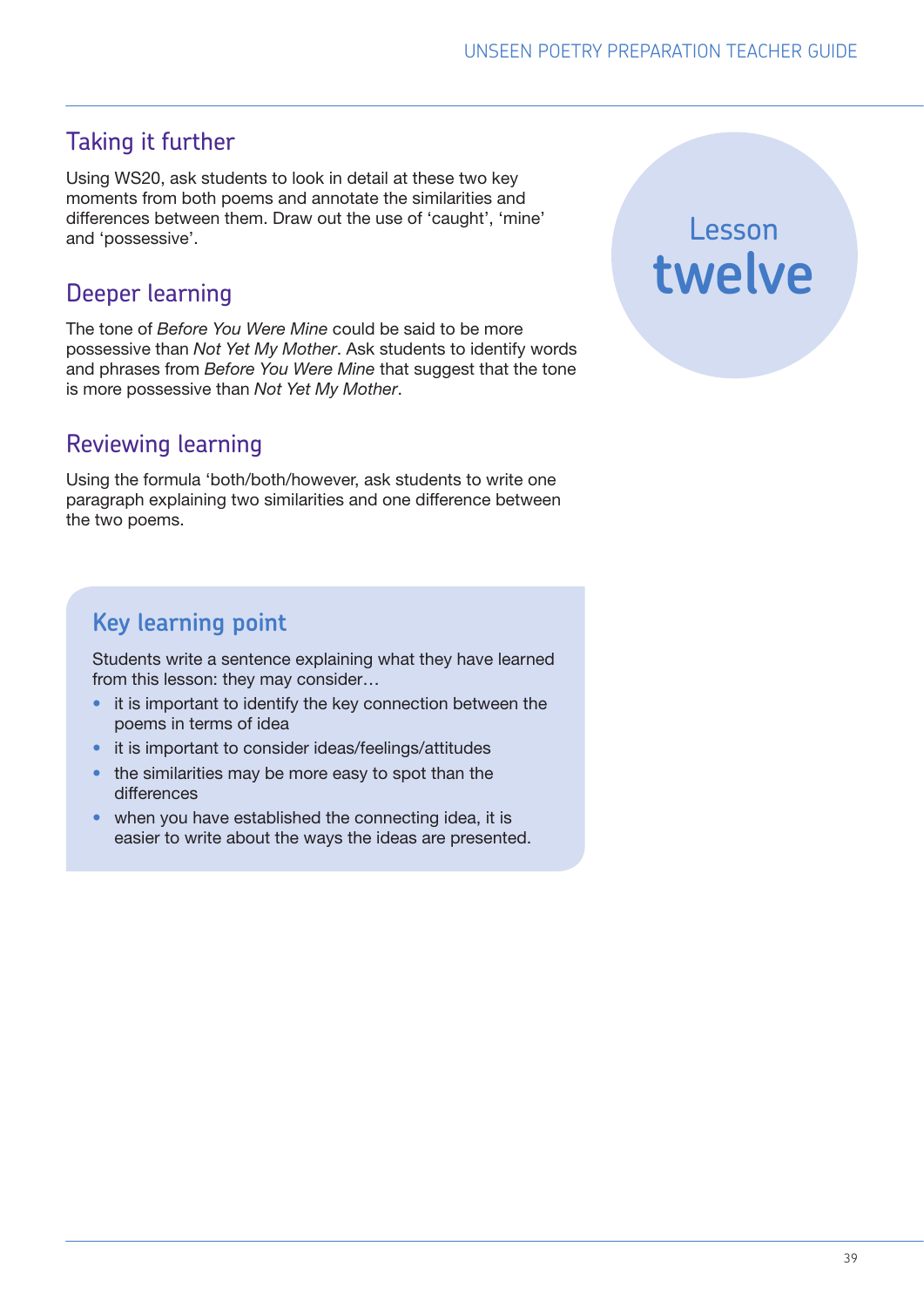# Lesson thirteen – preparing for the unseen (part one)

**The big question:** do you need to understand the whole poem when you are responding to it as an unseen?



## **Objective**

To explore some strategies for the unseen poetry question.

# Start to learning

Ask students to suggest, based on their learning so far, what they might consider to be the key skills they should be able to demonstrate in their response to unseen. Write these on a sticky note but don't share them at this point.

#### **Develop the learning**

Distribute the unseen exemplar poem and question on WS21. Remind students of the AOs.

Ask students to discuss what they would do first – read the question or read the poems. Discuss their ideas, guiding them towards the following model for responding to the unseen poems:

- read and think about the question, underlining/ highlighting any key words
- read the title of the poem
- read the poem at least twice
- think about the title again.

Now ask students to think about some of the exploratory reading strategies from Lesson One. Select two or three and apply them to a third reading of this poem. As they read, select some elements from the poem that they might want to focus on in their response.

Now write a thirty-word summary of what you think the poem might be about. These could be shared with the class at this stage, or students could continue to work individually.

Select three moments/elements from the poem. Use these to produce a 'timed LAL' paragraph (see Lesson 4).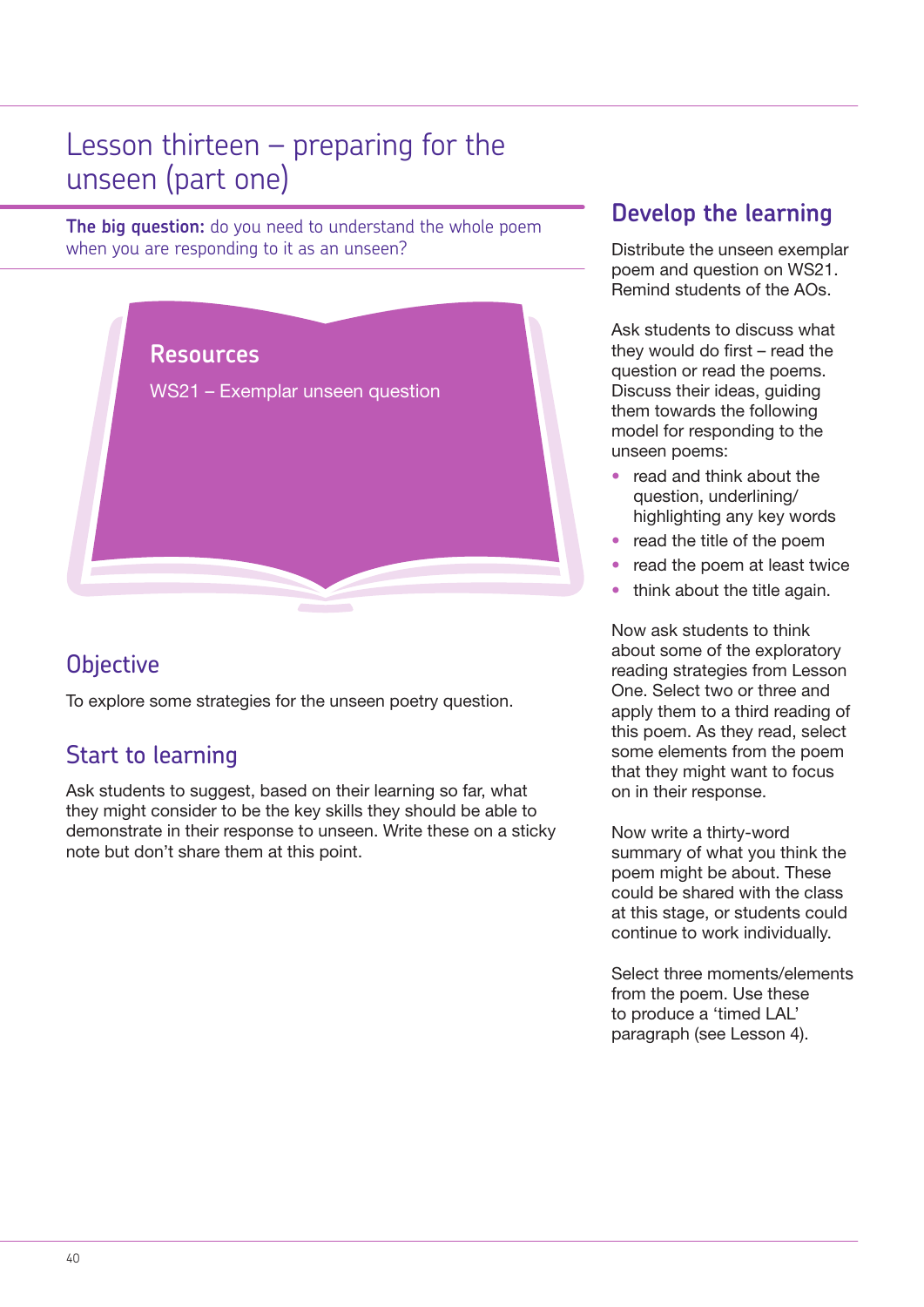Select some of these responses to share with the class, either as a whole-class activity or in pairs. Display the AOs and ask students to feedback to each other on the extent to which the response they are considering:

- focuses on meaning
- uses relevant supporting evidence
- examines/considers a writer's deliberate choice.

## Taking it further

Students should now have a summary of what they think the poem means and a selection of elements that they would like to use. Give students fifteen minutes to write their response to questions 27.1.

## Deeper learning

Pairs share their responses. Choose one idea from the response and extend it by around thirty words.

## Reviewing learning

Working in pairs, read each other's work and consider:

- does the response explain some ideas about what the poem might be about?
- is there supporting evidence?
- are there comments on deliberate choices the writer has made and how these impact on meaning?

What might the response need to do in order to improve?

# Lesson **thriteen**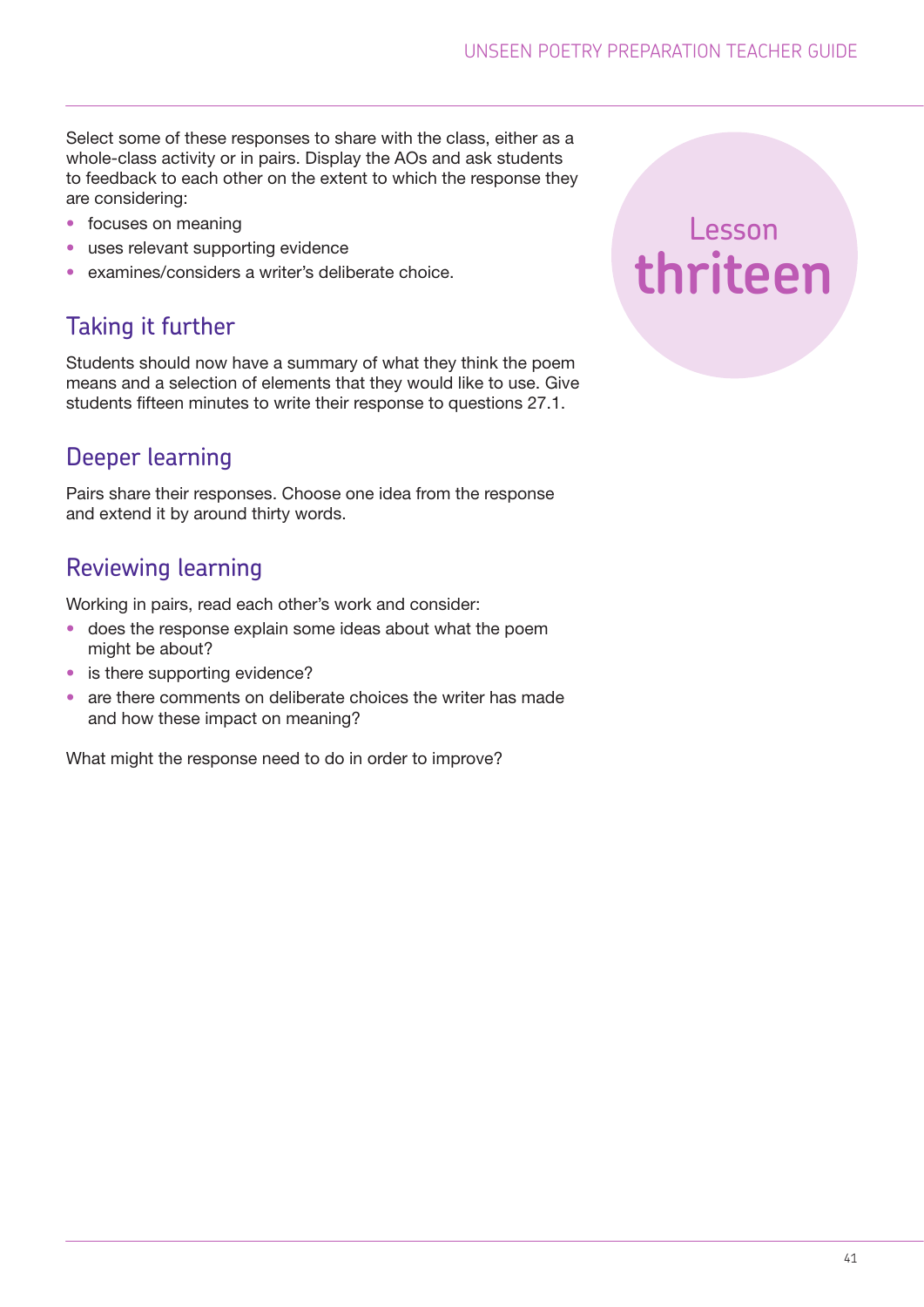# Lesson fourteen – preparing for the unseen (part two)

**The big question:** how do you compare similarities and differences with unseen poems?



## **Objective**

To explore some strategies for the third part of the unseen question

# **Start to learning**

Remind students of the work they have done already on dealing with an unseen poem in isolation. Recap the key strategies:

- read and think about the question, underlining/highlighting any key words
- read the title of the poem
- read the poem at least twice
- think about the title again.

#### **Develop the learning**

Distribute the unseen exemplar poems and questions on WS22. Remind students of the AOs and the range of ways they may choose to deal with similarities/ differences.

Firstly, write a thirty-word summary of what you think the second poem might be about. These could be shared with the class at this stage, or students could continue to work individually.

Secondly, use the 'both/both/ however' structure to write a list of the similarities and differences between the two poems.

Students can then swap their list with a learning partner, who provides a short piece of evidence to support each point of similarity/difference from their partner's list.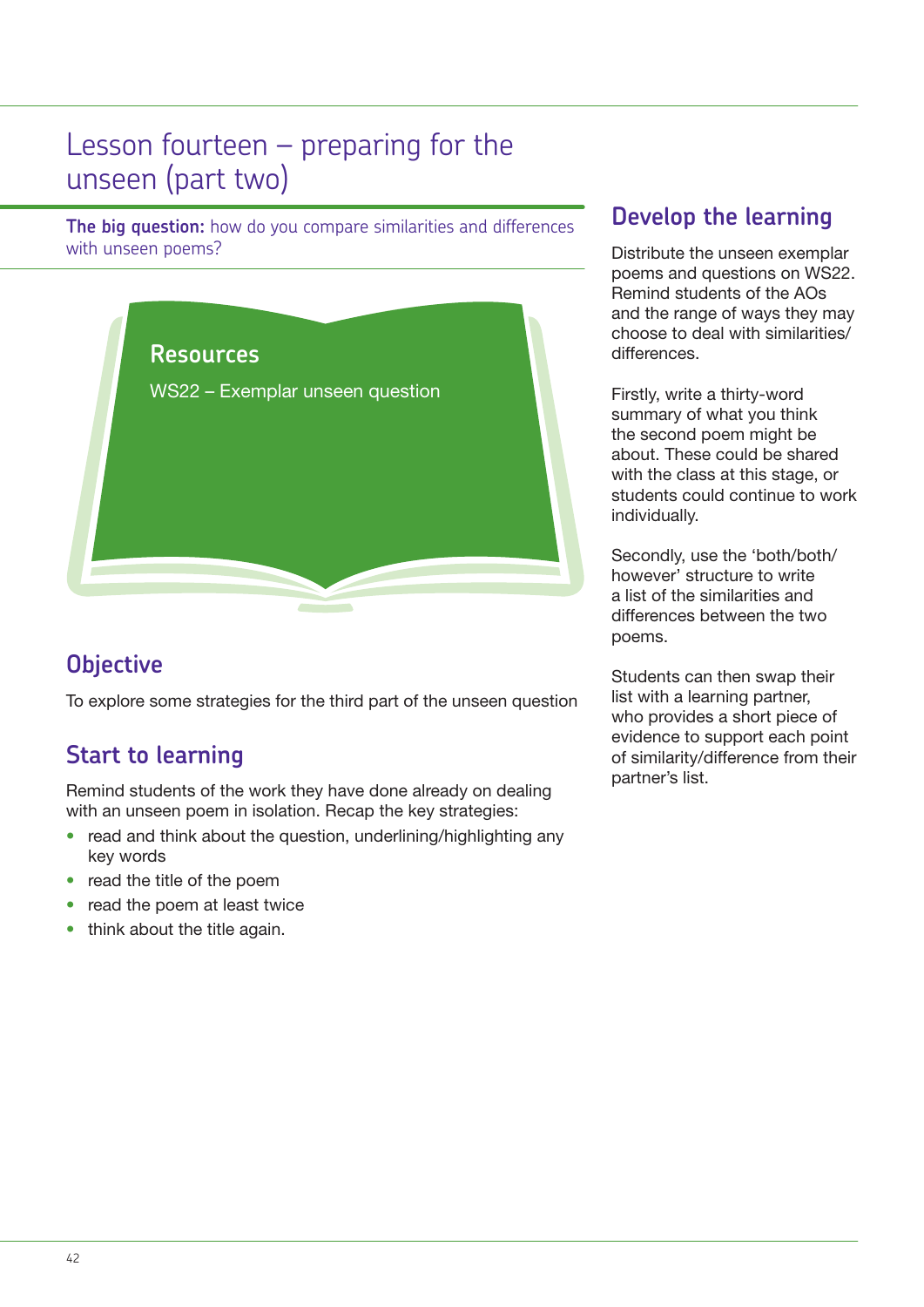# Taking it further

Working either in pairs or individually, construct a short response to question 27.3. Aim to write no more than 200 words and include at least three pieces of direct evidence to support the points being made. Use the 'both/both/however' structure to scaffold the response.

# Deeper learning

Swap the response with another student/pair and allow ten minutes to add/edit/adapt the response.

# Reviewing learning

Working in pairs, read each other's work and consider:

- does the response focus on what both poems are about?
- does the response focus on the connections between the meaning of both poems?
- does the response highlight the difference in meaning between both poems?
- has appropriate supporting evidence been used?
- are there comments on deliberate choices the writers have made and how these impact on meaning?

What might the response need to do in order to improve?

# **Lesson fourteen**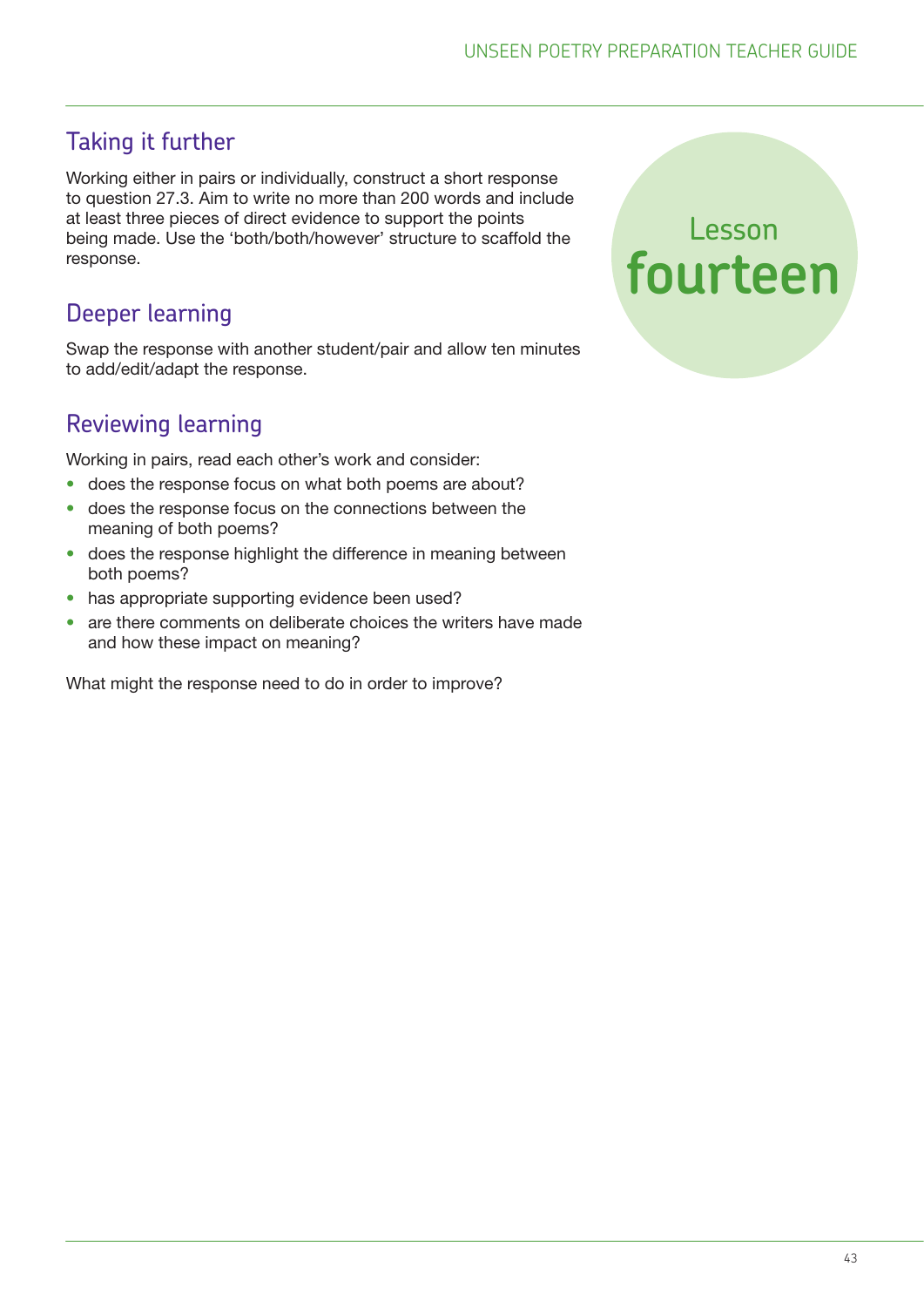# Reading strategies

Highlight verbs

Circle punctuation

Pick out three neon lines/vivid words/phrases

Consider meaning of title

Think about first and last lines

Highlight emotion words

Find examples of imagery

Highlight alliteration, assonance, onomatopoeia

Highlight structural features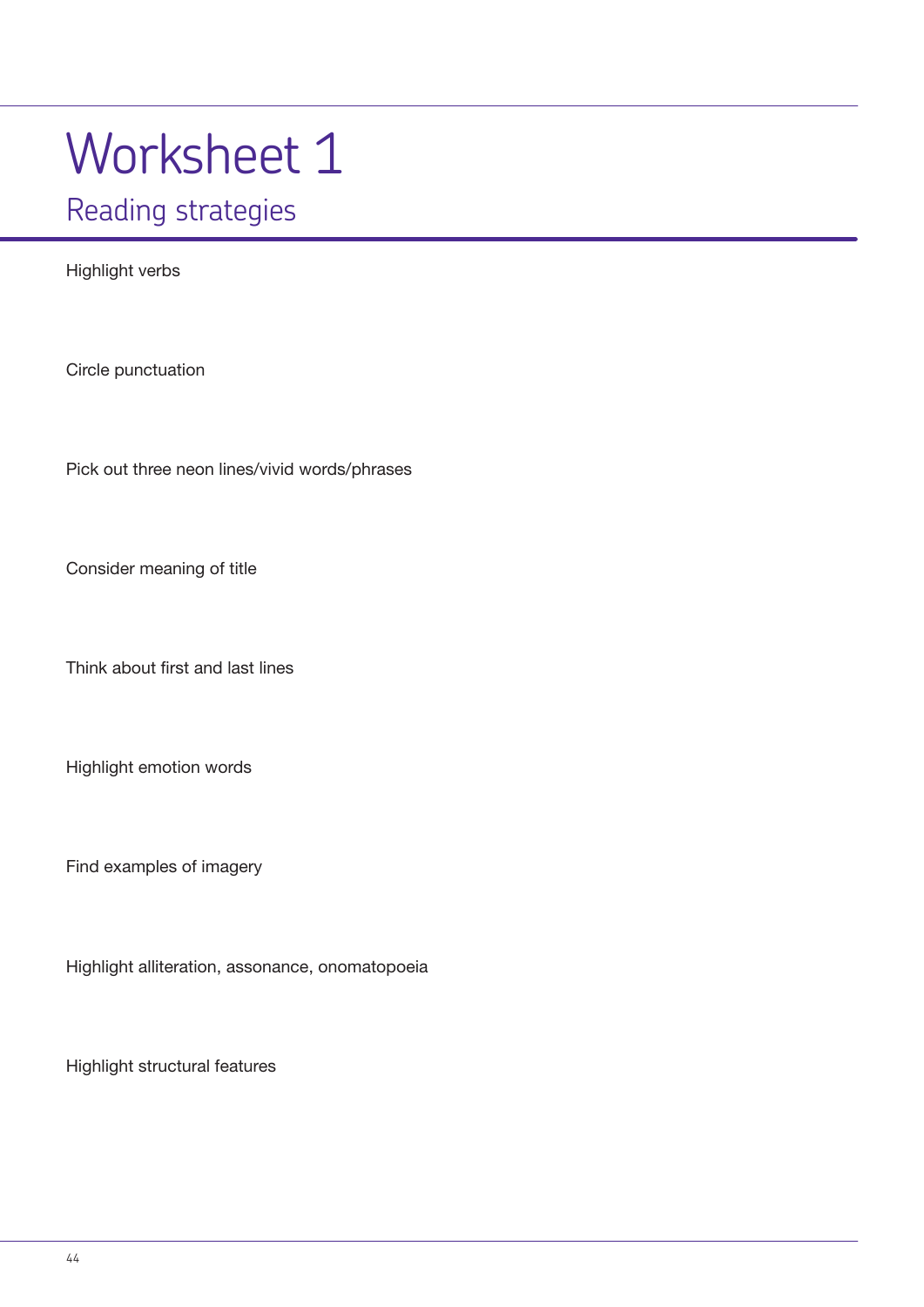# **Titles**

The Pen and the Gun

Anthem for Doomed Youth

A Well-Worn Story

Still I Rise

In the Orchard After Midnight

Not Yet My Mother

Ode to Autumn

A Poison Tree

The Voice

A Birthday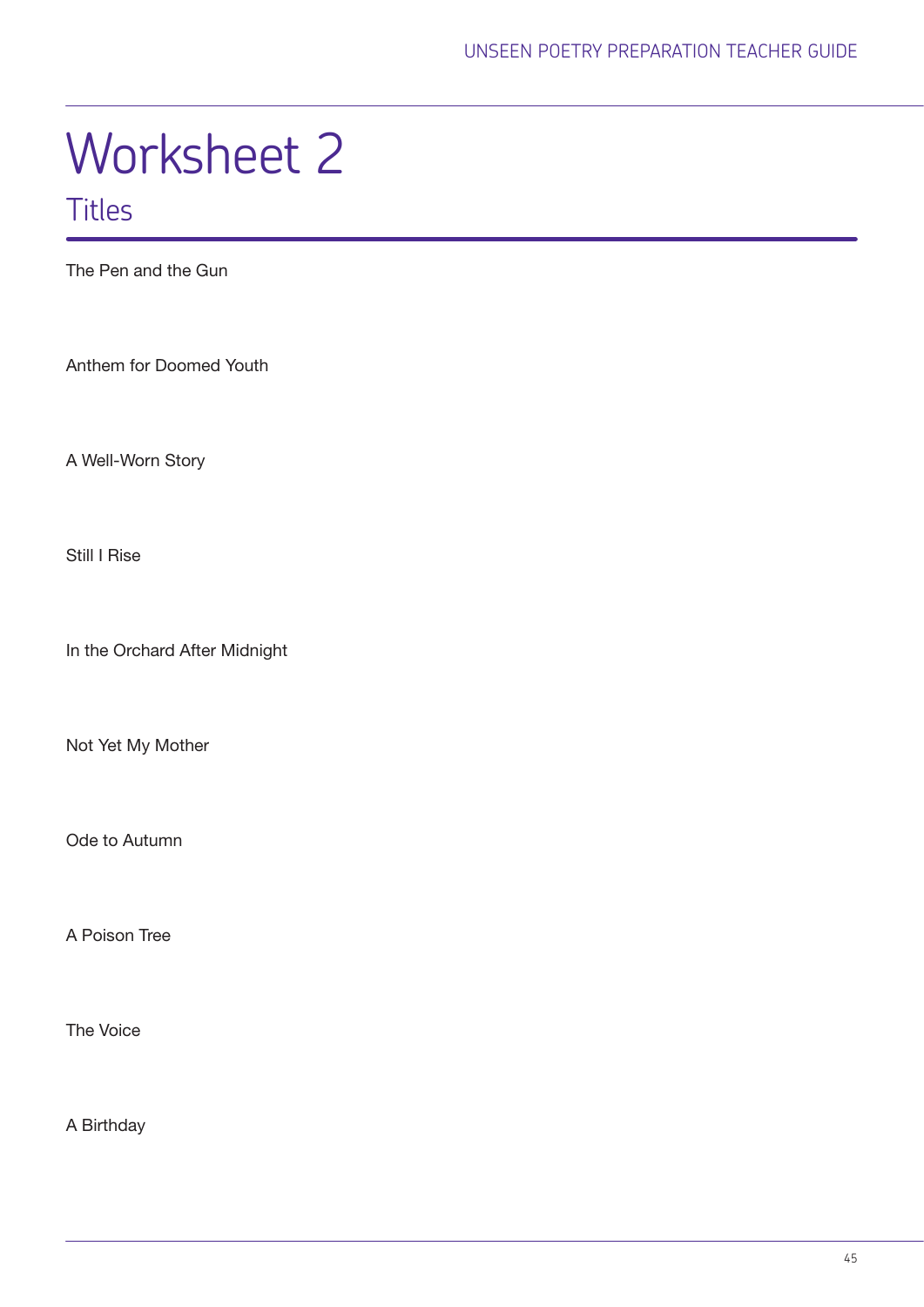Storyboarding sheet

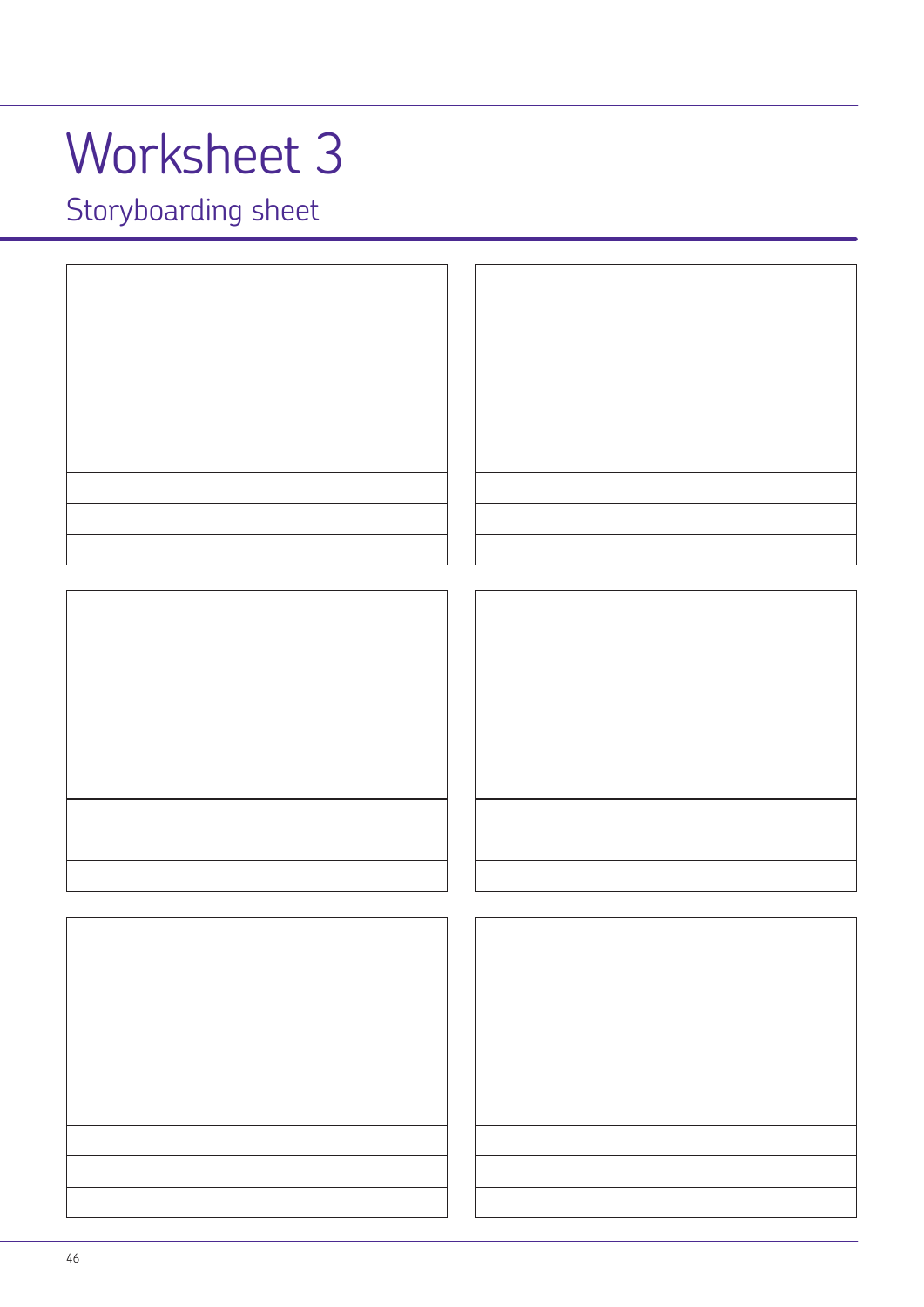# Diamond ranking

| There may be more than one<br>meaning.                                                   | Some poems have no<br>meaning.                                   | There are other things to<br>appreciate besides meaning.            |
|------------------------------------------------------------------------------------------|------------------------------------------------------------------|---------------------------------------------------------------------|
| What you think something<br>means today may be different<br>to what you think next week. | The meaning may emerge<br>later.                                 | There may not be a meaning<br>which can be expressed in<br>words.   |
| The meaning might lie in the<br>sound of the words or the<br>feelings evoked.            | Different readers/listeners will<br>interpret in different ways. | More information may be<br>needed for a meaning to<br>become clear. |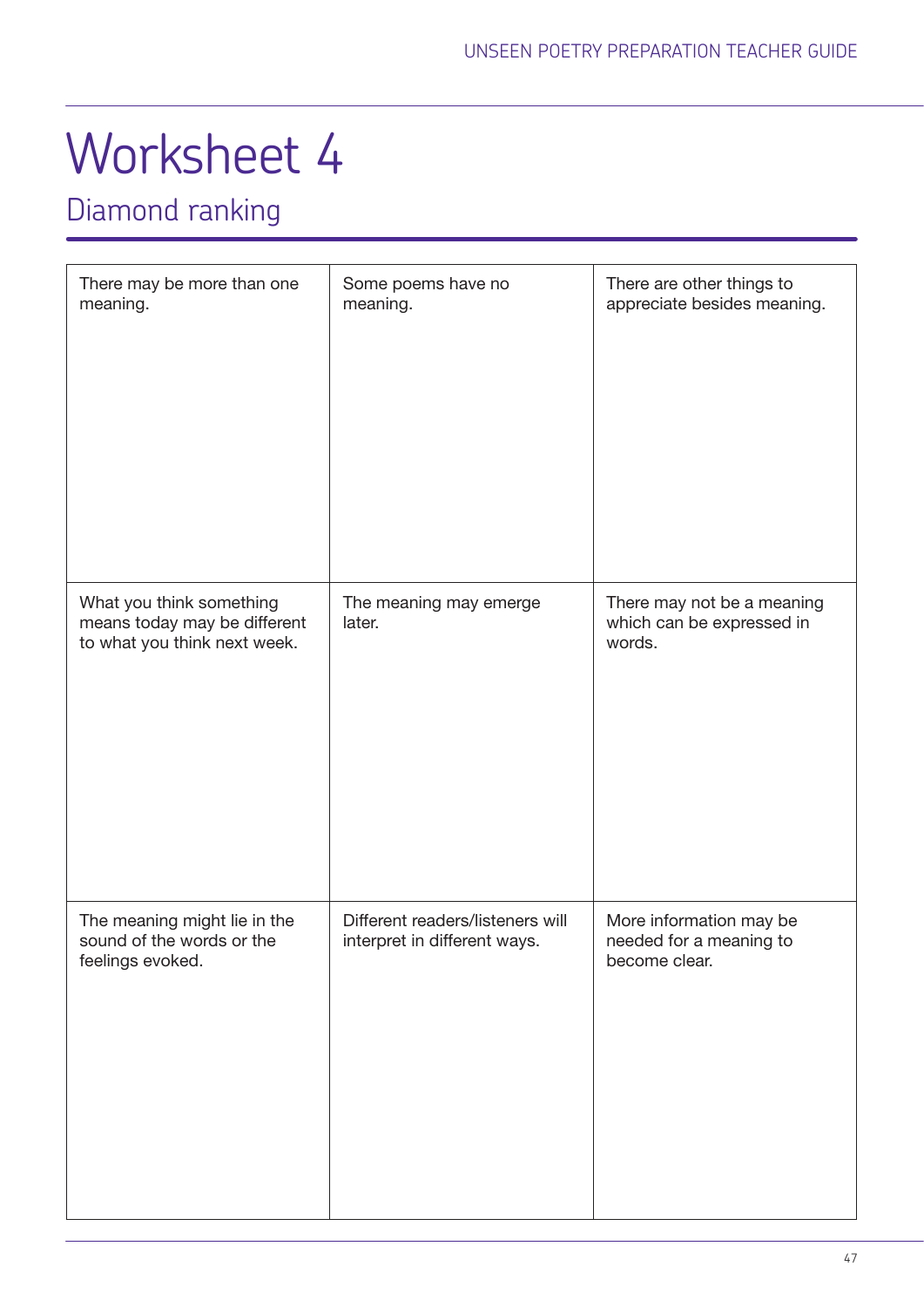Tree

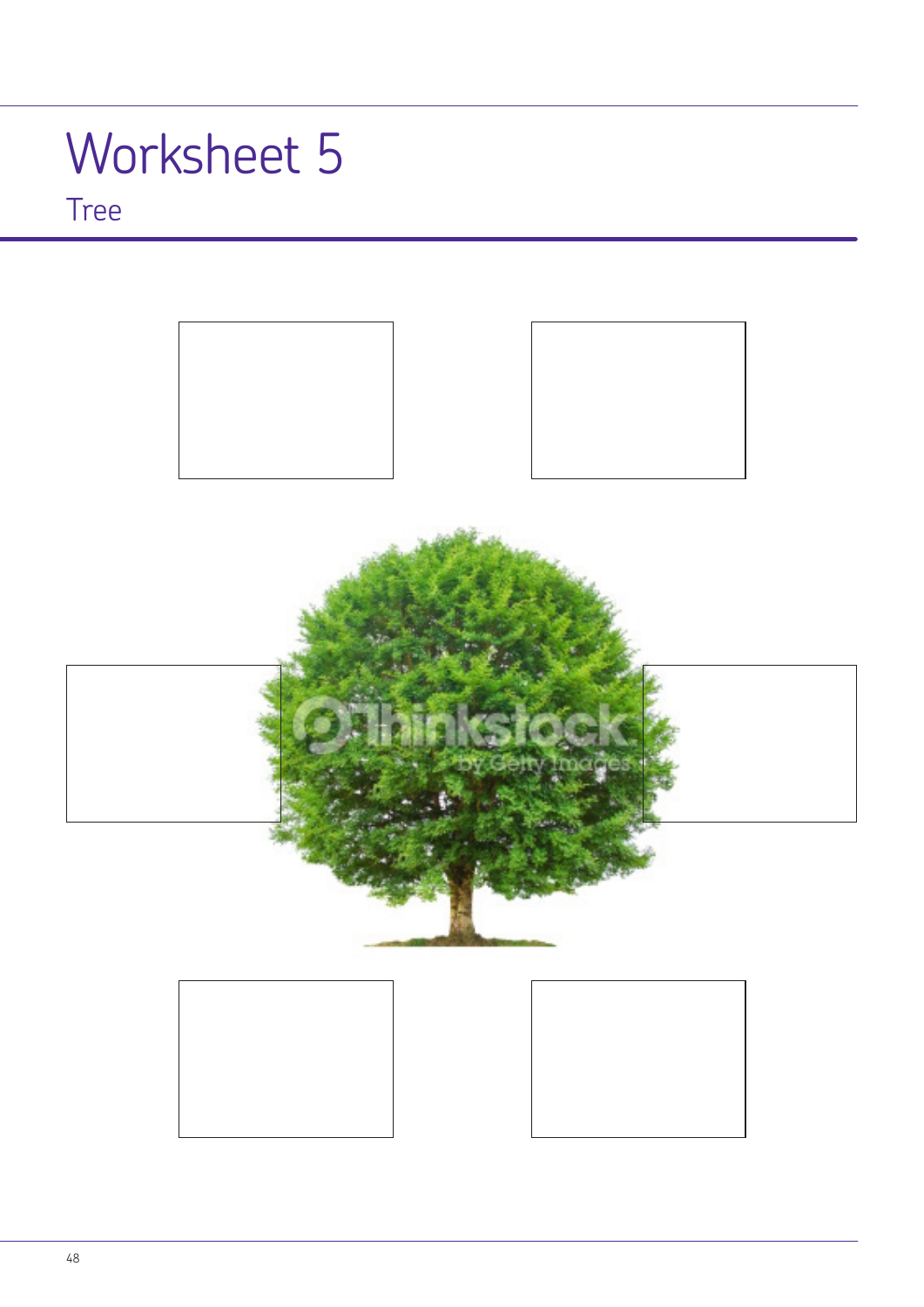Anger

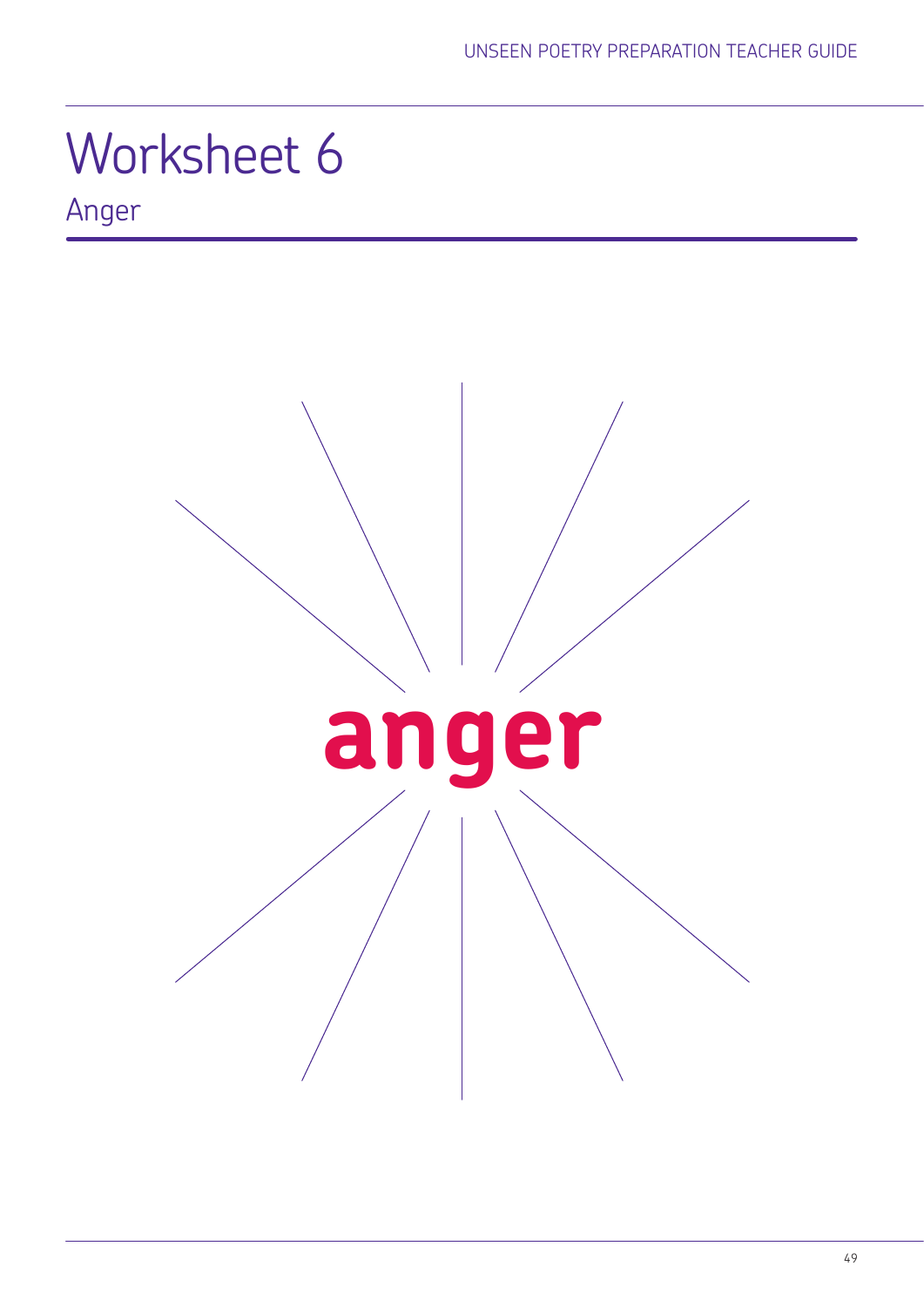Analysis vocabulary

Implies **Suggests** Shows **Demonstrates Highlights** 

Also

Another

In addition

Furthermore

Taking this further

| Perhaps  |  |
|----------|--|
| Maybe    |  |
| Could    |  |
| Might    |  |
| Possibly |  |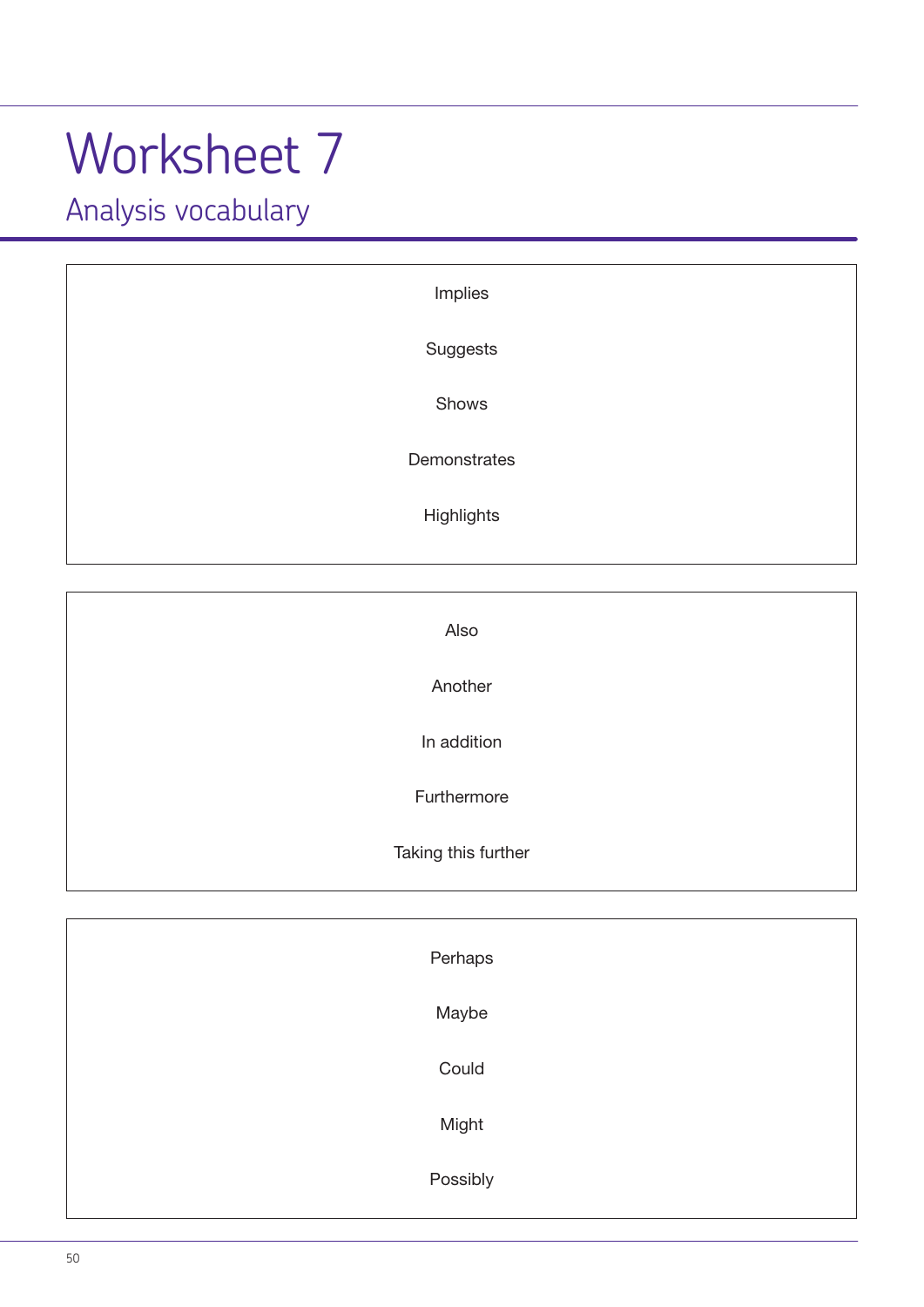**Film** 

# Worksheet 8

Exploring imagery

# 'your hand a fist under **its huge jaw'**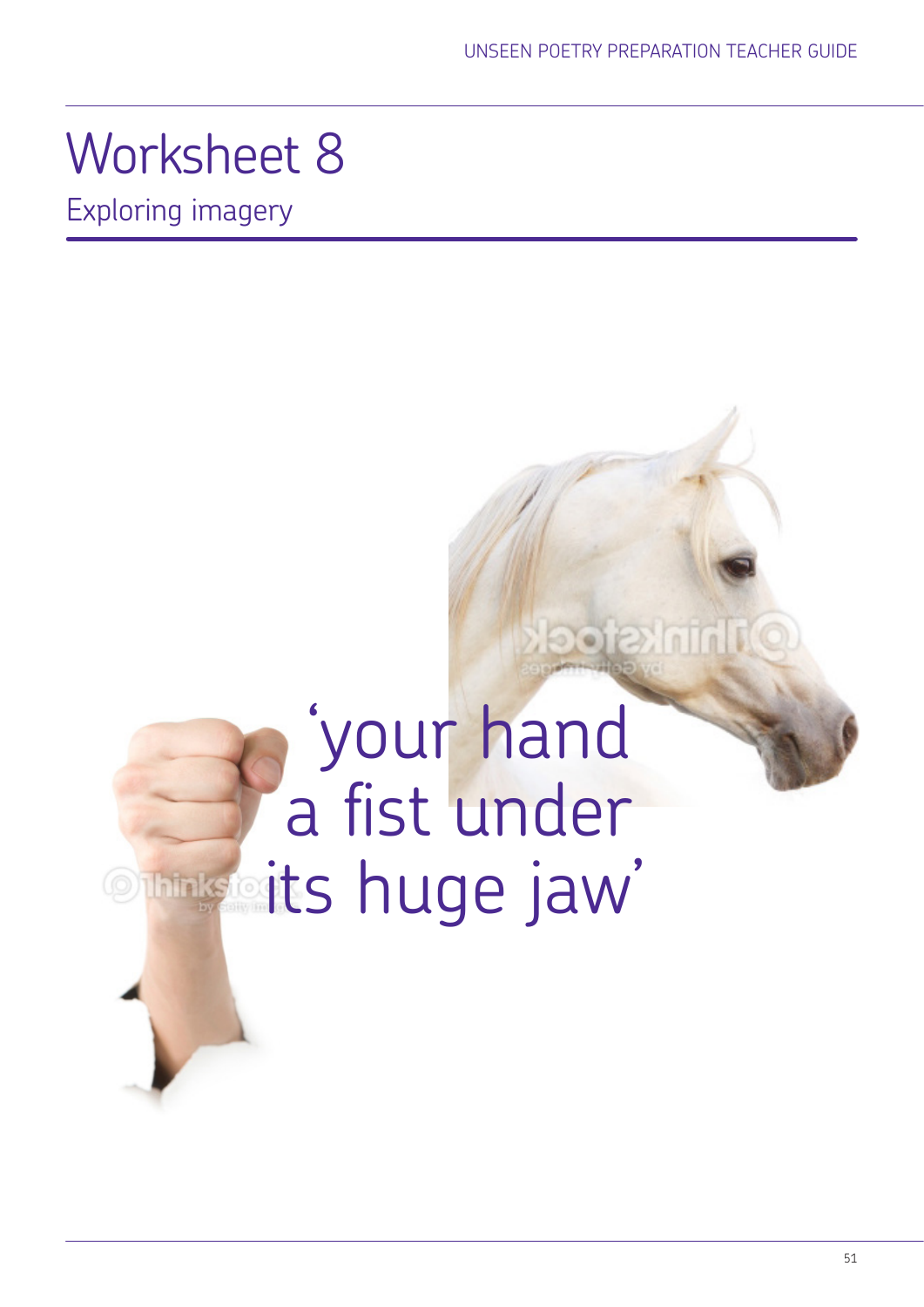# Worksheet 9 Prose copy of *Spared* by Wendy Cope

#### Wendy Cope: Spared

It wasn't you, it wasn't me, up there, two thousand feet above a New York street. We're safe and free, a little while, to live and love, imagining what might have been – the phone call from the blazing tower, a last farewell on the machine, while someone sleeps another hour, or worse, perhaps, to say goodbye and listen to each other's pain, send helpless love across the sky, knowing we'll never meet again, or jump together, hand in hand, to certain death. Spared all of this for now, how well I understand that love is all, is all there is.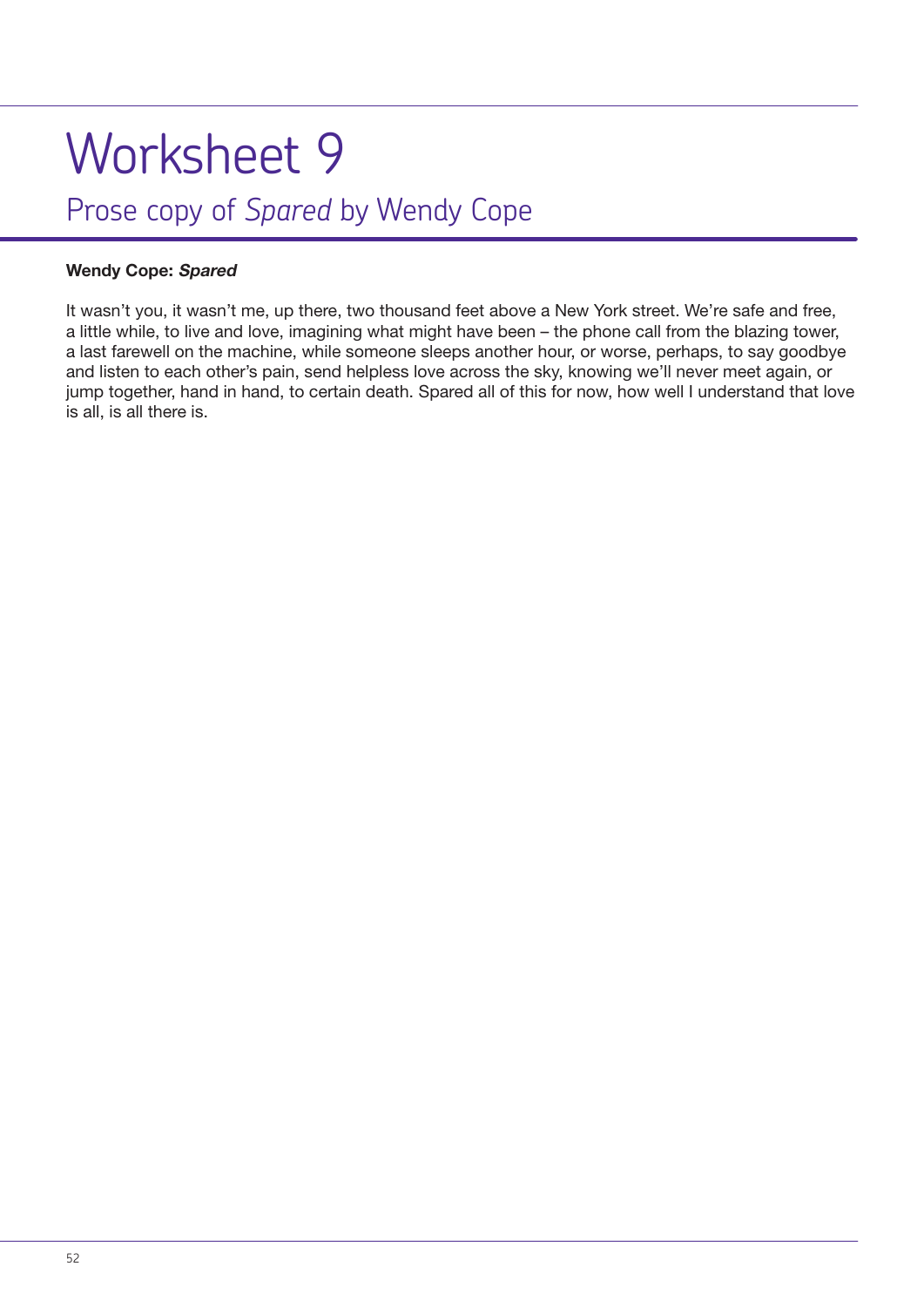Positive/negative spidergram

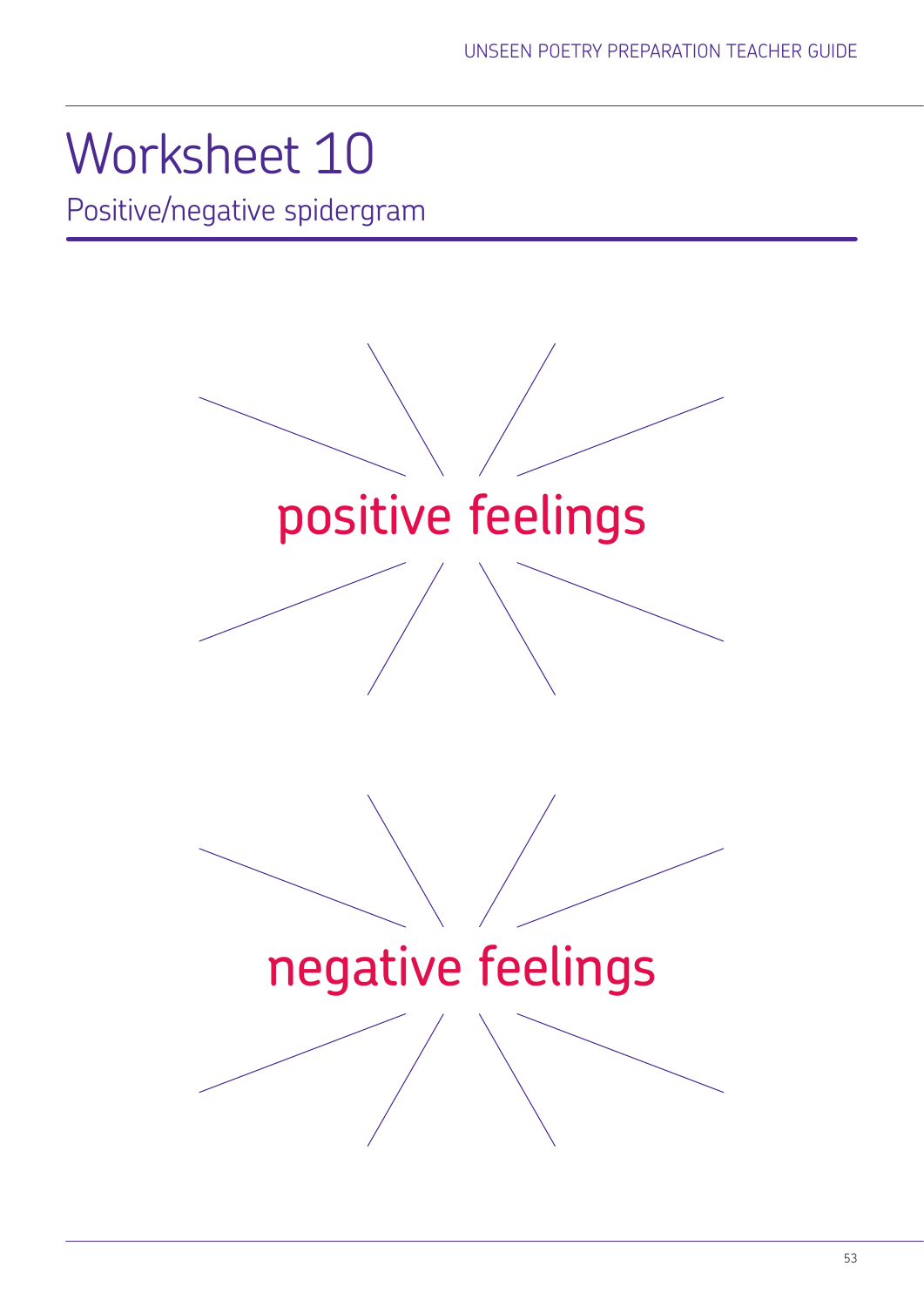*Still I Rise* vocabulary

| bitter      | moons      |
|-------------|------------|
| twisted     | suns       |
| dirt        | tides      |
| dust        | springing  |
| gloom       | laugh      |
| broken      | gold mines |
| bowed       | air        |
| lowered     | sexiness   |
| teardrops   | surprise   |
| weakened    | diamonds   |
| soulful     | leaping    |
| shoot       | wide       |
| cut         | swelling   |
| hatefulness | daybreak   |
| shame       | wondrously |
| pain        | clear      |
| black ocean | gifts      |
| terror      | dream      |
| fear        | hope       |
| slave       | rise       |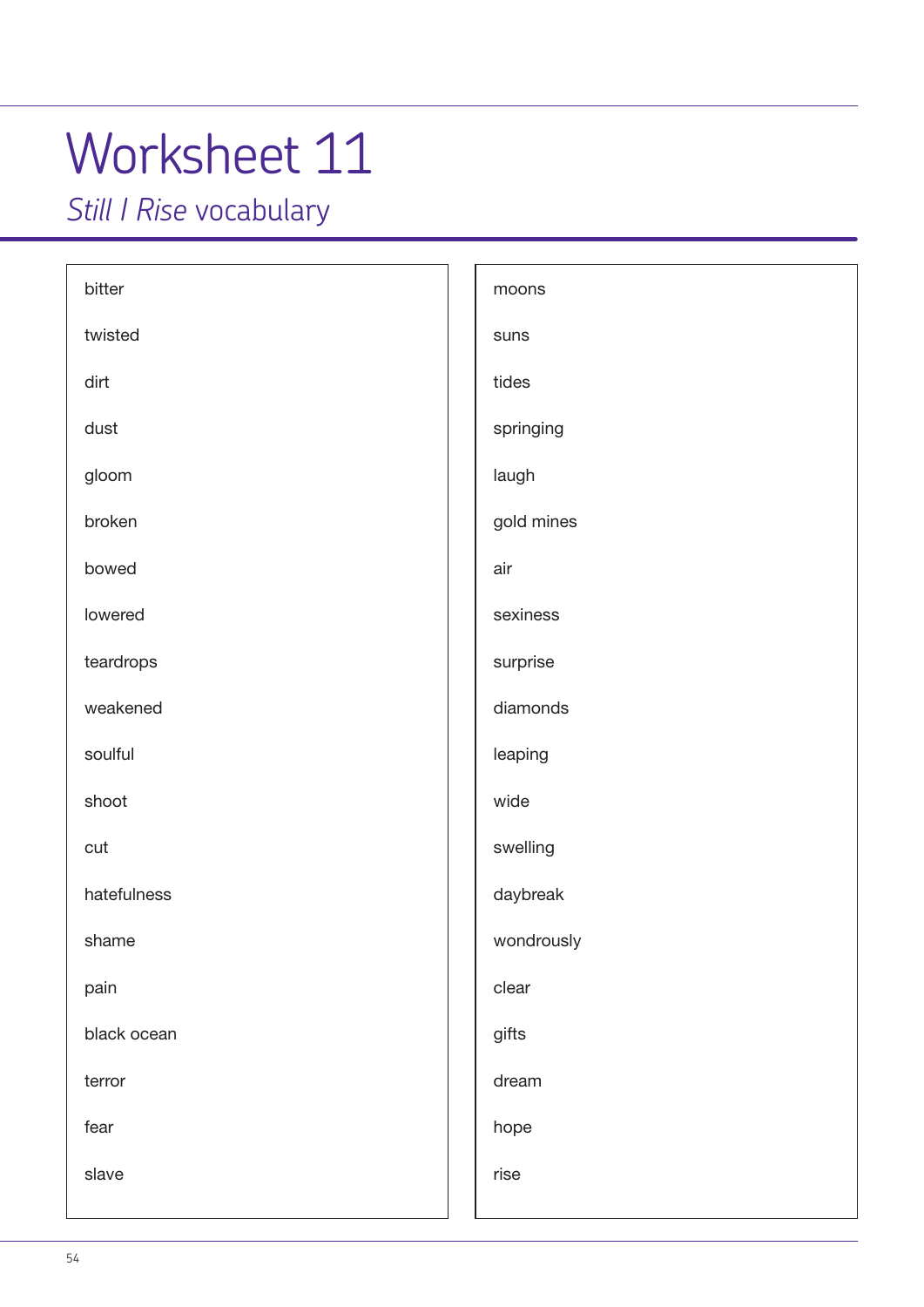# 'the pen is mightier than the sword'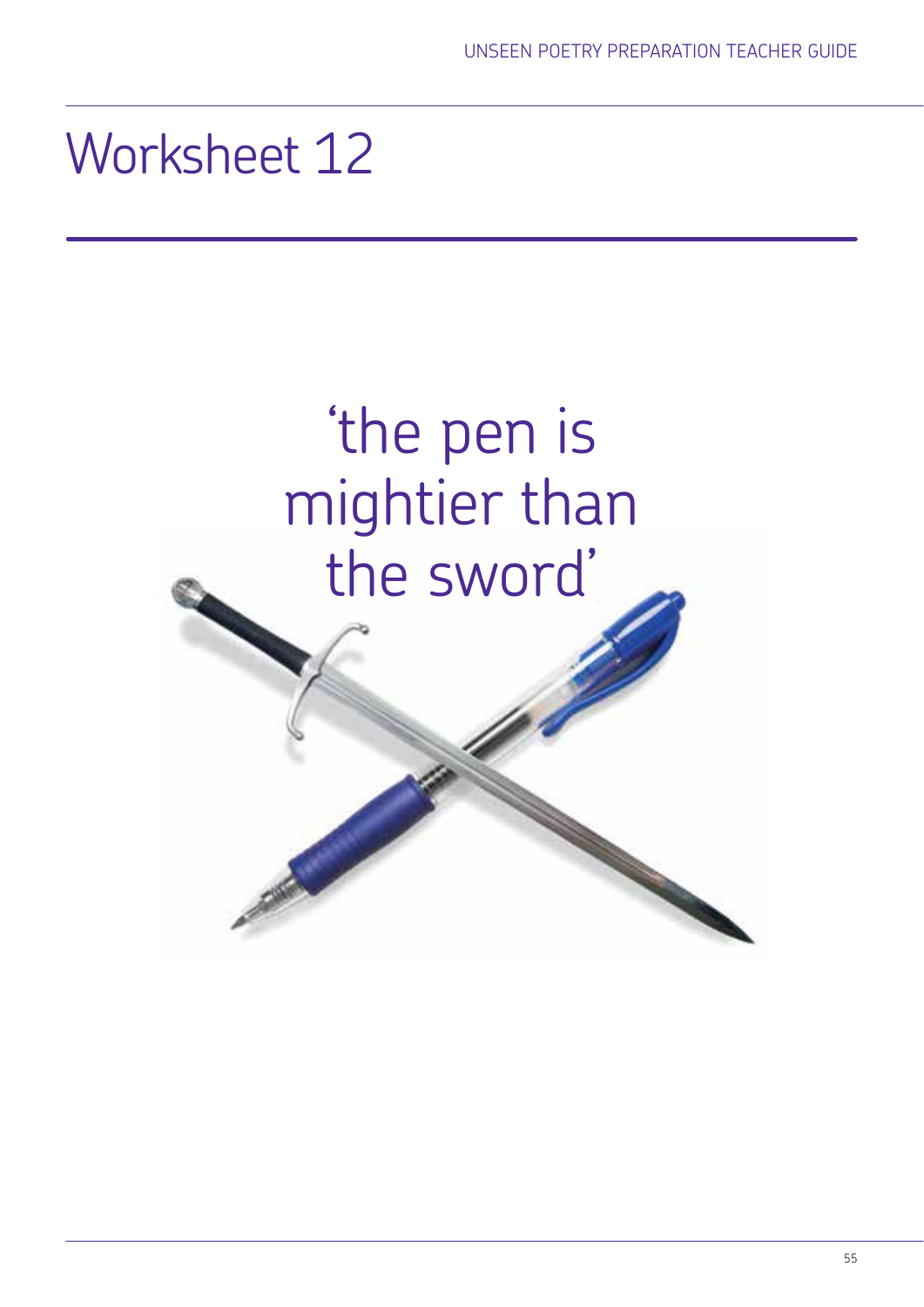Role play questions

Describe the memory in a bit more detail

Why do you think this memory has stuck in your mind?

How does it make you feel?

If you could go back and change any aspect of what you remember, what might it be and why?

How do you feel about your job?

Can you describe how you feel about your father?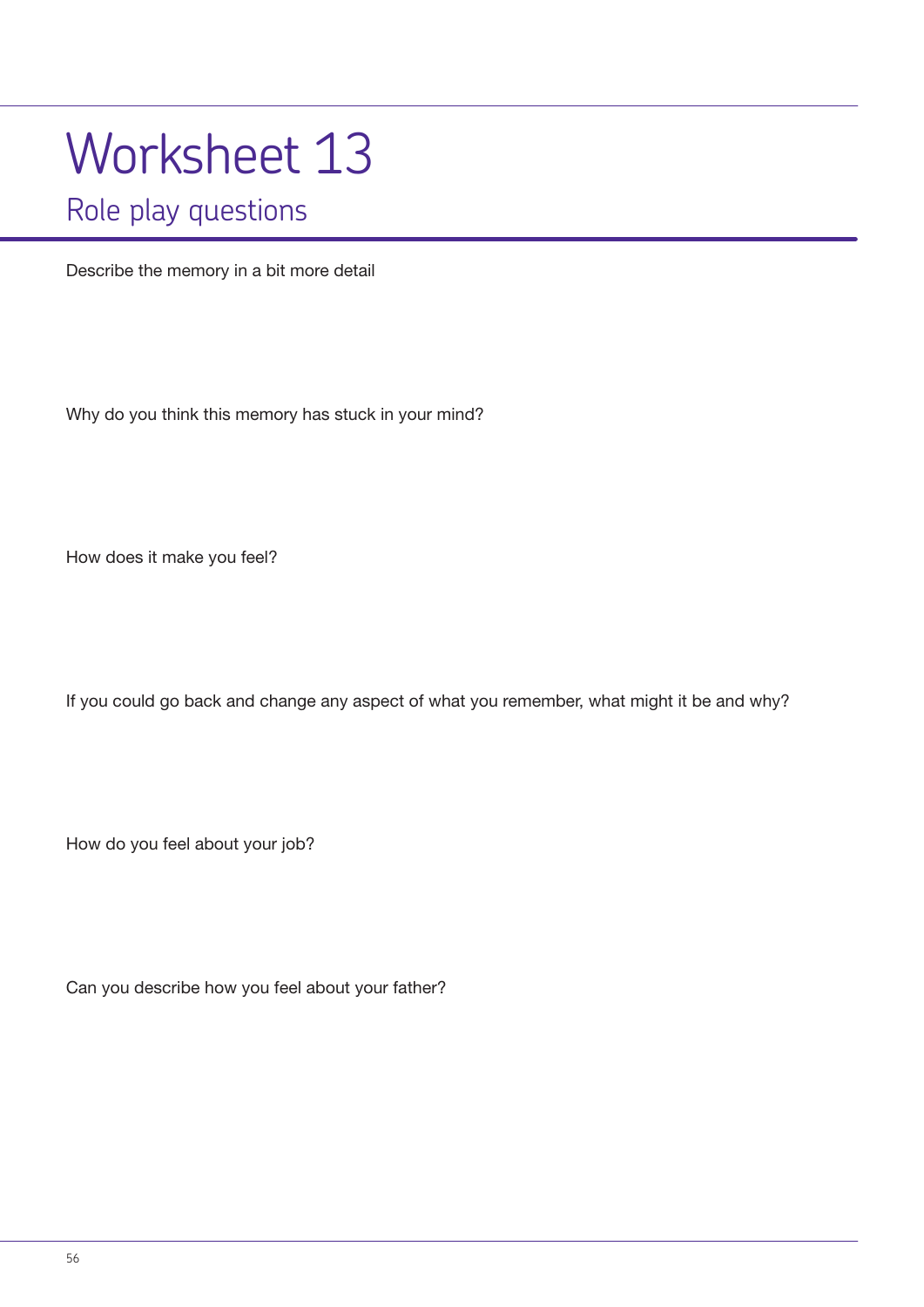# Exploring the senses

| Sense | Example from:                 |
|-------|-------------------------------|
|       | In the Orchard After Midnight |
|       |                               |
|       |                               |
|       |                               |
|       |                               |
|       |                               |
|       |                               |
|       |                               |
|       |                               |
|       |                               |
|       |                               |
|       |                               |
|       |                               |
|       |                               |
|       |                               |
|       |                               |
|       |                               |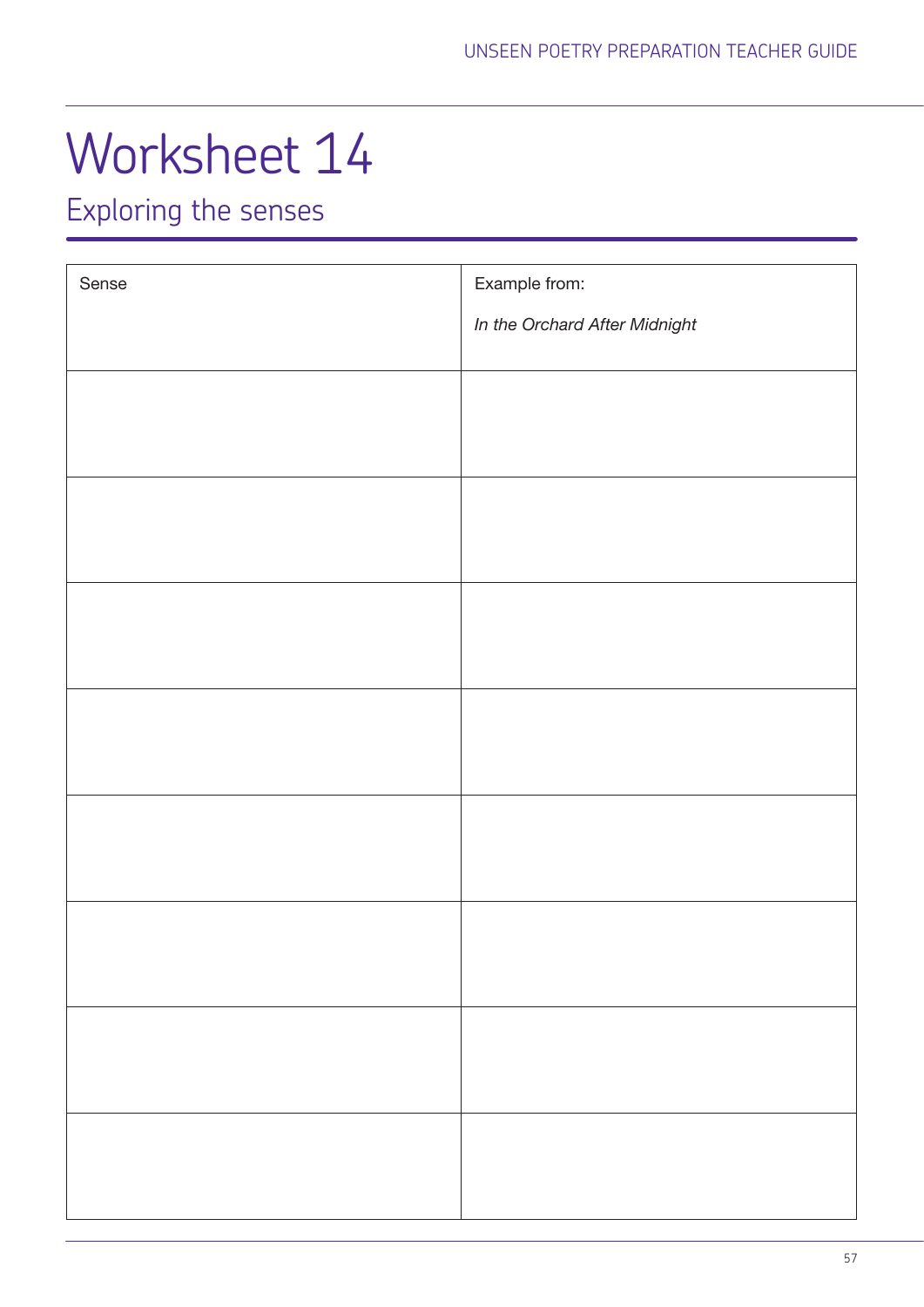*Storm on the Island*

We are prepared: we build our houses squat, Sink walls in rock and roof them with good slate. The wizened earth has never troubled us With hay, so, as you can see, there are no stacks Or stooks that can be lost. Nor are there trees Which might prove company when it blows full Blast: you know what I mean – leaves and branches Can raise a tragic chorus in a gale So that you can listen to the thing you fear Forgetting it pummels your house too. But there are no trees, no natural shelter. You might think that the sea is company, Exploding comfortably down the cliffs But no: when it begins, the flung spray hits The very windows, spits like a tame cat Turned savage. We just sit tight while wind dives And strafes invisibly. Space is a salvo. We are bombarded by the empty air. Strange, it is a huge nothing that we fear.

#### Seamus Heaney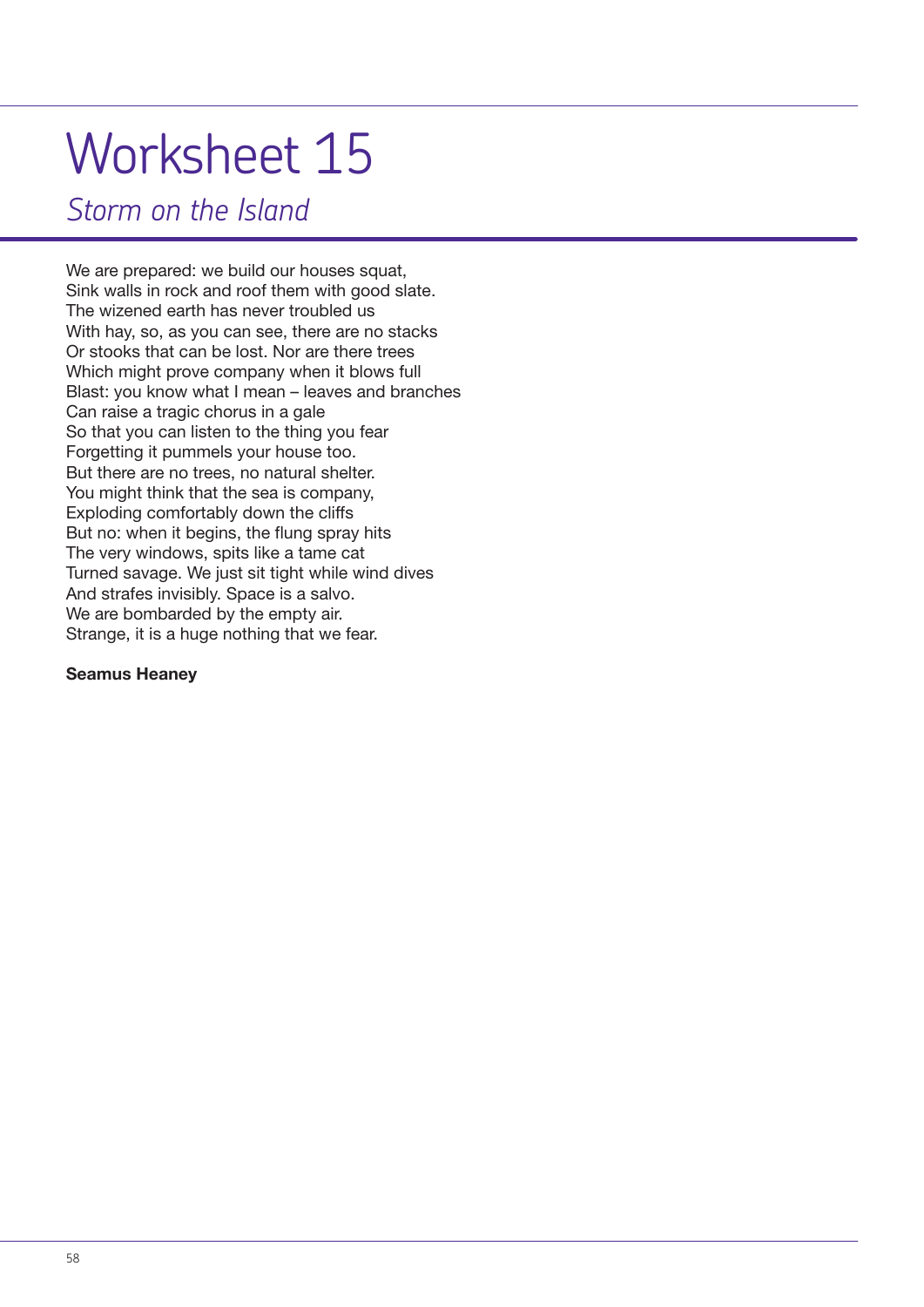Making links

| Small trees scattered like matchsticks<br>And a whole shed flew by. The world roared. |  |
|---------------------------------------------------------------------------------------|--|
|                                                                                       |  |
| the flung spray hits<br>The very windows, spits like a tame cat<br>Turned savage      |  |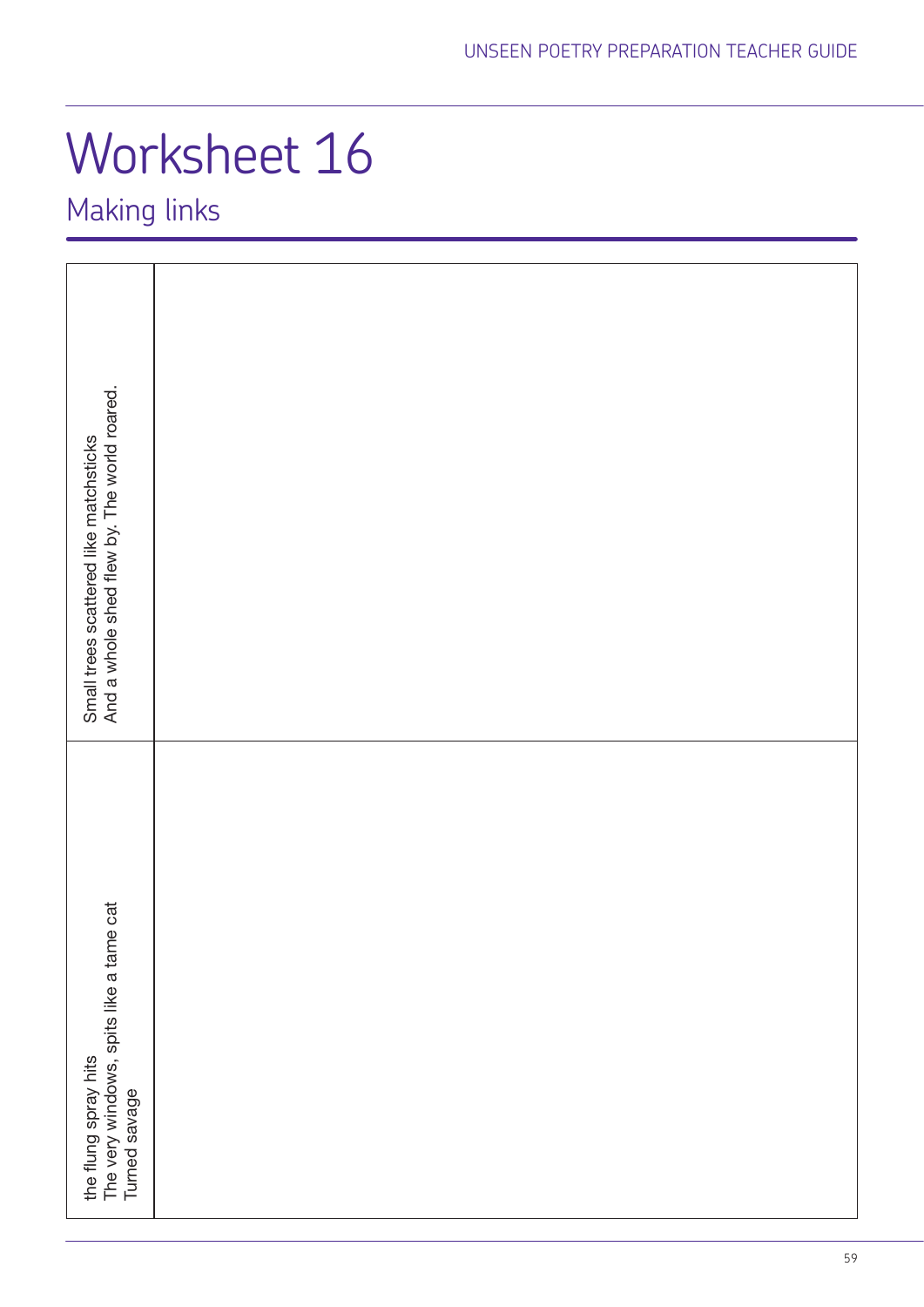# *The Farmer's Bride*: Charlotte Mew

Three summers since I chose a maid, Too young maybe—but more's to do At harvest-time than bide and woo. When us was wed she turned afraid Of love and me and all things human; Like the shut of a winter's day Her smile went out, and 'twadn't a woman— More like a little frightened fay. One night, in the Fall, she runned away.

"Out 'mong the sheep, her be," they said, 'Should properly have been abed; But sure enough she wadn't there Lying awake with her wide brown stare. So over seven-acre field and up-along across the down We chased her, flying like a hare Before out lanterns. To Church-Town All in a shiver and a scare We caught her, fetched her home at last And turned the key upon her, fast.

She does the work about the house As well as most, but like a mouse: Happy enough to chat and play With birds and rabbits and such as they, So long as men-folk keep away. "Not near, not near!" her eyes beseech When one of us comes within reach. The women say that beasts in stall Look round like children at her call. I've hardly heard her speak at all.

Shy as a leveret, swift as he, Straight and slight as a young larch tree, Sweet as the first wild violets, she, To her wild self. But what to me?

The short days shorten and the oaks are brown, The blue smoke rises to the low grey sky, One leaf in the still air falls slowly down, A magpie's spotted feathers lie On the black earth spread white with rime, The berries redden up to Christmas-time. What's Christmas-time without there be Some other in the house than we!

She sleeps up in the attic there Alone, poor maid. 'Tis but a stair Betwixt us. Oh! my God! the down, The soft young down of her, the brown, The brown of her—her eyes, her hair, her hair!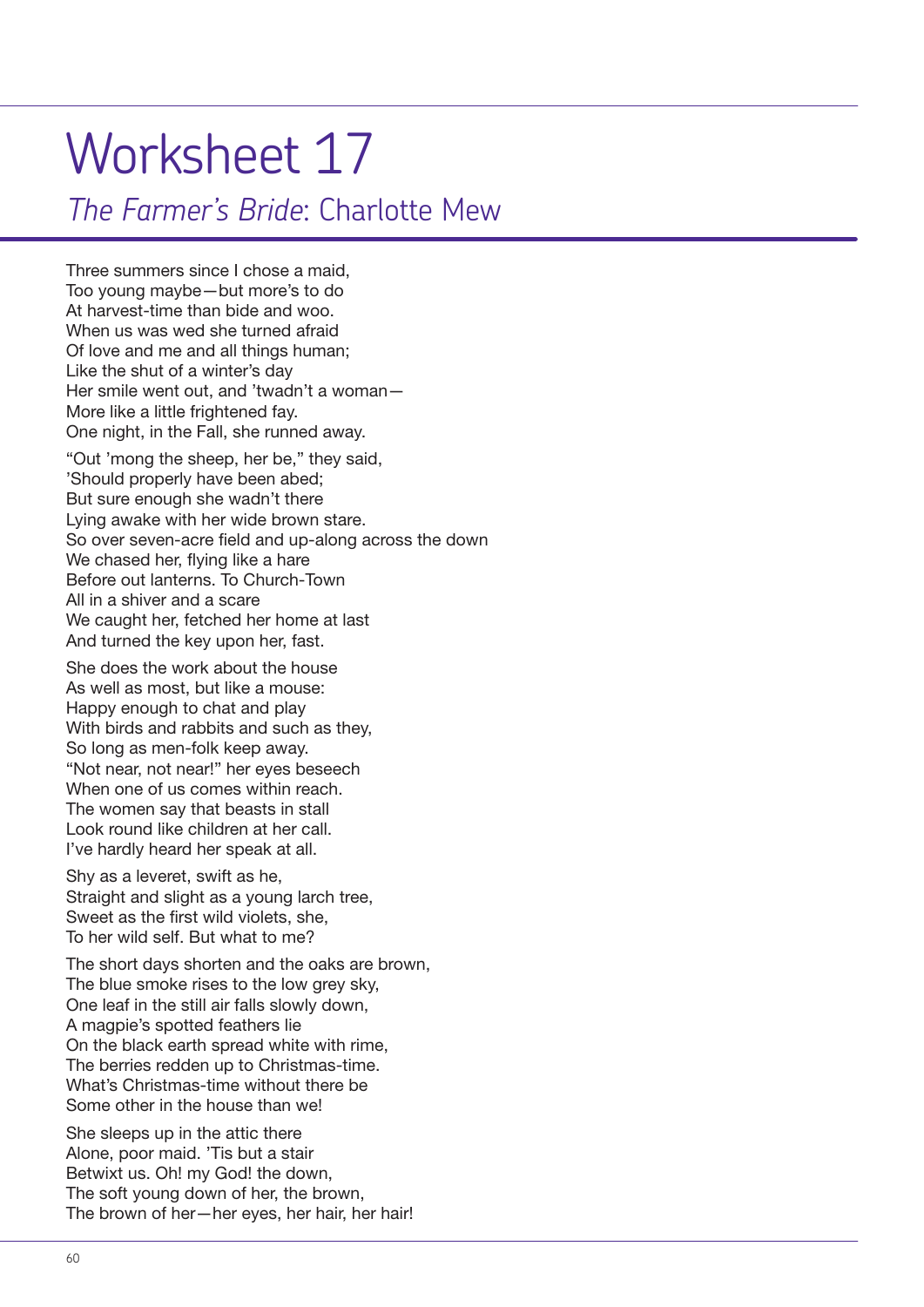# Comparing endings

| The brown of her-her eyes, her hair, her hair!<br>The soft young down of her, the brown,<br>Betwixt us. Oh! my God! the down,<br>Alone, poor maid. 'Tis but a stair<br>She sleeps up in the attic there |  |
|---------------------------------------------------------------------------------------------------------------------------------------------------------------------------------------------------------|--|
|                                                                                                                                                                                                         |  |
|                                                                                                                                                                                                         |  |
|                                                                                                                                                                                                         |  |
|                                                                                                                                                                                                         |  |
|                                                                                                                                                                                                         |  |
|                                                                                                                                                                                                         |  |
|                                                                                                                                                                                                         |  |
|                                                                                                                                                                                                         |  |
|                                                                                                                                                                                                         |  |
|                                                                                                                                                                                                         |  |
|                                                                                                                                                                                                         |  |
|                                                                                                                                                                                                         |  |
|                                                                                                                                                                                                         |  |
|                                                                                                                                                                                                         |  |
| Wind oozing thin through the thorn from norward,<br>Leaves around me falling,<br>Thus I; faltering forward,<br>And the woman calling                                                                    |  |
|                                                                                                                                                                                                         |  |
|                                                                                                                                                                                                         |  |
|                                                                                                                                                                                                         |  |
|                                                                                                                                                                                                         |  |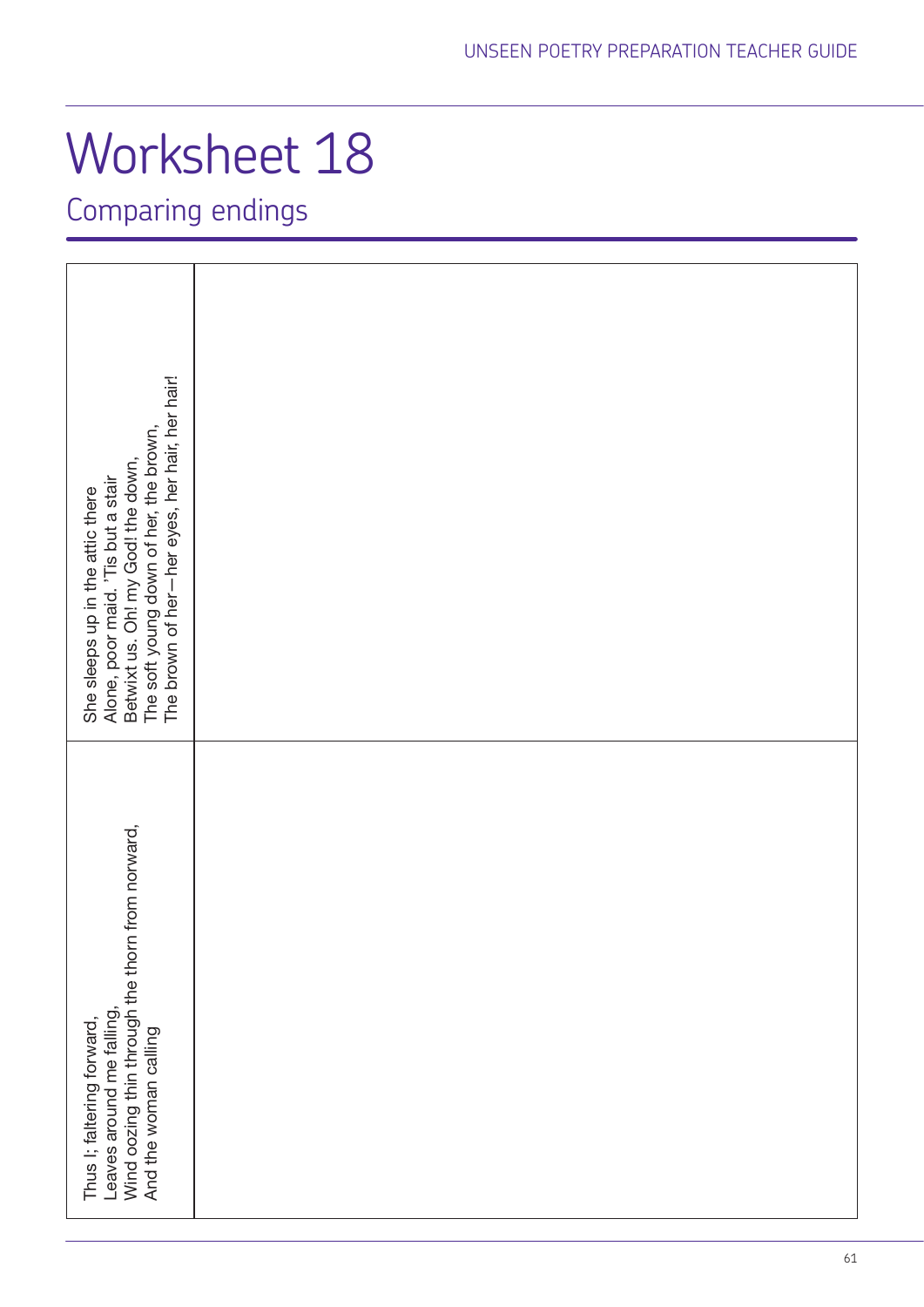# *Before You Were Mine:* Carol Ann Duffy

I'm ten years away from the corner you laugh on with your pals, Maggie McGeeney and Jean Duff. The three of you bend from the waist, holding each other, or your knees, and shriek at the pavement. Your polka-dot dress blows round your legs. Marilyn.

I'm not here yet. The thought of me doesn't occur in the ballrooms with the thousand eyes, the fizzy, movie tomorrows the right walk home could bring. I knew you would dance like that. Before you were mine, your Ma stands at the close with a hiding for the late one. You reckon it's worth it.

The decade ahead of my loud, possessive yell was the best one, eh? I remember my hands in those high-heeled red shoes, relics, and now your ghost clatters towards me over George Square Till I see you, clear as scent, under the tree, with its lights, and whose small bites on your neck, sweetheart?

Cha cha cha! You'd teach me the steps on the way home from Mass, stamping stars from the wrong pavement. Even then I wanted the bold girl winking in Portobello, somewhere in Scotland, before I was born. That glamorous love lasts where you sparkle and waltz and laugh before you were mine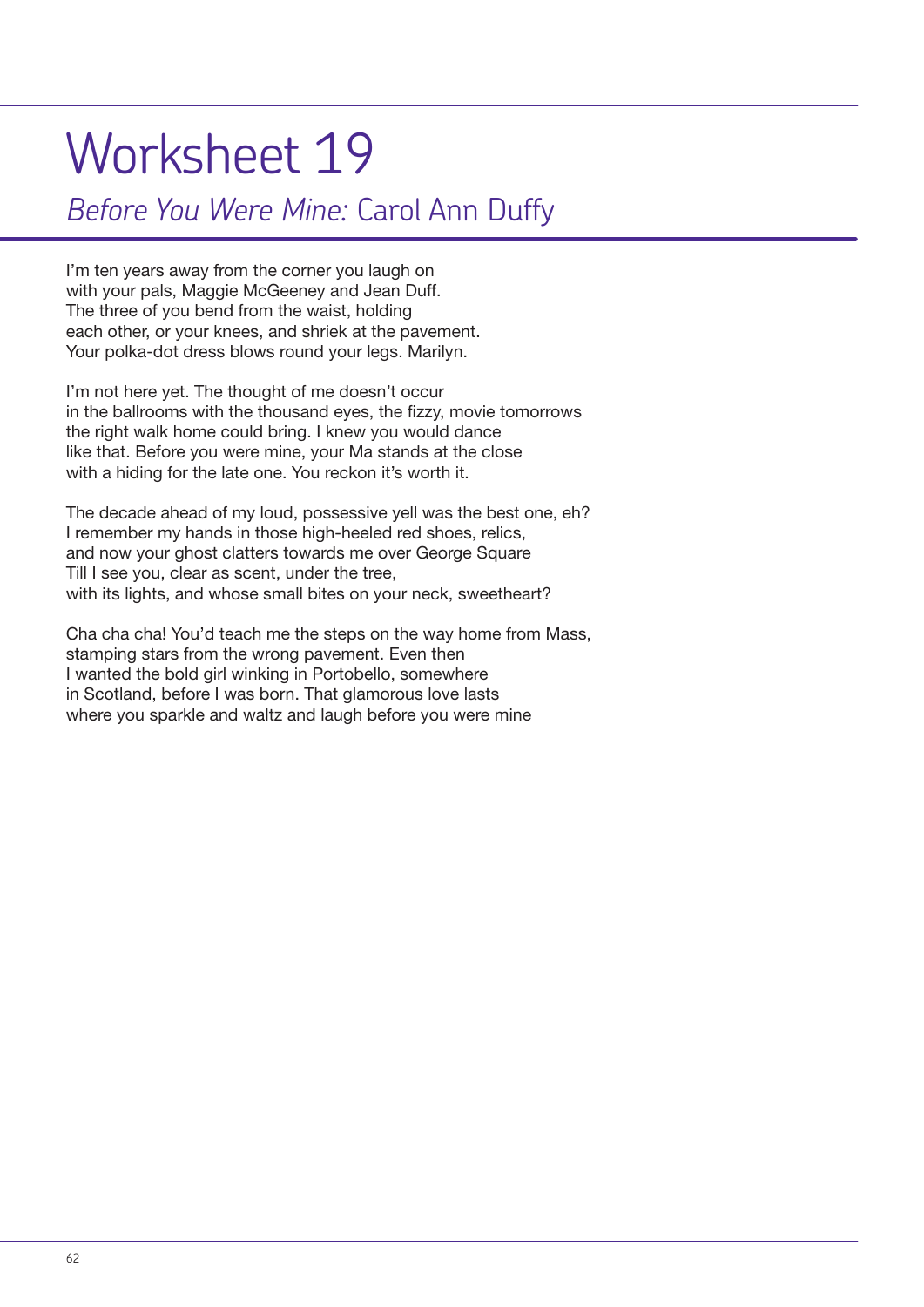Comparing key moments

but what caught me was your face, which was mine.

The decade ahead of my loud, possessive yell was the best one, eh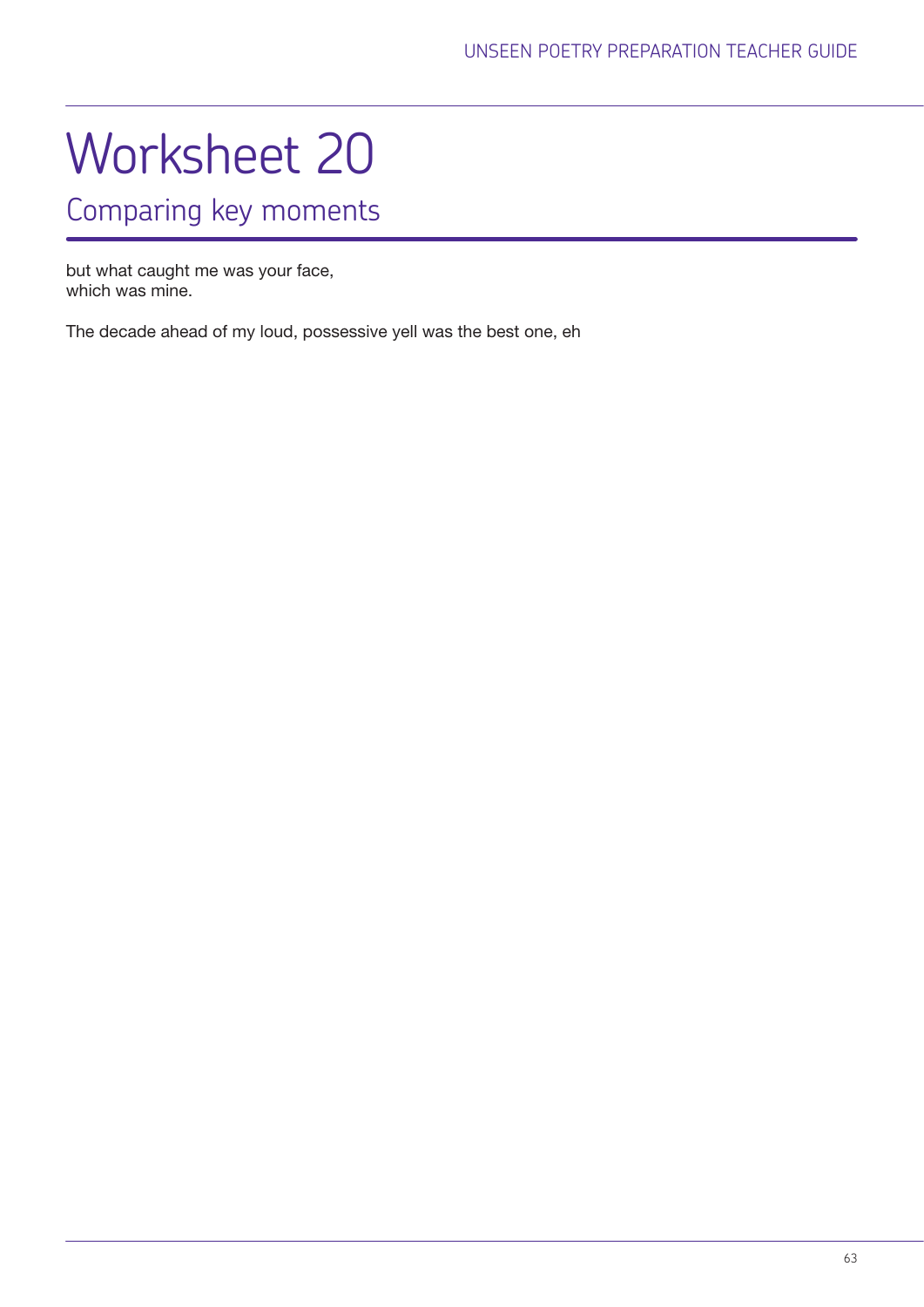# Exemplar unseen questions

#### Question 27.1

In *Blessing*, how does the poet present ideas about being poor?

#### **Blessing**

The skin cracks like a pod. There never is enough water.

Imagine the drip of it, the small splash, echo in a tin mug, the voice of a kindly god.

Sometimes, the sudden rush of fortune. The municipal pipe bursts, silver crashes to the ground and the flow has found a roar of tongues. From the huts, a congregation : every man woman child for streets around butts in, with pots, brass, copper, aluminium, plastic buckets, frantic hands,

and naked children screaming in the liquid sun, their highlights polished to perfection, flashing light, as the blessing sings over their small bones.

#### Imtiaz Dharker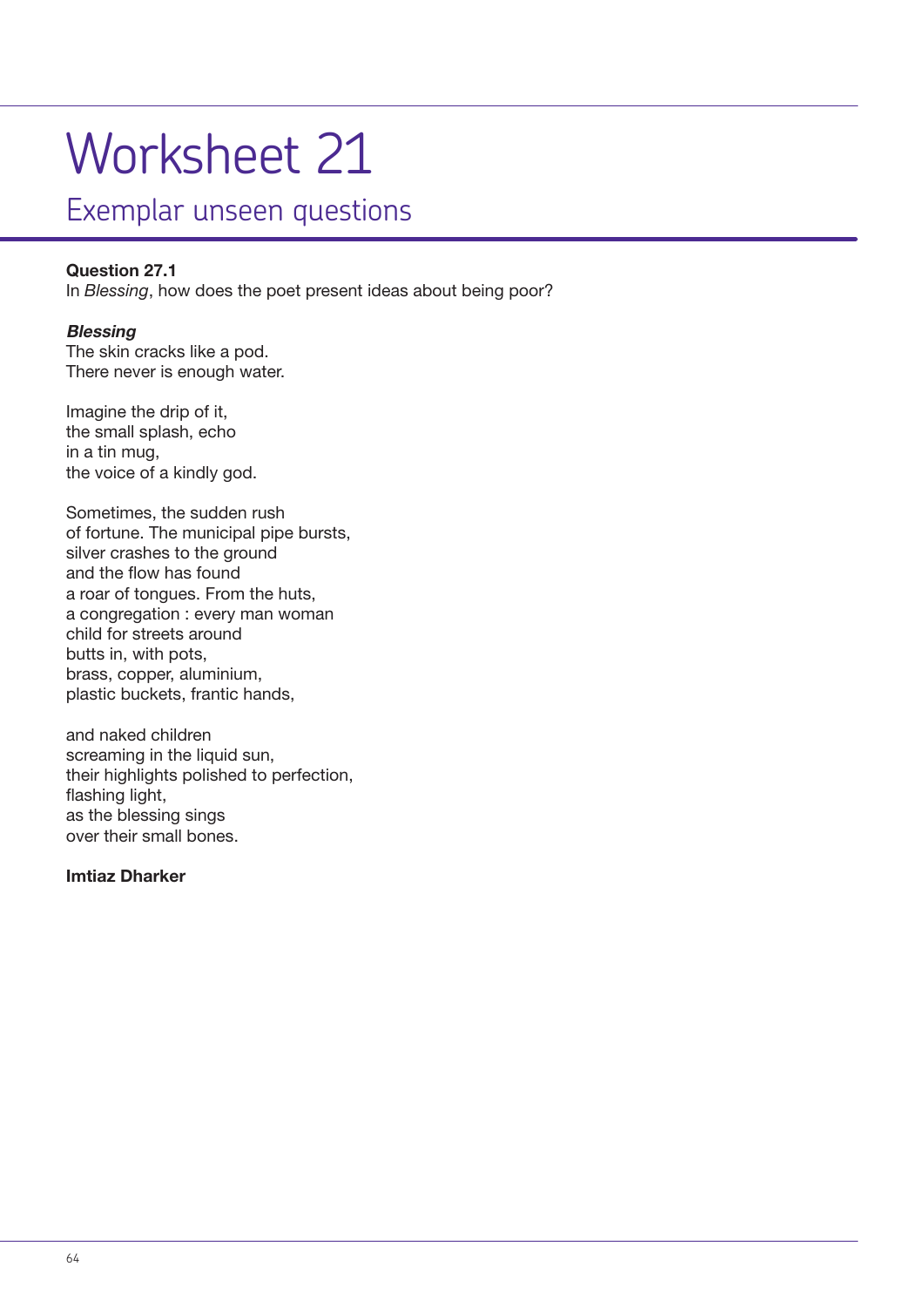# Exemplar unseen questions

#### Question 27.2

In *The Rich Eat Three Full Meals*, how does the speaker present ideas about being poor?

#### The Rich Eat Three Full Meals

The rich eat three full meals, the poor two small bowls But peace is what matters. Thirsty, I drink sweet plum tea; Warm, I lie in the shade, in the breeze; My paintings are mountains and rivers all around me, My damask, embroidered, the grass. I rest at night, rest easy, Am awake with the sun And enjoying Heaven's heaped-up favours.

#### Nguyen Binh Khiem

#### Question 27.3

What do you think are the main similarities and differences between these two poems?

Write about:

- the ideas in the poems
- the ways the poets present these ideas.